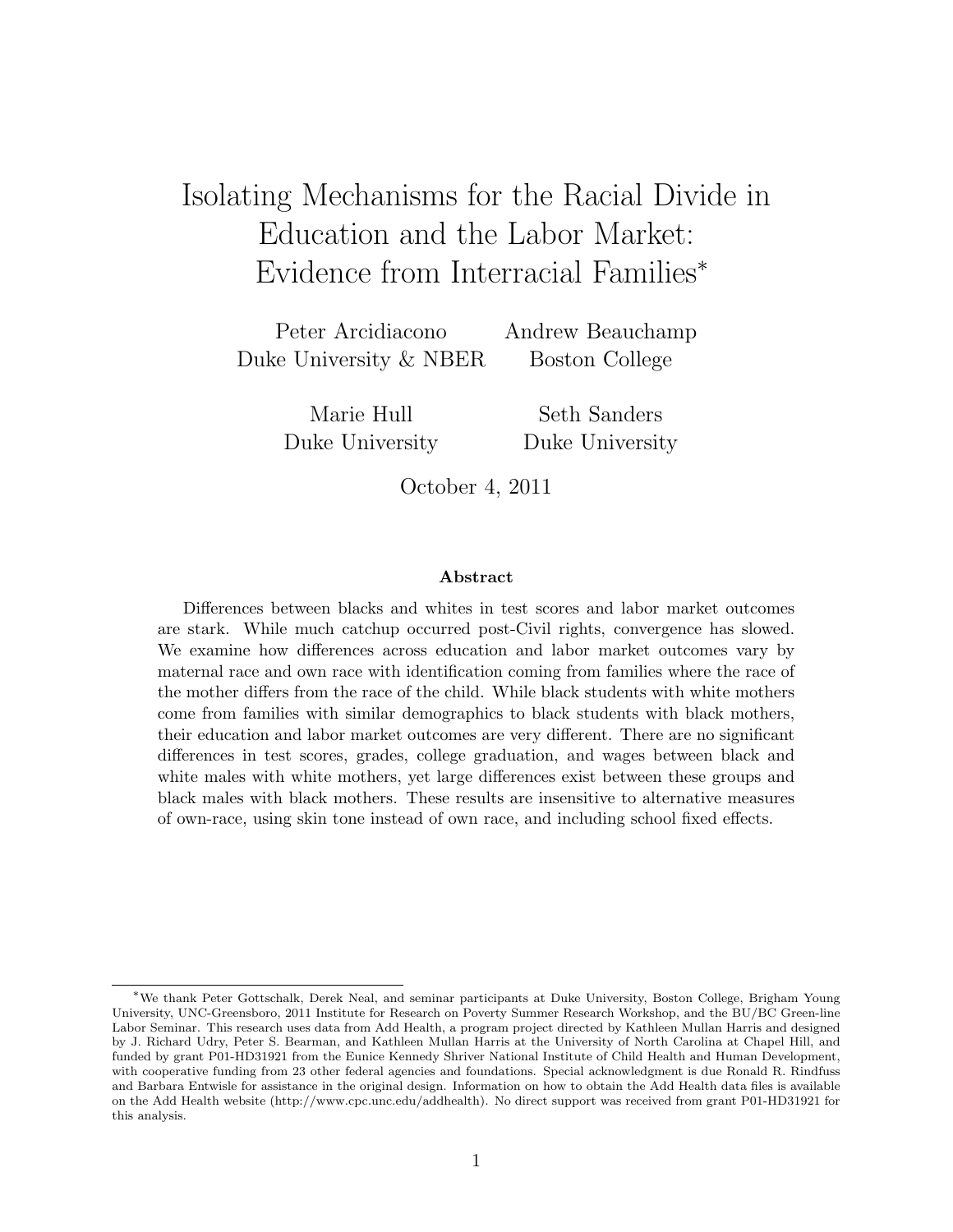# 1 Introduction

Differences between blacks and whites in test scores and labor market outcomes are stark. During the recent recession, black unemployment rates have risen to more than double white unemployment rates. For full-time workers, the median black male has weekly earnings that are less than  $80\%$  of their white counterparts.<sup>1</sup> Test scores also show large gaps, with National Assessment of Education Progress data showing that blacks score over 0.7 standard deviations lower that whites on both reading and math tests. While some convergence on test scores occurred through the 1980's, this convergence has stalled (Neal (2006)).

Explanations for these disparities generally fall under three main categories: discrimination, resources and culture.<sup>2</sup> Evidence of ethnic discrimination in the labor market has been found in audit studies (see Bertrand and Mullainathan (2004) and Oreopoulos (2009)).<sup>3</sup> Whether this is indicative of taste-based discrimination, where employers are willing to sacrifice profits to avoid hiring workers of a particular race, or statistical discrimination, where individuals are penalized for belonging to groups that on average have lower levels of human capital, is unclear.

Differences in resources available for children are clearly an important piece of the puzzle. Blacks have significantly less wealth than their white counterparts (Altonji, Doraszelski and Segal (2000)); limiting the investments black parents can make in their children. Home investments in children, particularly at a young age, have been found to be especially important for future test scores and help explain some of the racial disparities (Todd and Wolpin (2007) and Cunha, Heckman, Lochner and Masterov (2006)). Differences in resources also result in blacks living in poorer neighborhoods with worse schools. Test scores, which serve as a proxy for skills, can explain a significant portion of the black-white gap in wages (Neal

<sup>&</sup>lt;sup>1</sup>See BLS (2011a) and BLS (2011b)

<sup>2</sup>Herrnstein and Murray (1994) advocated a fourth explanation, genetics, but this has been widely dismissed. See Currie and Thomas (1995) and Heckman (1995).

<sup>3</sup>These studies find contemporaneous evidence of unequal treatment but their relevance to discrimination in the labor market has been questioned by Heckman (1998) who points out that even if many employers discriminate, minorities outcomes may be unaffected if they can sort to non-discriminating employers.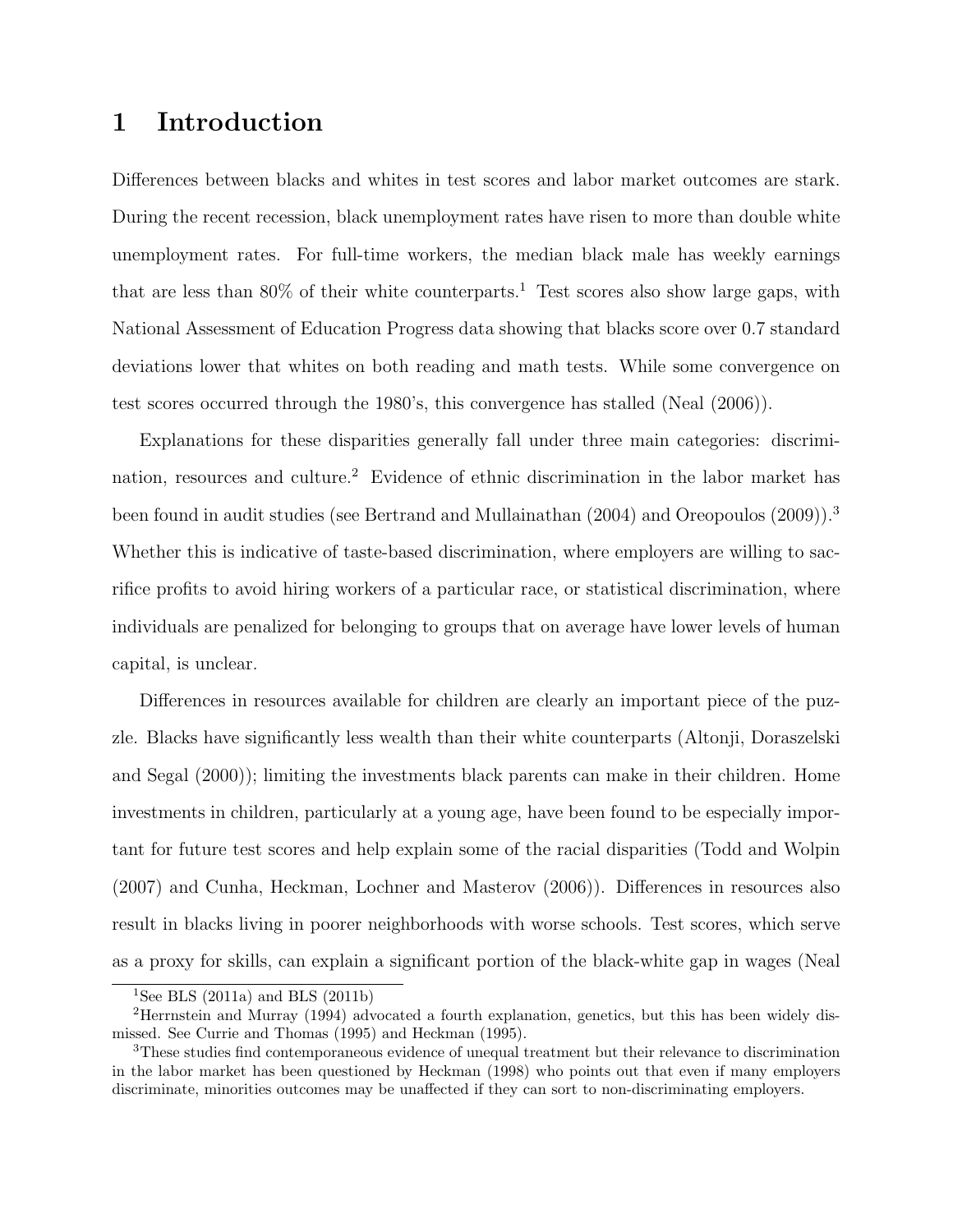and Johnson (1996) and Carneiro, Heckman and Masterov (2005)). However, discrimination and skills cannot be nicely disentangled if perception of later life discrimination by parents results in less investment in their children.<sup>4</sup> Further, discrimination may also occur within schools, resulting in less-skilled minorities.<sup>5</sup> But beyond financial resources, some elements of culture can also work against convergence. Blacks may face pressures against "acting white" and, while studies of acting white have focused on adolescents (Ruebeck, Averett and Bodenhorn (2009) and Austen-Smith and Fryer (2005)), culture may result in differential parental investments across races earlier in the life-cycle.<sup>6</sup>

We seek to disentangle the importance of these mechanisms by comparing children in mono-racial households with children in multiracial households. Children from multiracial families might be exposed to some mechanisms (e.g. discrimination), but not others (e.g. parenting-culture or poor schools). We focus on how a child's own race and maternal race affect education and labor market outcomes.<sup>7</sup> The presence of a number of individuals in multiracial families in the National Longitudinal Study of Adolescent Health (Add Health) allows us to identify the extent to which the effect of "race" is driven by one's own race versus maternal race. In particular, the data provide a sufficient number of students with black fathers and white mothers to disentangle these effects for blacks.<sup>8</sup>

On average, black children with white mothers share many attributes with black children with black mothers. Both primarily come from single mother households and neither sees much involvement or material support from fathers when compared to the children of whites and Hispanics. Both groups of black adolescents come primarily from lower income households and see similar levels of welfare participation when they are young. To the degree that

<sup>4</sup>Rangel (2007) finds that Brazilian parents invest more in their fairer-skinned children.

<sup>&</sup>lt;sup>5</sup>Weighed against discrimination in schools playing a major role is the fact that black-white test score gaps emerge at a very young age. See Fryer and Levitt (2004b).

 $6$ See Chua (2011) for an account of one woman's experience raising children in a Chinese household.

<sup>7</sup>Throughout we refer to Hispanic as a "race" although it is an ethnicity, simply for the sake of brevity in referring to multiracial, mixed-ancestry, and mixed-ethnicity families. We outline the classification scheme we adopt below.

<sup>8</sup>Marriages between black men and white women are significantly more likely than marriages between white men and black women. See Fryer (2007) for a review.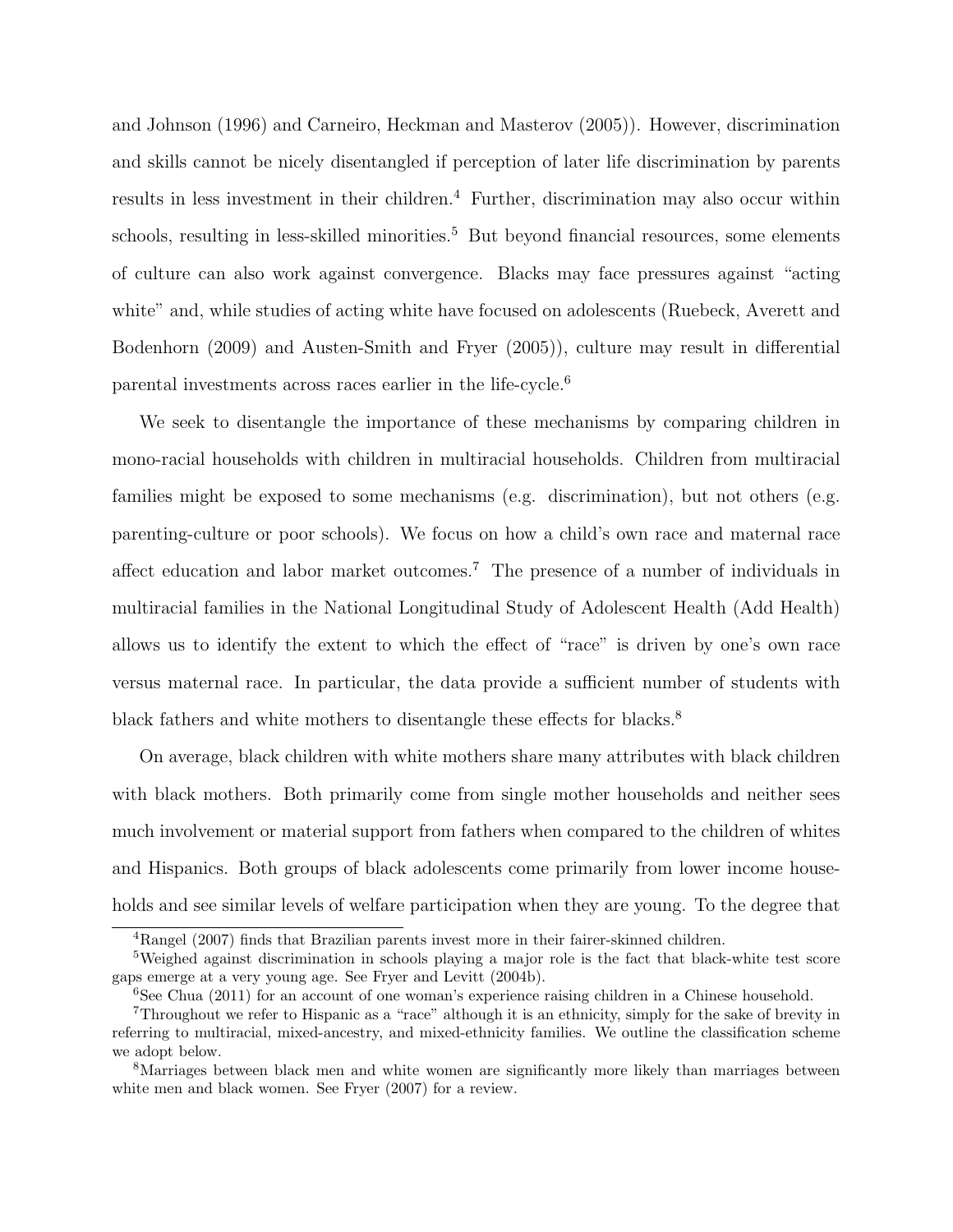discrimination based on skin tone remains an issue once they are older and join the labor force, both are likely subject to discrimination since the two groups overlap substantially in terms of skin tone.

However, black adolescents with black mothers have substantially poorer adolescent outcomes than black adolescents with white mothers and this extends to labor market outcomes when they become adults. At the same time, there are no significant test score gaps between black (or Hispanic) males with white mothers and white males, nor is there any difference in math, science, or overall grades. Labor market outcomes show similar patterns. These results survive numerous robustness checks, including using interviewer reports of the student's race as well as skin tone of the student: differences in male outcomes across races and skin tones disappear once we account for maternal race. Finally, the school-based nature of the Add Health data permits controlling for school fixed effects and the results are robust here as well.

Our results suggest a number of insights. First, the lack of differences in outcomes between black and white children with white mothers suggests virtually no role for discrimination on skin color. This does not rule out discrimination along dimensions correlated with skin color such as names or the use of African-American vernacular English to the extent that differences across language or names varies with maternal race.<sup>9</sup> Second, our comparisons of black children with white mothers to black children with black mothers suggests substantial differences in effective investments across races that likely do not stem form differences in economic resources. These differential investments may operate through culture or through differences in effectiveness of time spent with their children in conveying human capital. Finally, interracial marriages are becoming increasingly common, particularly among black men and white women (Fryer (2007)). By focusing on the race of the individual when examining differences in outcomes we may see evidence of black-white convergence due to averaging in more black individuals raised by white mothers. This convergence, however,

<sup>&</sup>lt;sup>9</sup>See, Fryer and Levitt (2004a) for the importance of names and Grogger (2009) for the importance of language.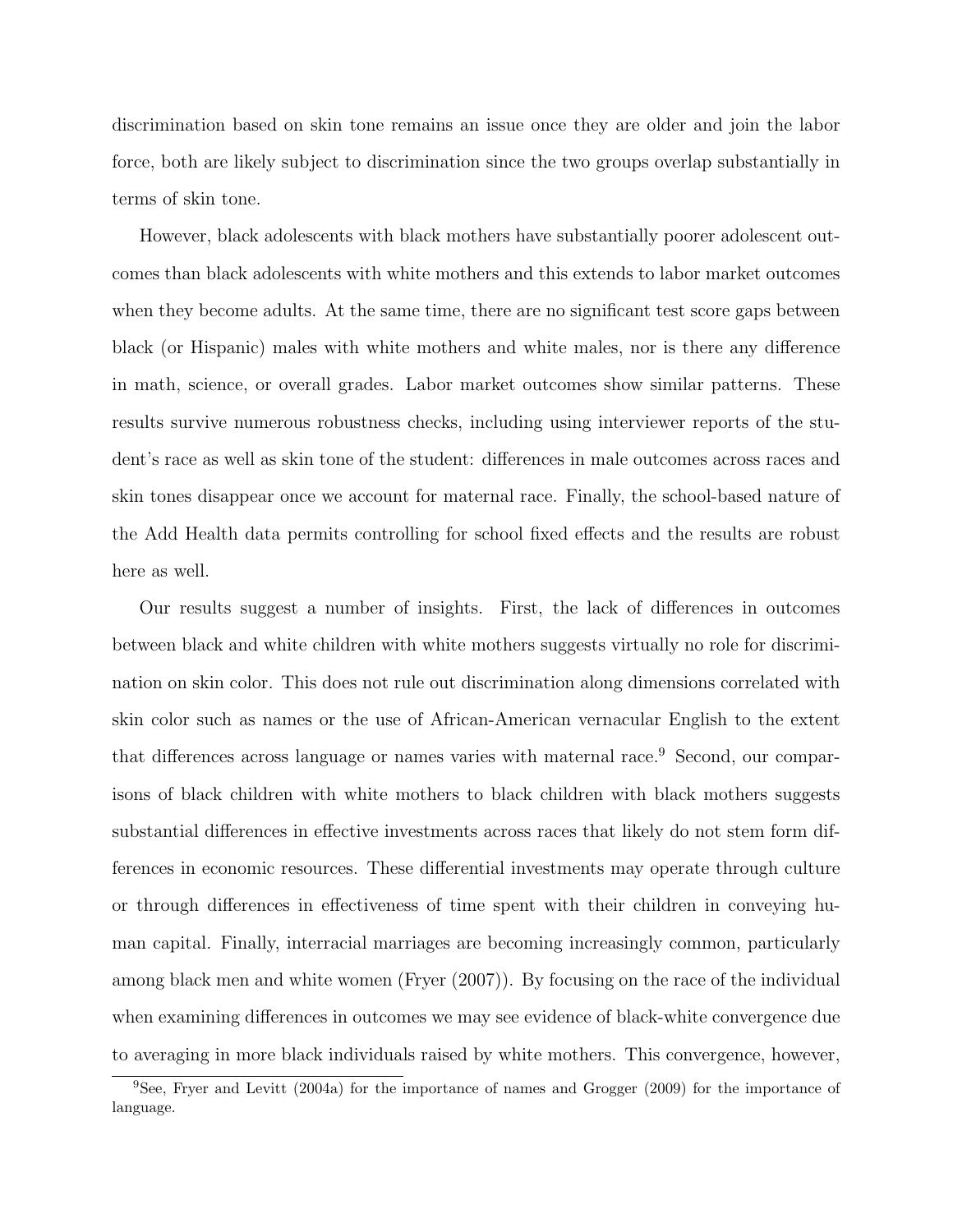will not necessarily be a sign of actual educational progress.

The only other study we are aware of that examines differential effects of own race and maternal race is Ruebeck et al. (2009). Their study focuses on behaviors and attitudes, not measures of education or labor market outcomes. A related set of studies look at mixed-race children and compare their outcomes to children that label themselves as only white or only black. Harris and Thomas (2002) show that picture vocabulary test scores and grade point averages are higher among mixed-race blacks than other blacks. The recent work of Fryer, Kahn, Levitt and Spenkuch (2010) finds that mixed-race blacks are significantly more likely to engage in drug use than either those who label themselves as only black or only white, and present a Roy model rationalizing this behavior. While work on mixed-race children is related to our work, the effect of being a mixed-race child may be substantially different than having a parent of a different race than one's own. While many mixed race children likely have parents of different races, many children with parents of different races identify themselves as a single race.<sup>10</sup> While the "one drop rule" does not literally hold in U.S. survey data, several studies<sup>11</sup> find that children with one white and one black parent often identify themselves as black. Adopted children also may be of a race that does not match the race of their parents.

The rest of the paper proceeds as follows. In section 2, we describe the Add Health data and the demographic characteristics of households with children and mothers of different race combinations. We examine differences in educational outcomes as a function of ownrace and maternal race in section 3. Section 4 performs a similar analysis of wages. Section 5 conducts a series of robustness checks to confirm that maternal race is indeed a much larger driving factor behind cross-racial differences in outcomes than own-race. Section 6 discusses the implications of these findings.

<sup>&</sup>lt;sup>10</sup>Add Health data showed 22% of black students with a white biological mother self-identified as only black. The data from the 2000 Census (Ruggles, Alexander, Genadek, Goeken, Schroeder, and Sobek (2010)) showed 39% of black youth with white biological mothers identified as only black (the difference is likely due to Census' worse measurement of biological relationships).

<sup>&</sup>lt;sup>11</sup>See Roth (2005) for work identifying how the change in the U.S. Census between 1990 and 2000 revealed the prevalence of the "one-drop" rule prior to the change.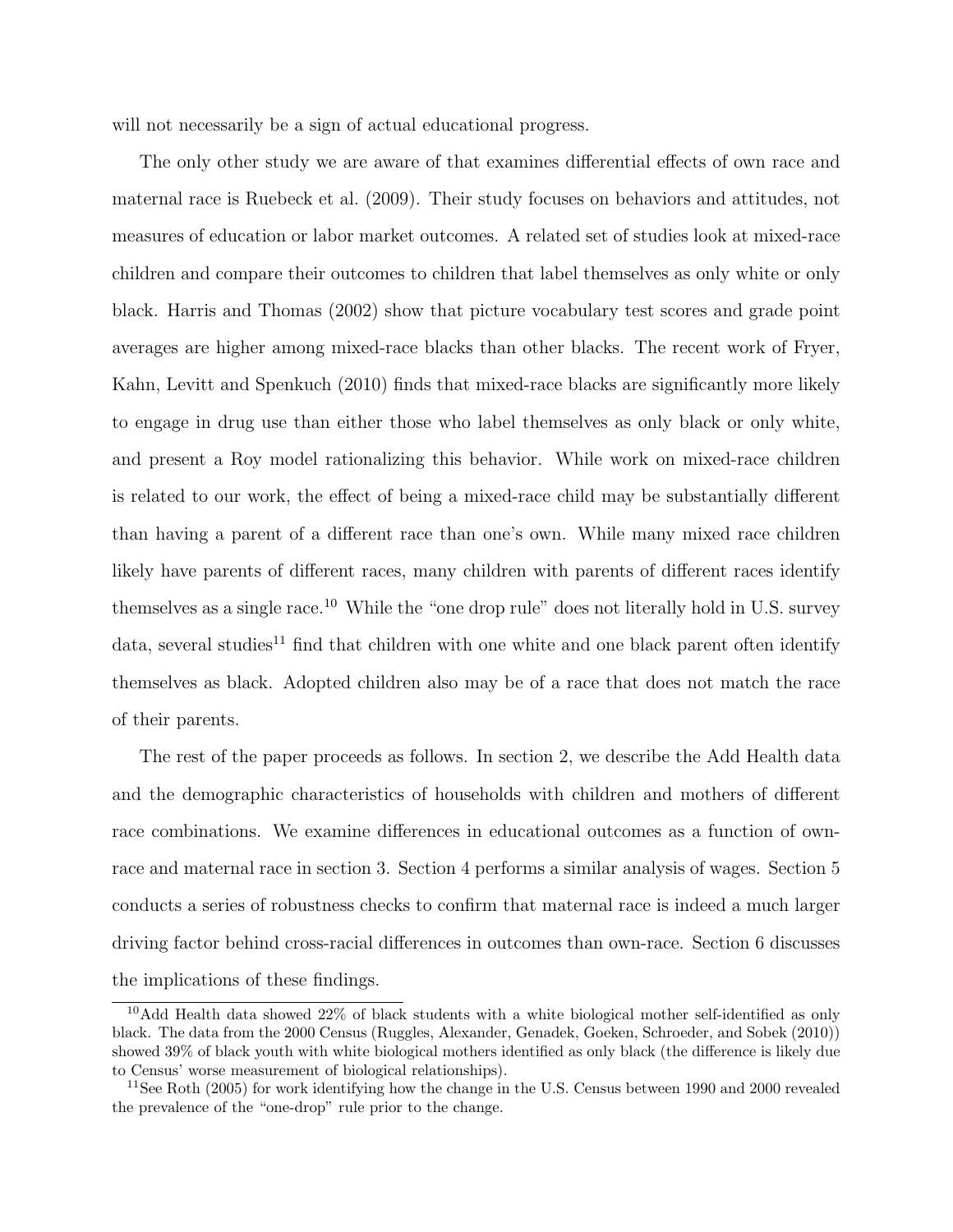## 2 Add Health Data

We use data from the National Longitudinal Study of Adolescent Health (or Add Health). The data is nationally representative; it is a school-based sample of seventh to twelfth grade students in 1995 within a randomly sampled set of 80 communities across the United States.<sup>12</sup> The first wave of the data, collected in the academic year 1994-95, attempted to survey all individuals at the selected schools.

The data includes a subsample of students who were administered a more detailed survey; in this sample the children's parents were also administered a survey. These in-home interviews provide information on race of the mother as well as assessments from the Add Health Picture Vocabulary Test (AHPVT).<sup>13</sup> Follow-up surveys were conducted in 1995-96, 2001-02 and 2008. Wave III (2001-02) includes transcript data and weighting for non-release of transcripts, along with current education and labor market participation and wages. Wave IV (2008) provides information for completed education and labor market activity. Add Health also contains various non-representative over-samples so throughout we use the cross-sectional probability weights provided in the data to correct for the non-random sample design.<sup>14</sup> We document the patterns of attrition across waves in Table 18 in the appendix.

#### 2.1 Definition of Race

The question design in the Add Health survey allows us some leeway in how we define our race variables. To identify separately the effect of own race and maternal race, we need to observe a sizable number of students for whom own race and maternal race are not the same. We use a classification system that splits an individual's survey response into four distinct groups as follows: if the respondent indicates that he is of Hispanic or Latino origin, then

<sup>&</sup>lt;sup>12</sup>A school pair, consisting of a high school and a randomly selected feeder school (middle school or junior high school from the same district) were taken from each community.

<sup>&</sup>lt;sup>13</sup>AHPVT is an abbreviated version of the Peabody Picture Vocabulary Test; a non-written test consisting of identifying pictures with verbal responses. It is designed to measure verbal scholastic aptitude.

<sup>&</sup>lt;sup>14</sup>One particular group, students from highly educated black families, was of concern for the results below, however sensitivity analysis showed this small group is in not driving the results.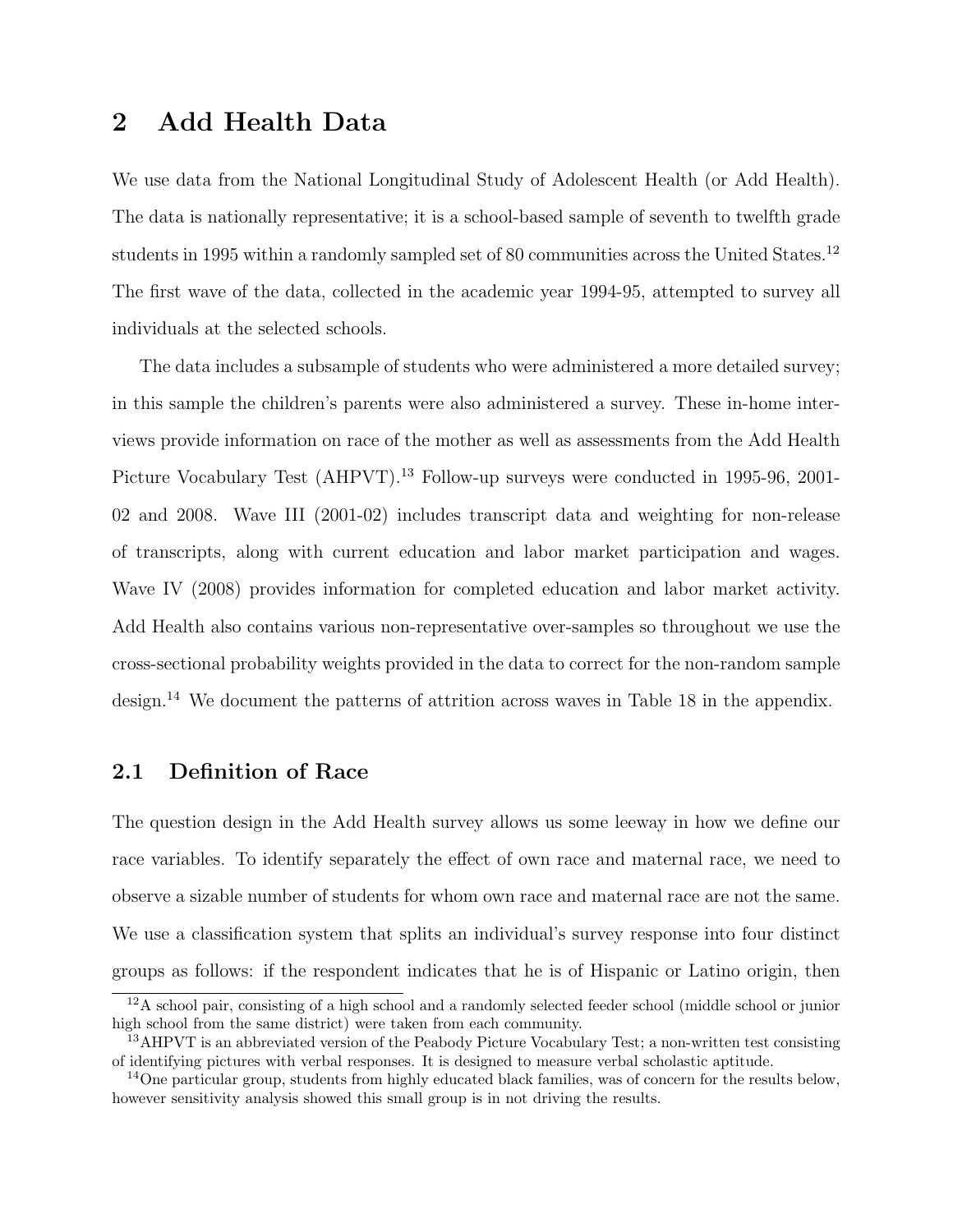we classify him as Hispanic. If he marks that his race is black/African American but does not mark Hispanic, then we classify him as black. If he marks white but not Hispanic or black, then we classify him as white. If he marks a race category that does not fall into any of the above groups, then his race is other. We drop all other-race individuals, and those whose mother is coded as having an other race, since this group is a mixture of high and low performing minorities, notably Asians and Native Americans.<sup>15</sup> For students, we define race from the Wave I In Home Questionnaire, when the key outcomes at Wave I were measured. For mothers, we take responses from the Parent Questionnaire when the surveyed parent is female and from the race of the surveyed parent's spouse (resident mother) when the parental respondent is male. Table 1 shows a cross tabulation of student and maternal race.

We exploit the separate reporting of parent's race accessed in the parent survey and child's race assessed in the Wave I survey. An alternative is to use the fact that Add Health allows respondents to choose more than one race in the questionnaires; Fryer, Kahn, Levitt and Spenkuch (2010) and Harris and Thomas (2002) define mixed race children as children who took advantage of the multiple race classification in Add Health. Since our focus is on maternal race, we do not adopt this classification system, although results for regressions presented below are robust to different classification systems.<sup>16</sup> Ultimately we also exploit the interviewer-reported perception of the child and maternal race to verify that our results are not driven by the particular classification scheme we adopt.

<sup>15</sup>Specifications for all outcomes were very similar when we included these observations, with the exception of AHPVT results for women.

<sup>16</sup>A key issue is that different classification systems yield different numbers of individuals at the various waves in the data. For instance Fryer, Kahn, Levitt and Spenkuch (2010) use a strict definition based on child reporting, which yields around 300 individuals in the Add Health in school sample. However our outcomes of interest do not come from the in-school survey, but in the smaller in-home sample. Applying this strict definition in the home sample results in many fewer observations. For this reason we do not require double correct reporting for a child race to be identified as being from a multiracial household.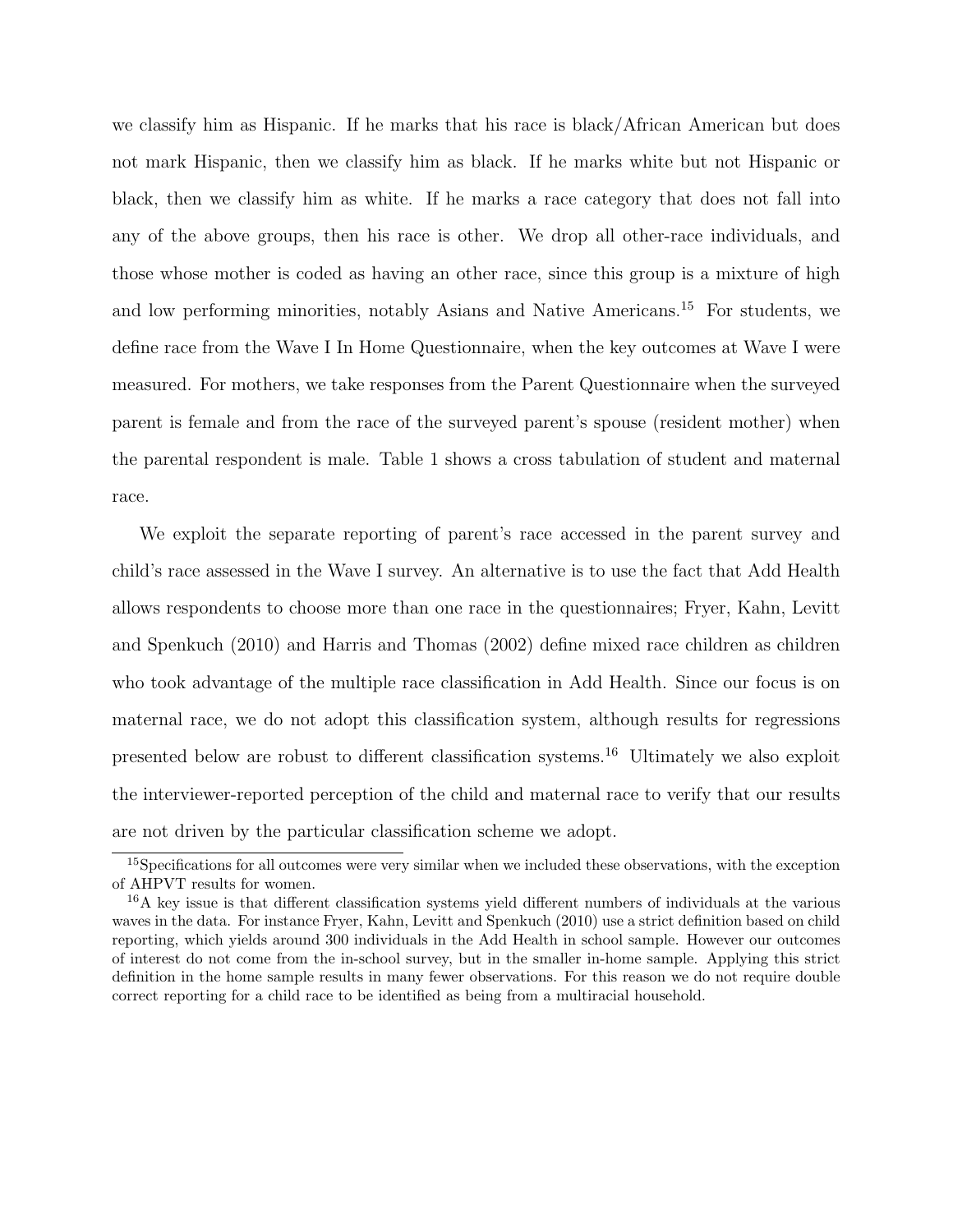#### 2.2 Descriptive Statistics

There are some striking differences in family characteristics across single race and multiracial families. Table 2 shows how mother's characteristics vary by race of the mother and the child for the Wave I in-home sample. For the table, we focus on families with a white mother and those with either a black or Hispanic mother in order to maintain reasonable sample sizes. We star  $(*)$  differences from the white mean which are significant at the 5% level, and (†) denotes differences from the own-group mean for multiracial individuals (blacks and Hispanics).

Black students with white mothers come from families with demographics that are very similar to black students with black mothers. Income, the probability of being on welfare, and the probability of being a single parent are all very similar between black students with white mothers and black students with black mothers; all are different, often significantly so, between the corresponding family characteristics of white students. The one exception is years of schooling: blacks with white mothers have slightly more education than blacks with black mothers, though this difference is not significant. In contrast to black students, the demographic characteristics of Hispanic students with white mothers fall solidly between those of white students and Hispanic students with Hispanic mothers.

An important concern given our classification based on adolescent and maternal race is that fathers' characteristics and involvement my differ systematically between single race and multiracial families. The Add Health data contain a section designed to assess the relationship of adolescents to their biological fathers, and we report a series of responses at Wave I by maternal race groups in Table  $3<sup>17</sup>$  White students generally see more involvement from their fathers as well as having more educated fathers. Black students, regardless of the race of their mother, see significantly lower child support. Looking down the columns for black students, no significant differences between blacks with black mothers and blacks with white mothers are present. Although not significant, the means for questions regarding

<sup>&</sup>lt;sup>17</sup>Looking at only boys, descriptive statistics showed almost identical patterns to those in Table 3.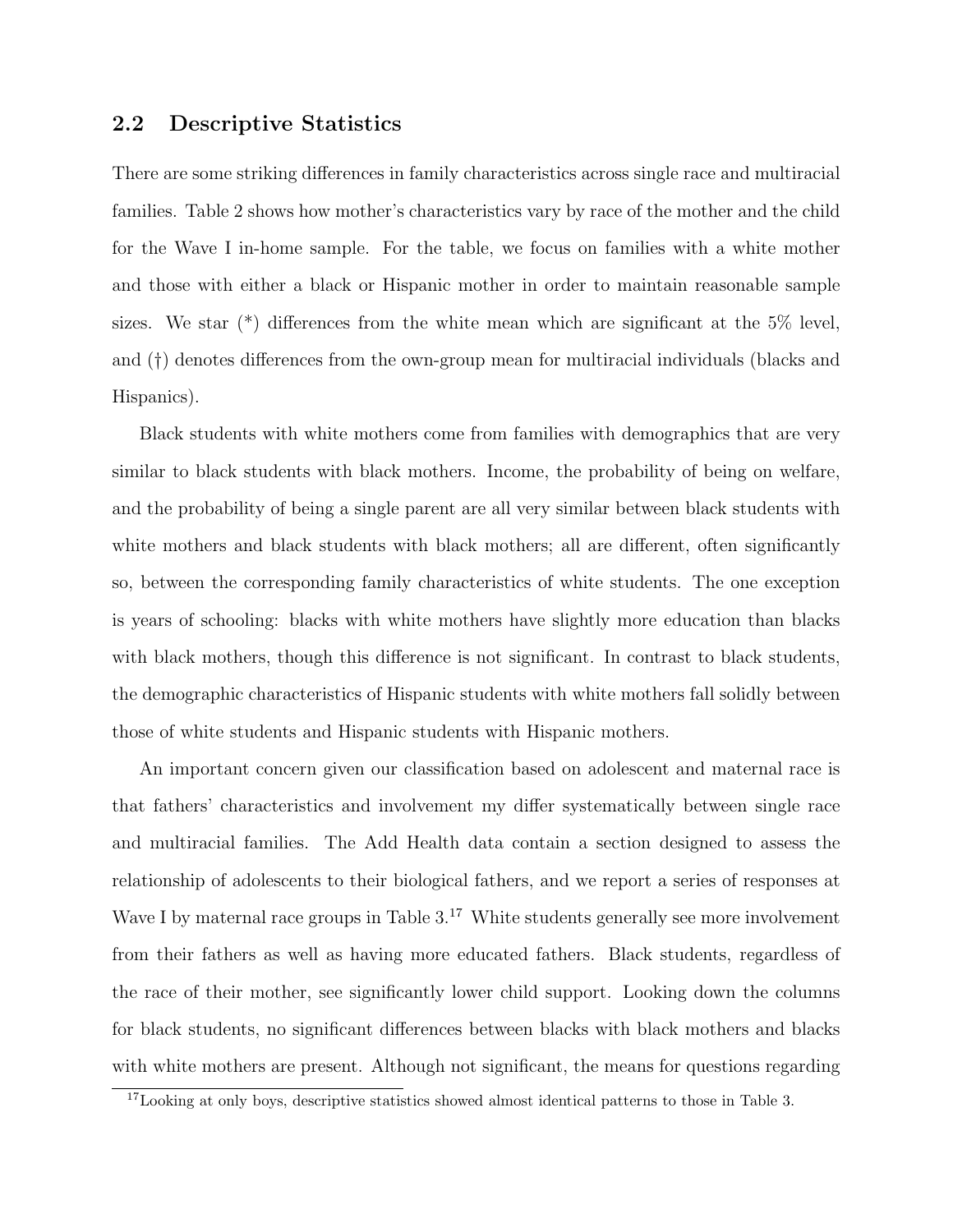current involvement of fathers of black children with white mothers show less communication and co-residence than fathers of black children with black mothers.

For Hispanics, the patterns are similar. Hispanics are less likely to be living with their fathers and are less likely to know anything about their fathers regardless of the race of their mother. Hispanics with white mothers, however, have even less involvement with their fathers than Hispanics with Hispanic mothers as they are significantly less likely to live with their fathers and to speak with them weekly. Weighed against the lower involvement is that Hispanic students with white mothers have fathers with more education, though less education than the fathers of white students.

Next we examine neighborhood and school characteristics across groups in Table 4. At the Census block-group level we can see black children with white mothers primarily live in more mixed race neighborhoods. Compared to the overall average, blacks with white mothers live in neighborhoods with more blacks and fewer whites (74% to 80%). Poverty is more severe in the neighborhoods where blacks with black families live. Characteristics are similarly in between white and minority levels for Hispanics. Looking at school-level averages for income and racial make-up, we can see the same trends reflected at the school level that we see at the block-group level for blacks with white mothers. This suggests there are not large neighborhood differences within schools. Finally, we include as a measure of school quality the average Add Health Picture Vocabulary Test score at the school. Again, blacks and Hispanics from multiracial families come from schools with scores between the minority and white averages, though significantly higher than the minority-school averages. Overall the neighborhood and school characteristics suggest school differences may be important in explaining outcome gaps.

While black students with white mothers tend to come from families with similar demographics to other black students, their outcomes are similar to white students. Table 5 shows average outcomes conditional on race of the student and race of the mother. White students and black students with white mothers have significantly higher test scores, math grades and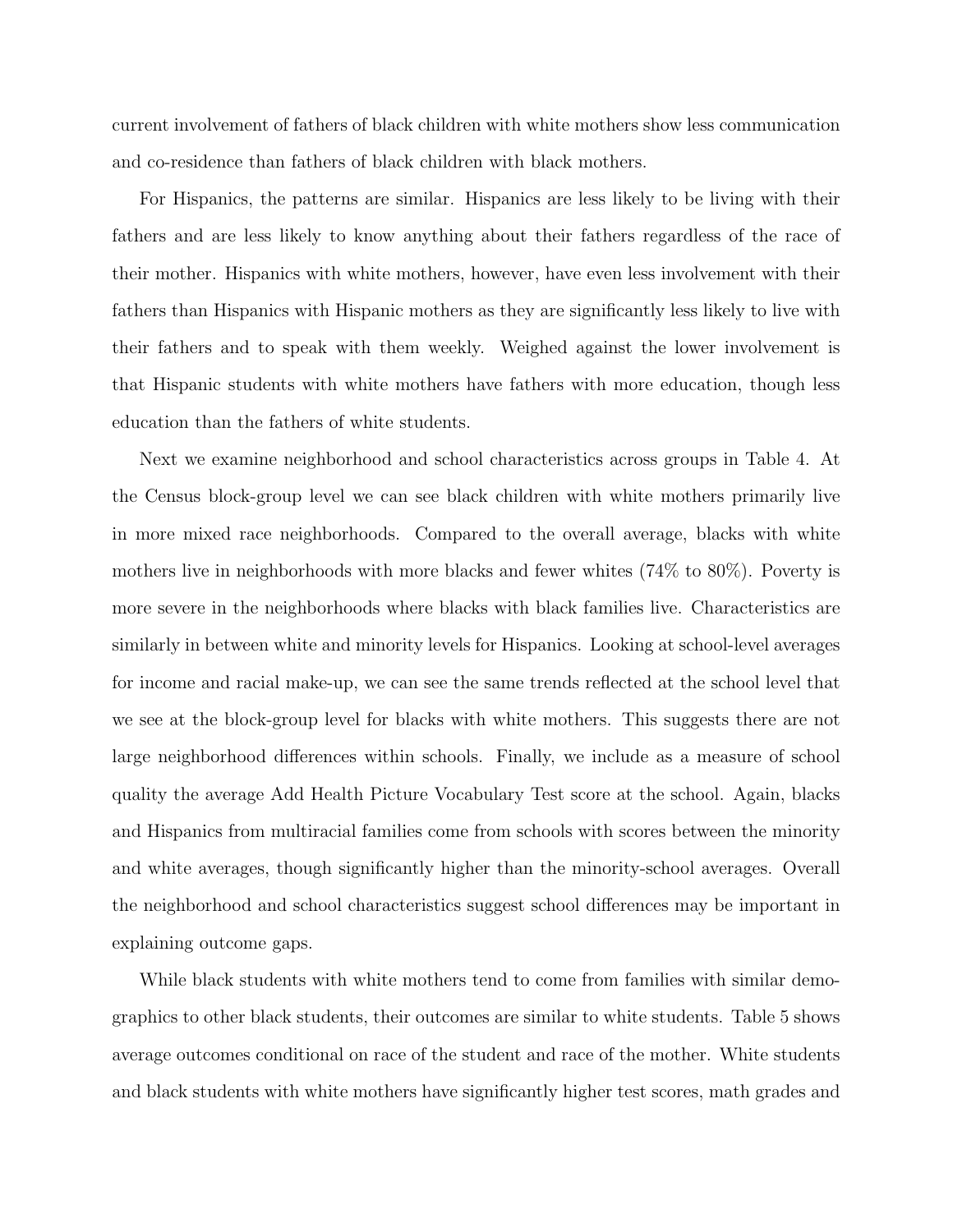overall GPA's, and, for male students, are more like to have finished college and have higher wages. For all these measures there is no significant difference between white students and black students with white mothers. The only case where black students with white mothers look more like black students with black mothers is on grades in science classes. Hispanics with white mothers also see significantly higher test scores than Hispanics with Hispanic mothers and have test scores that are not significantly different from white students. On the other outcome measures, however, Hispanics with white mothers fall in between Hispanics with Hispanic mothers and white students.

### 3 Pre-Market Outcomes

Given the differences in means presented above, we examine the relationship between test scores, high school GPA across different subjects and college completion with a large set of controls. We document the persistence of outcome gaps for blacks and Hispanics which are mainly concentrated among same-race families. We sequentially add controls beginning with own race and few baseline demographics, and adding more characteristics of the family environment, the mother, and father. Further, one of the advantages of the Add Health data set is that its school-based design makes it possible to control for school fixed effects.

#### 3.1 Picture Vocabulary Test Scores

We first consider PVT scores. Denote  $Y_i$  as the individual i's PVT score. Our full specification takes the following form:

$$
Y_i = \alpha_0 + \sum_r \alpha_{1r} I(Race_i = r) + \sum_r \alpha_{2r} I(MomRace_i = r) + \alpha_3 X_{i1} + \alpha_4 X_{i2} + \sum_j \alpha_{5j} I(School_i = j) + \varepsilon_i
$$
\n(1)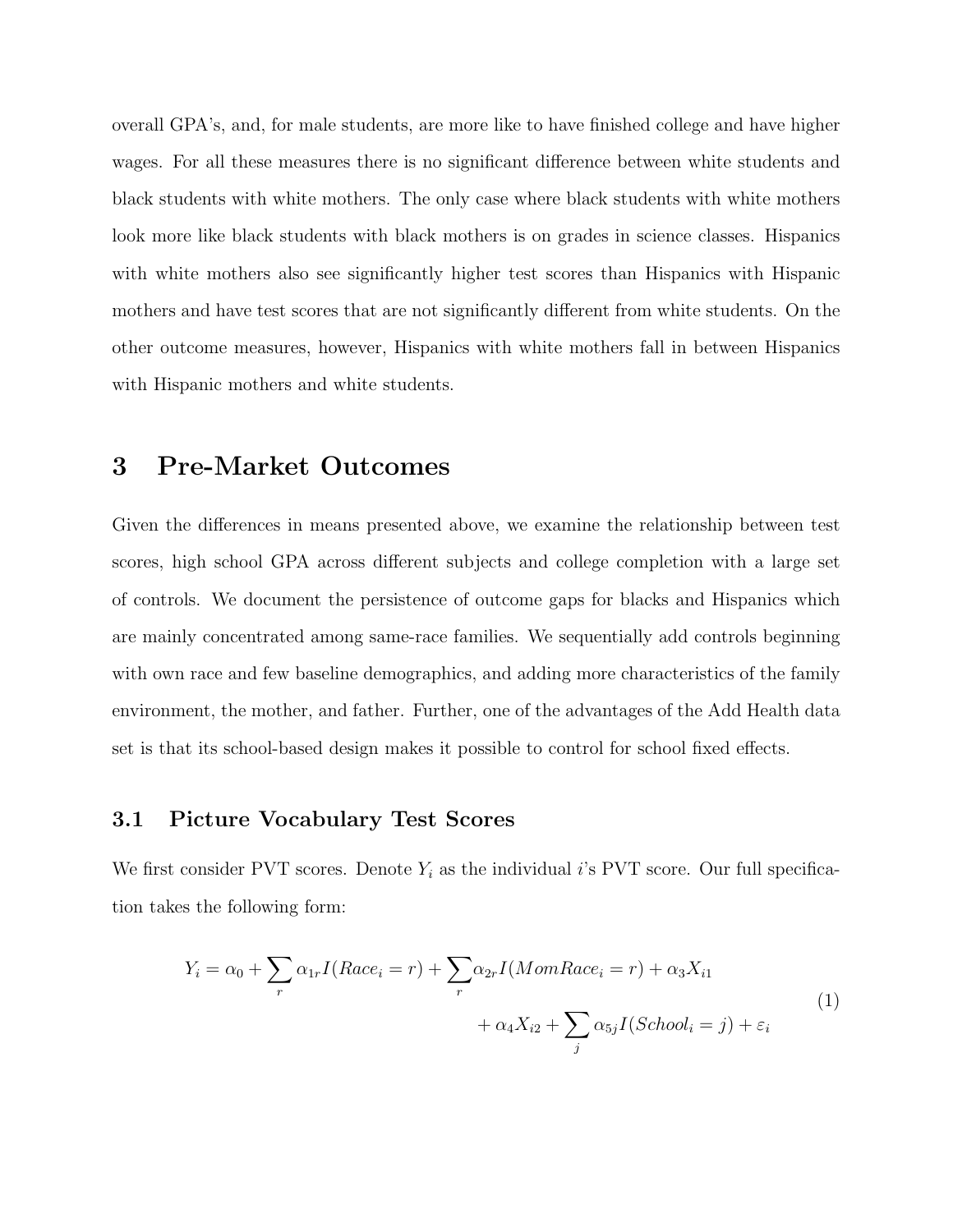where r indicates race and j denotes school,  $X_{i1}$  denotes controls for gender and age and  $X_{i2}$  denotes controls for characteristics of the mother and the father. We then estimate the parameters by ordinary least squares. The PVT scores in the Add Health data are normed to mean 100, standard deviation 15.

Results are presented in Table 6 separately for boys and girls. Focusing first on boys in the upper-panel, column (i), includes only controls for race and age, showing significant test score gaps for minorities. In column (ii), similar to the descriptive statistics, maternal race is a much stronger correlate of the test score gap than own race. Note that to obtain the total effect of being black with a black mother, the two coefficients must be added. Even with a specification with very limited controls results in no significant test score gap between male black students with white mothers and male white students. The coefficient on Hispanic is still significant, but is less than half the magnitude of the coefficient on Hispanic mother. Having a black mother or a Hispanic is associated with a 0.8 and 0.6 standard deviation decrease in test scores respectively.

Characteristics of the mother, characteristics of the father, and school fixed effects are added in columns (iii) through (v). We control for the large set of maternal and paternal characteristics outlined above.<sup>18</sup> Arriving at column  $(v)$ , the only significant test score gaps which persist are concentrated among those with black or Hispanic mothers. F-tests show the set of maternal race indicators are jointly powerful predictors of test scores for all specifications. The  $R^2$  in columns (iii) and (v) show the set of characteristics we observe for mothers along with school fixed effects, are also important determinants of test scores. We see evidence that those with black mothers attend worse schools as the coefficient on black mother falls by 3.5 points, or 1/5 of a standard deviation, after including school fixed effects. Column (iv), however, shows that controlling for father's characteristics has little impact on the racial gaps. These results suggest that the channel through which race affects outcomes—beyond that due to schools and income— is in fact due to maternal race as

<sup>&</sup>lt;sup>18</sup>Specifications including characteristics of the resident father, which captures non-biological fathers, showed very similar results.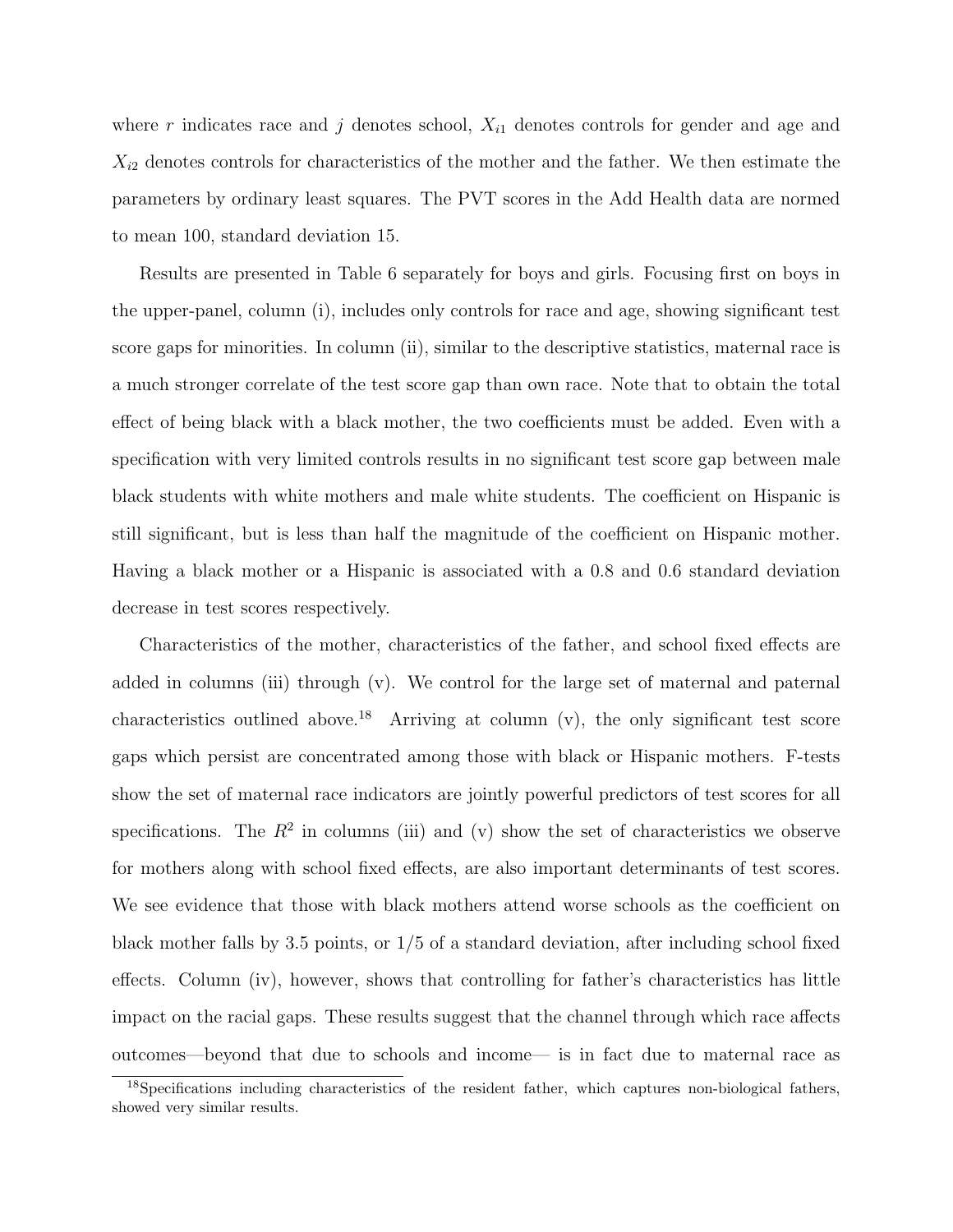opposed to own race or father inputs.

Turning to girls in the lower panel, we see much the same pattern: maternal race is a stronger predictor of test score gaps than own race. With the full set of controls in column (v), the coefficients on Hispanic and black are small and insignificant while the coefficients on Hispanic mother and black mother remain large, negative, and significant. As with males, controlling for school quality lowers the black mother coefficient significantly. The F-tests still show the set of maternal race indicators are strong predictors of test scores for girls.

#### 3.2 Grade Point Average

We now turn to grades, taking the entire transcript history and constructing a panel data set for individuals for each year of their high school career. Add Health gives grades at three levels: math, science, and overall. Within the math and science classes, the level of course is also given (e.g. algebra, chemistry, etc.), which allows us to control for course fixed effects. This is important as there is likely to be selection into courses. Letting k indicate the level of the course and  $t$  the year in school (e.g. 10th grade), we separately estimate specifications for math, science and overall GPA as follows:

$$
G_{ikt} = \beta_{0kt} + \sum_{r} \beta_{1r} I(Race_i = r) + \sum_{r} \beta_{2r} I(MomRace_i = r) + \beta_3 X_{i1t}
$$
  
+ 
$$
\beta_4 X_{i2} + \sum_{j} \beta_{5j} I(School_i = j) + \varepsilon_{ikt}
$$
 (2)

where  $G_{ikt}$  indicates the grade individual i received in course k at time t,  $X_{i1t}$  includes the individual's year in school, and  $\beta_{0kt}$  are course-year specific fixed effects. We then estimate the parameters by ordinary least squares.

We first focus on grades in math classes as what algebra means at one school is likely to be more similar to algebra at another school and hence the selection issues are likely to be similar across algebra courses. Results for math grades are given in Table 7. For black boys in the upper-panel, the results mirror those for PVT scores. Namely, the coefficient on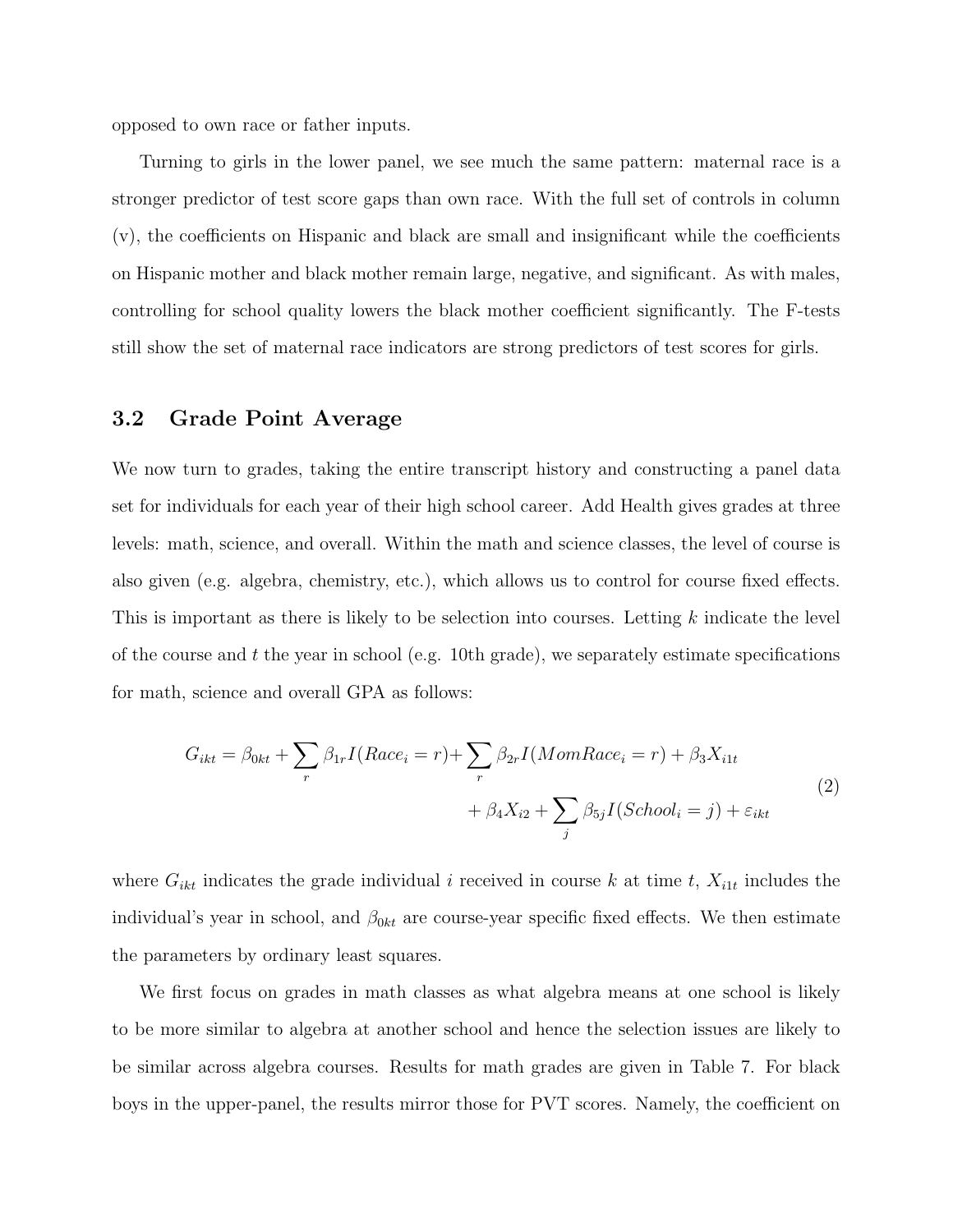own-race black becomes small and insignificant with the inclusion of maternal race while the coefficient on black mom is large and negative, around -0.40 of a grade-point. These gaps persist with additional controls, including school fixed effects. For Hispanic boys, both the coefficient on Hispanic mother and the coefficient on Hispanic are negative but insignificant when maternal race is added in column (ii). However, once schools fixed effects are included, the coefficient on Hispanic moves to zero while the coefficient on Hispanic mother is negative and marginally significant. Throughout, F-tests validate the controls for mother's race.

The same patterns do not hold for girls. While adding maternal race in column (ii) shows negative effects for having a black and Hispanic mom that are marginally significant, adding the full set of controls in column (v) shows no significant differences for either race of the mother or race of the student, though column (vi) and (vii) shows that controlling for either student race or mother race individually does result in significant negative effects for blacks, but not Hispanics. F-tests on controls for mother's race fail.

Similar patterns among boys and girls are seen for overall GPA and science GPA in Table 8 where we only report results with the full set on controls. For boys, race of the student is irrelevant for either overall grades or science grades conditional on race of the mother. Male students with black or Hispanic mothers, however, see significantly lower grades and F-tests justify the controls for mother's race. The F-tests, however, are rejected for girls as none of the maternal race coefficients are significant.

#### 3.3 Educational Attainment

Given the lack of power and the complications introduced by fertility decisions, we focus on males for our longer term outcomes, beginning with college completion. We denote the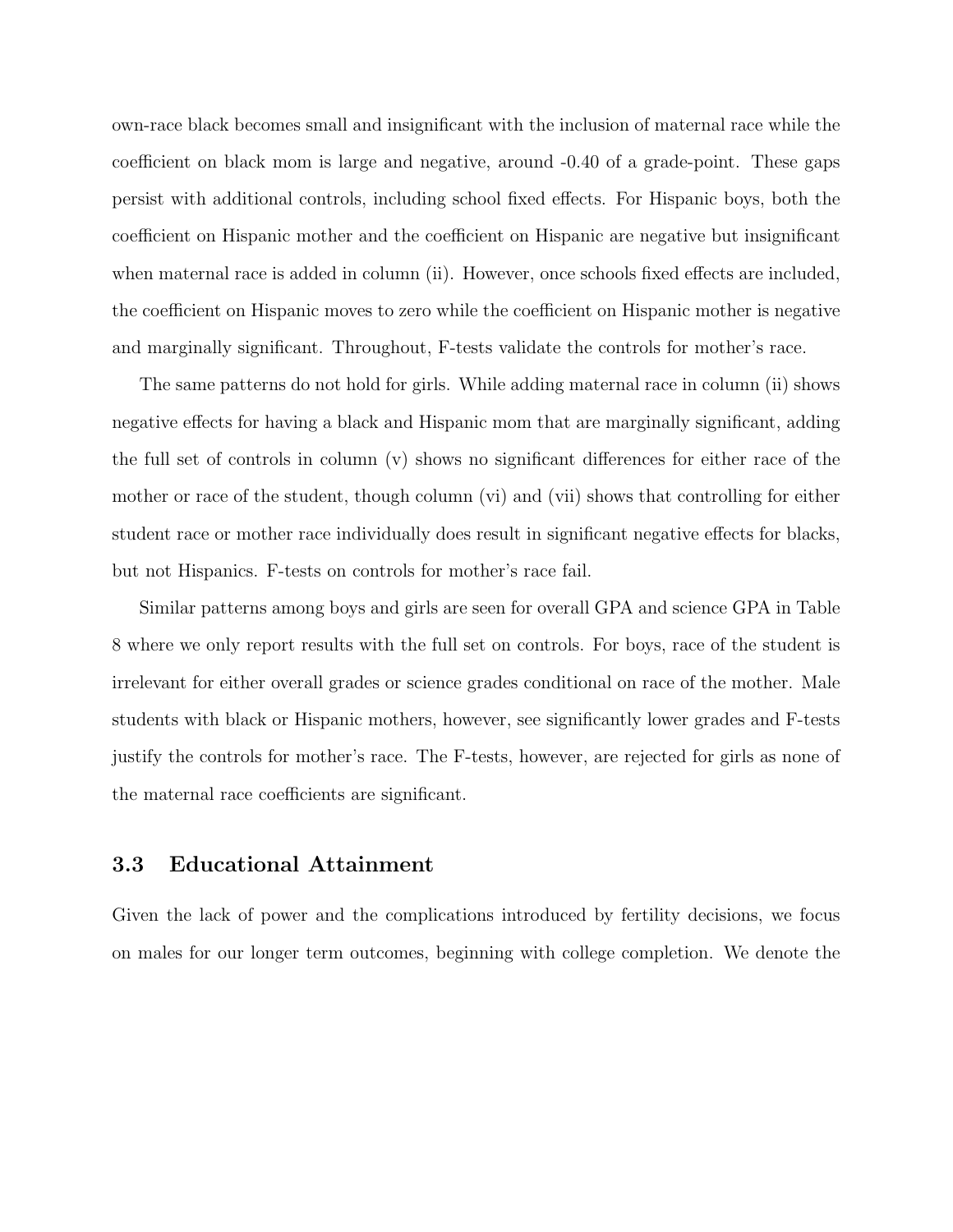latent utility of completing college as  $S_i^*$  and decompose it as follows:

$$
S_i^* = \delta_0 + \sum_r \delta_{1r} I(Race_i = r) + \sum_r \delta_{2r} I(MomRace_i = r) + \delta_3 X_{i1} + \delta_4 X_{i2} + \sum_j \delta_{5j} I(School_i = j) + \varepsilon_i
$$
\n(3)

where  $\varepsilon_i$  is distributed N(0,1). Letting  $S_i$  denote the observed college graduation at Wave IV and normalizing the utility of not attending college to zero results in a probit model. The average age is 28 in Wave IV so most schooling has been completed.

Table 9 gives probit estimates of the effect of race on completion for men. Column (i) shows negative and significant coefficients on own race black and Hispanic that disappear in column (ii) when mother's race is added. The coefficient on black mother is negative and significant regardless of the set of controls while for Hispanics the significance disappear with additional controls. Again, the F-tests show maternal race is jointly a strong predictor of college completion, even conditional on school fixed effects in column (v).

### 4 Wages

We next examine racial differences in wages. We use a cross section of wages at Wave IV, when the mean age of respondents is 29. Ninety five percent of this sample is between the ages of 26 and 32, and only 1.3% is currently attending school and not working full time. We focus only on men<sup>19</sup> and estimate log-wage regressions conditional on currently working.<sup>20</sup> A difference from the previous sections is that we also run a specification that include lagged measures of achievement/ability, cumulative GPA, test scores, and completed education in the labor market regressions.

<sup>19</sup>Estimated female black-white wage gaps were insignificant and half the size of the male gap once we controlled for mothers characteristics. Conditioning on maternal race did not change those results.

<sup>&</sup>lt;sup>20</sup>Focusing instead on earnings (where the sample is then all those who have positive earnings) yields identical findings.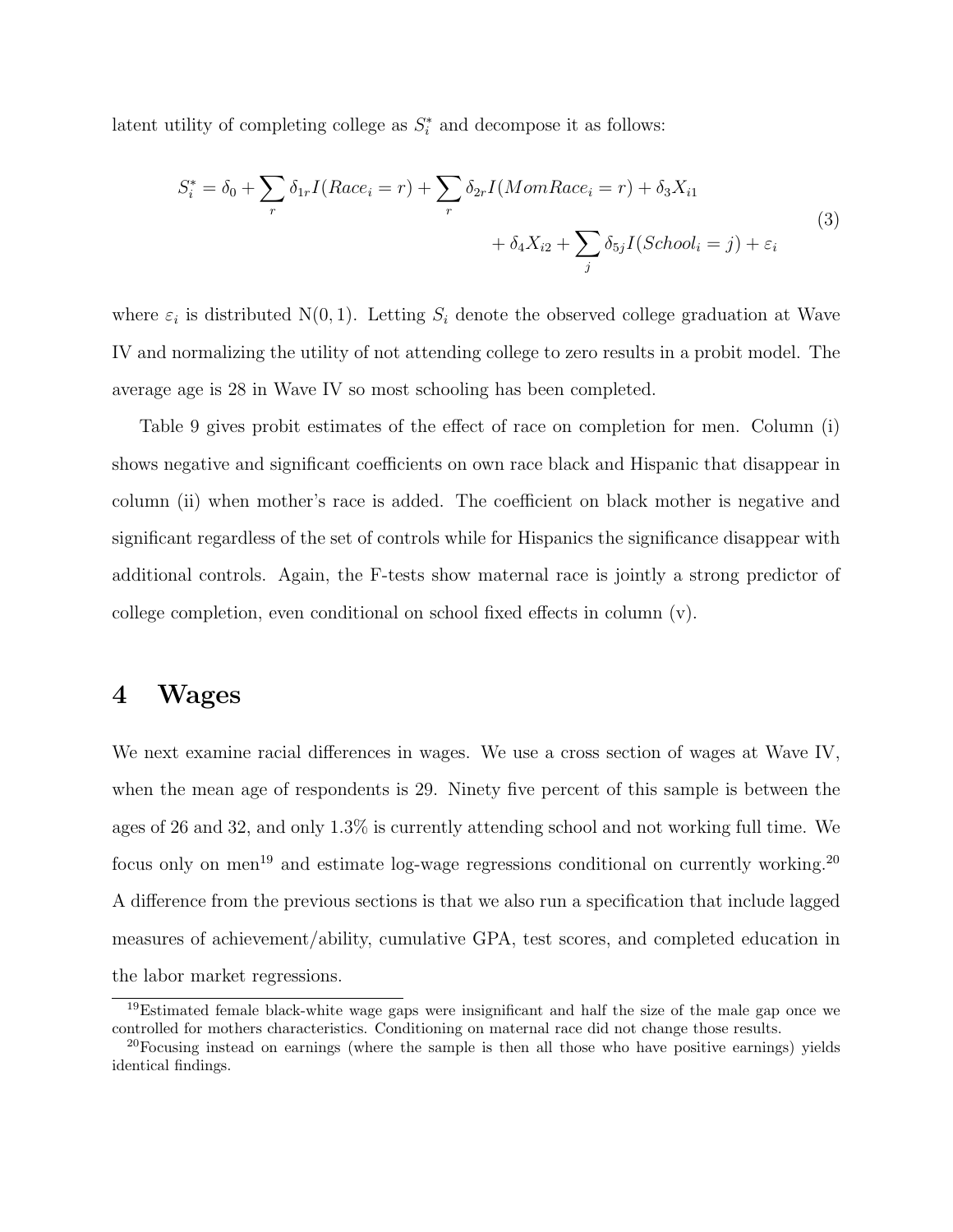Denoting  $W_{it}$  as the log-wage of i at time t, we specify log wages as follows:

$$
W_{it} = \gamma_0 + \sum_r \gamma_{1r} I(Race_i = r) + \sum_r \gamma_{2r} I(MomRace_i = r) + \gamma_3 X_{i1} + \gamma_4 X_{i2} + \sum_j \gamma_{5j} I(School_i = j) + \gamma_6 Y_i + \varepsilon_{it}
$$
\n
$$
(4)
$$

where  $X_{i1}$  and  $X_{i2}$  again capture maternal and paternal characteristics and  $Y_i$  are lagged achievement measures.

Results are given in Table 10. Column (i) shows an average black wage gap of over 20%. Column (ii) adds race of the mother and results in the negative effects of own-race for blacks from column (i) shifting almost completely to the coefficient on black mom. For Hispanics, including maternal race shrinks the own race coefficient, and Hispanic mom is negative, and neither is statistically significant. Columns (iii) - (vi) sequentially add controls, and the coefficient on black mother shrinks slightly, until we include lagged achievement measures, when it drops substantially. Including school fixed effects explains more variation in wages, but does not significantly alter the wage gaps across and within races.<sup>21</sup> For blacks, only when we condition on test scores, GPA, and completed education does the black mother coefficient move below the 5% significance level.

In column (vii) we remove maternal race but keep the full set of controls. The literature on the black wage-gap generally finds estimates on the order  $-10\%$ <sup>22</sup> When we remove maternal race in column (vii) it appears black wage gap is insignificant, but this is in fact masking heterogeneity in the wage gap, since in column (viii) we see a negative and significant wage gap return among those blacks with black mothers.

 $21$ The slight increase in the black-mother wage gaps from including school fixed effects may be picking up other unobserved neighborhood characteristics like the local labor market.

<sup>&</sup>lt;sup>22</sup>Fadlon (2010) finds a wage gap of  $-12\%$  for the NLSY97, which has a similar age distribution to our sample here. See Lang and Lehmann (2010) for a review of how these wage-gaps fit with the literature on discrimination.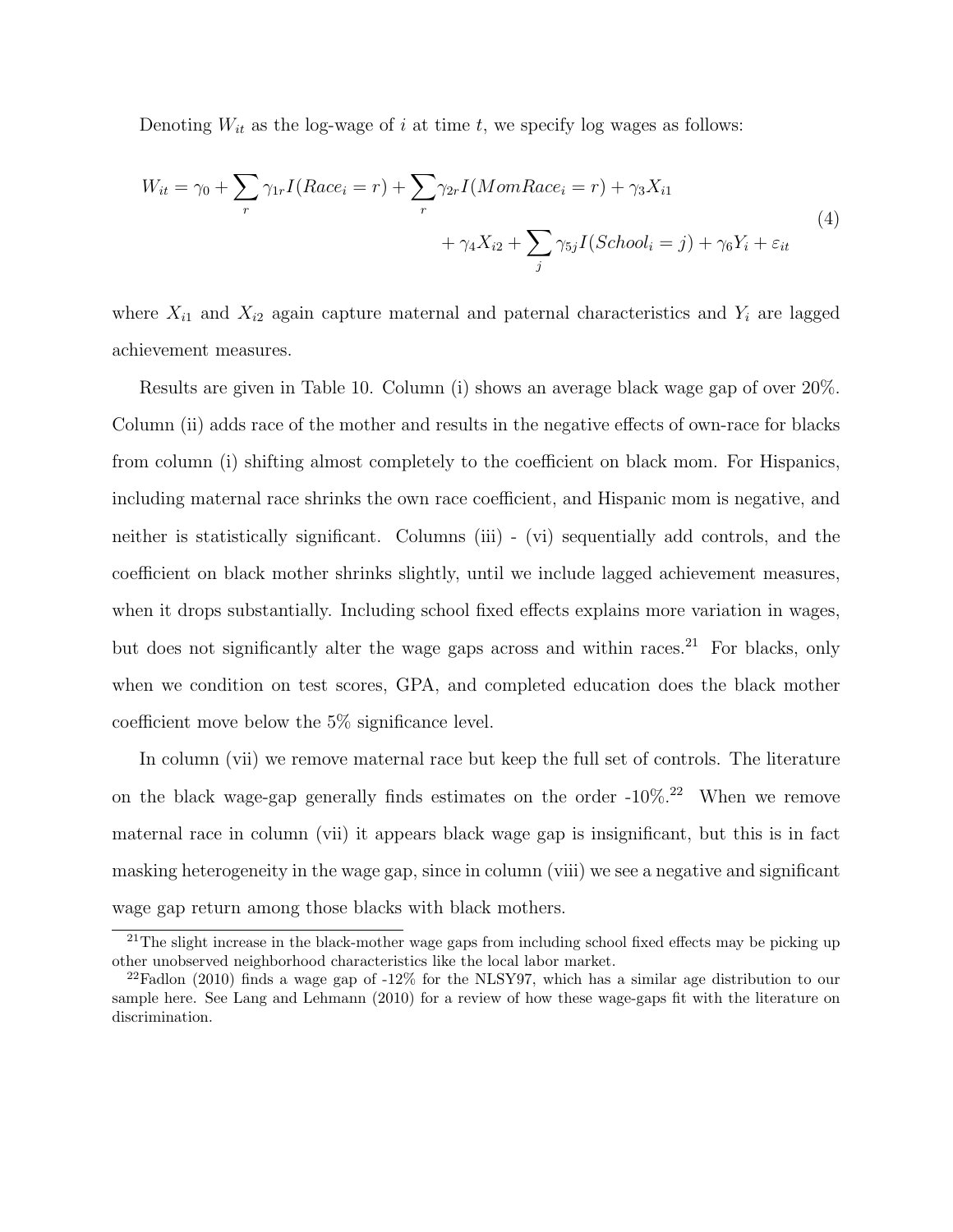## 5 Robustness Checks

#### 5.1 Robustness to Definition of Race

Given that multiracial families are identified from self-reported race, the potential endogeneity of these self-reports may be a concern. The Add Health data contain interviewer reports on the likely race of the respondent for both students and parents. Classification by interviewers included white, black/African American, or another race. This classification misses Hispanics who could be assigned to any of the three groups. Nonetheless, with this information we can assess how well our findings with respect to blacks hold up under a more arguably exogenous classification scheme, where we condition on agreement between the interviewer and adolescent self-report for black, white and other. This strategy removes almost all students who self identify as Hispanics.<sup>23</sup>

In Table 11, we report results for the black coefficients using self-reported maternal race and interviewer reported child race. For wages, education, test scores and math grades we see the same patterns as before for black boys. Namely, large negative coefficients for blacks from black families that dwarf own race effects. We interpret these results as evidence that the patterns observed above are not simply a product of endogenous self-identification patterns among adolescents from multiracial families, but represent real differences in outcomes in our sample.

In Table 12 we also drop Hispanics and other mixed ancestry families to demonstrate the robustness of the estimates across different sub-samples. In column one, we only include three groups, blacks with black mothers, whites with white mothers, and blacks with white mothers. The qualitative results from above hold, demonstrating that the group of black students with white mothers is driving the estimates above. The second column uses only white mothers and shows there are no significant differences in outcomes between blacks and

<sup>23</sup>Results using agreement between maternal race and interviewer reported maternal race were very similar to the self-reported race results presented above for GPA and AHPVT. For the outcomes measured at Wave IV, education and wages, the sample of multiracial blacks whose parent and own-race reports agreed with the interviewer reports was too small to be informative.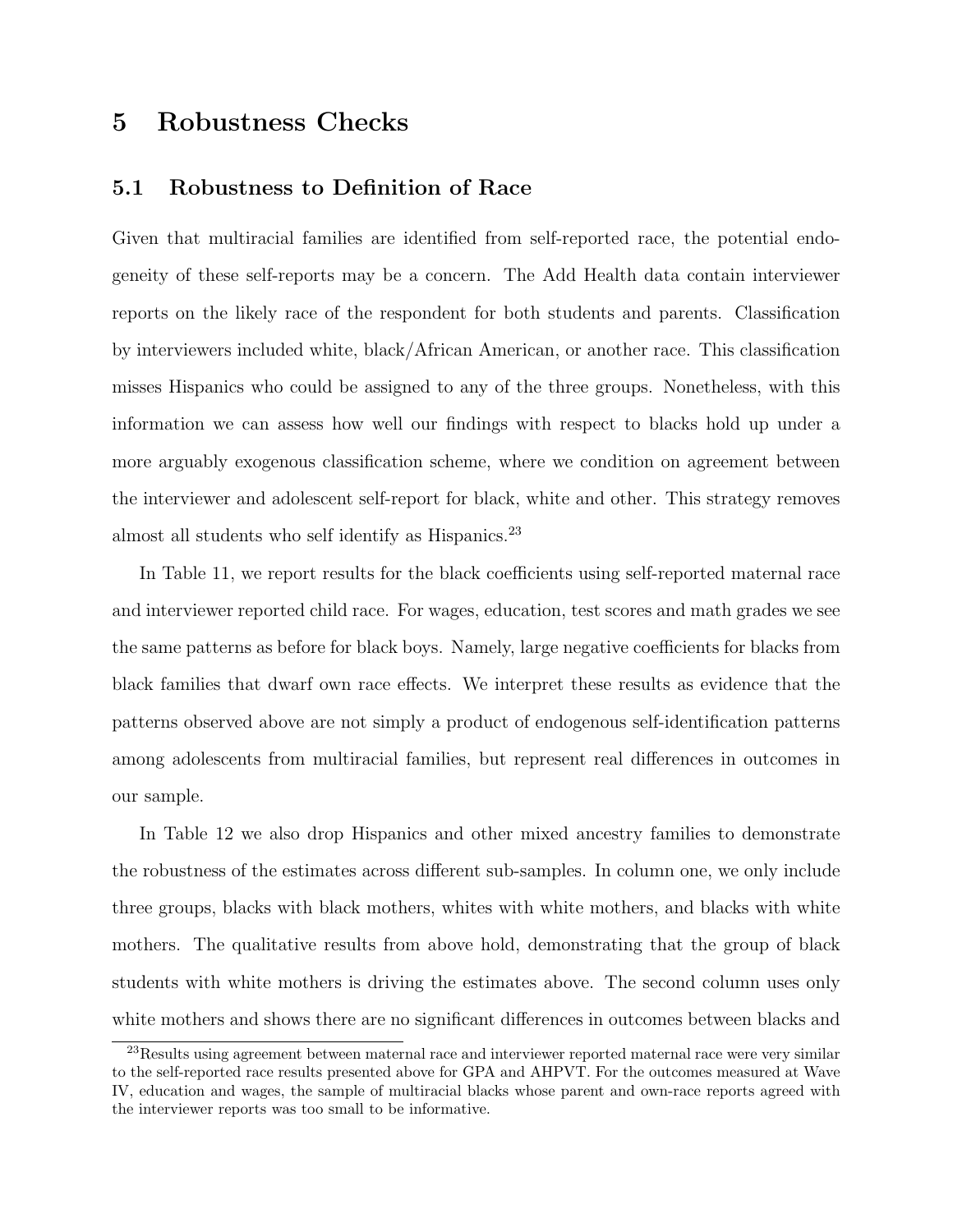whites with a white mother.

#### 5.2 Robustness to Skin Color

A possible explanation for our results on the black-white wage gap could be skin color. The difference between own and maternal race coefficients in Table 10 are identified from multiracial families. One potential channel for these effects is that there is less discrimination against children from multiracial families, perhaps because they more frequently have a lighter skin tone.<sup>24</sup> The Add Health data had the interviewer describe the respondent's skin color in Wave III as "Black, Dark brown, Medium brown, Light brown or White."

A cross tab of skin-tone and maternal race is given in Table 13, which shows that the lighter skinned categories contain a significant number of Hispanics and those of other races. In the lower panel we present the distribution of skin-tone for self-identified blacks, split by maternal race. There is substantial overlap in the distribution, with roughly 30% of each group having a "medium brown" skin-tone, and "light-brown" and "dark brown" groups also showing non-trivial overlap. Nonetheless the distribution is shifted toward lighter skin-tones for blacks with white mothers.

In Table 14 we replace self-identified race with interviewer reported skin color, and sequentially add controls as before, beginning with maternal race. In column (i) we can see a monotonic relationship between skin-tone and wages, with much lower wages for dark skinned individuals. As we add maternal race the size and significance of these gaps diminish. Additional controls shrink the skin-color wage gaps until they are essentially zero in column (vi); the wage-gap for those with black mothers is still large and significant. Finally, column (vii) shows that removing maternal race yields results similar to the prior literature, though now the wage gap is concentrated entirely among those with darker skin tones.

<sup>24</sup>Rangel (2007) examines this question in Brazil and finds differential investment among children within the same family but with different skin colors.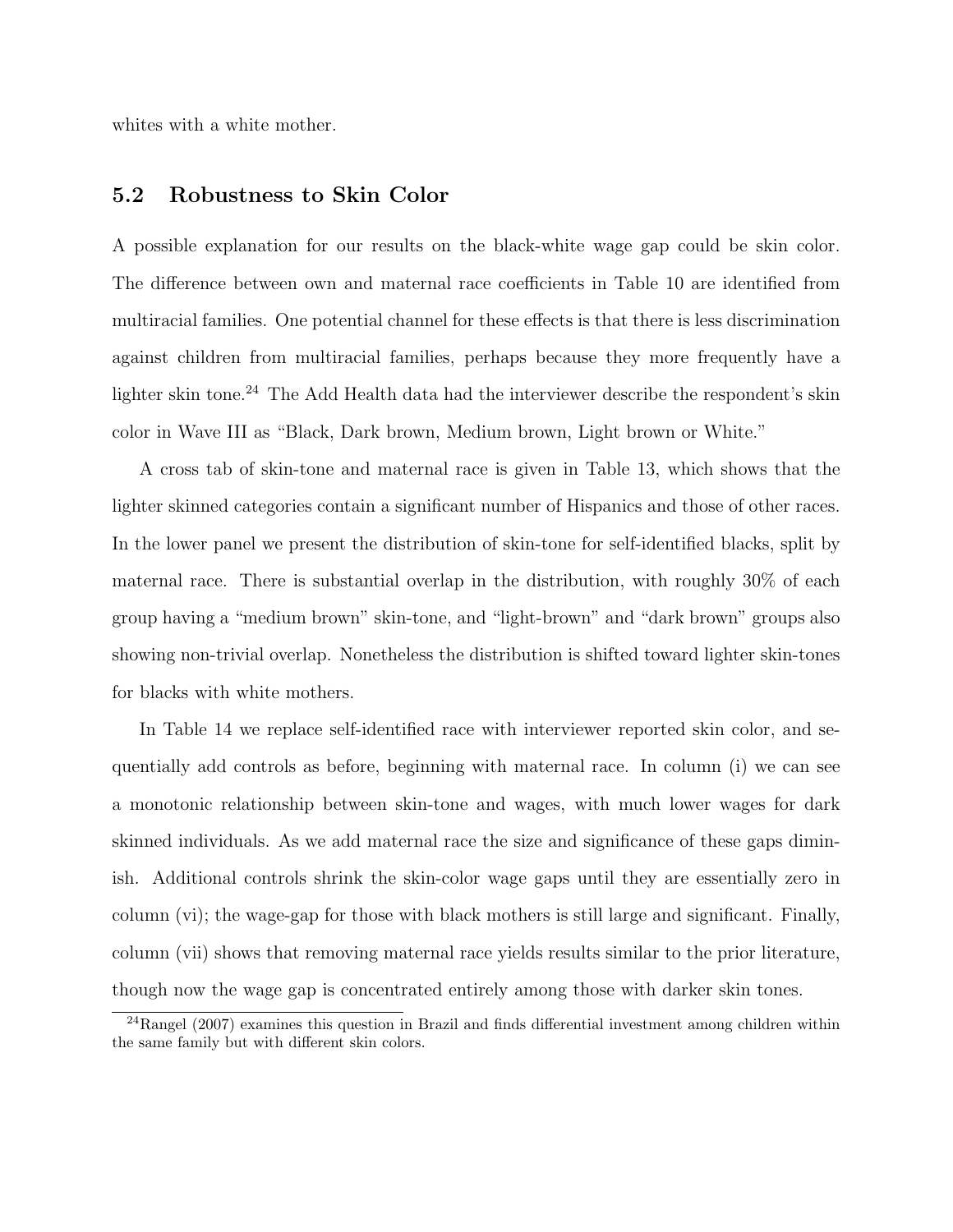#### 5.3 Robustness to Time Use and Birth Outcomes

Add Health contains many other variables that might explain the outcome gaps between children with white mothers and children with black or Hispanic mothers. We investigate whether maternal and own-race coefficients move in response to characteristics of the child's birth, other mother characteristics and behaviors, and how the parent and child interact regarding homework and behavioral problems. These variables are summarized in Table 15. A number of differences between the two groups of blacks appear. White mothers of black children are home less frequently, work more, and encourage more independence. They also engage more frequently in discussions about school and discipline. Black and white children of white mothers have similar birth weights, both of which are significantly higher than black children of black mothers.

In Table 16 we document cross-racial patterns in maternal and child-time use. Mothers of white children work less often and for fewer hours conditional on working than black parents. White mothers with black children do work significantly more than either black or white mono-racial families.<sup>25</sup> This work translates into less time with children both before and after school. Recent work by Eide, Showalter and Stevens (2010) points towards sleep as an important factor contributing to academic achievement. In our data multiracial black children get less sleep than whites but more sleep than blacks, and we confirm that blacks get significantly less sleep than whites (around 20 minutes). Finally, looking at child time usage we see for TV and video games multiracial blacks fall between whites and blacks. Hobbies are key predictor of academic success, and less time is spent here for all minority groups, but minorities with white mothers see higher means than minorities from mono-racial families.

Table 17 we measure whether this large set of controls changes the cross-racial test score gaps already documented. We sequentially add groups of variables to see how the AHPVT gap changes for males and females, with column (i) replicating the results from the

<sup>25</sup>This appears to be at odds with Table 2 in 20% of this same group recieved welfare. 7.5% of black mothers reported currently working for pay while recieving AFDC in the prior month, while 9.1% white mothers with black children did likewise.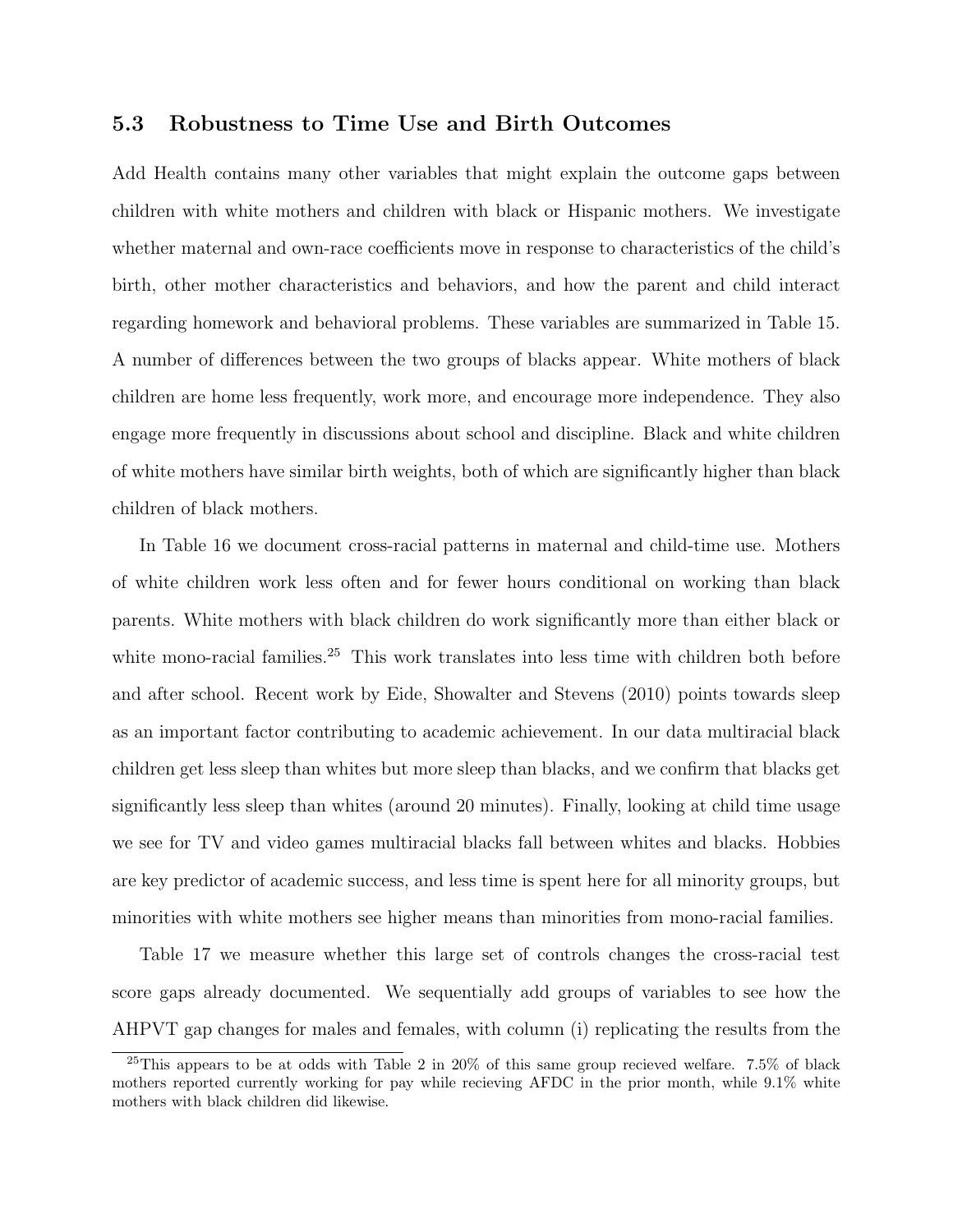final column of Table 6. Many authors have exploited the emotional support and cognitive stimulation HOME Scores from the National Longitudinal Survey of Youth 1979, to explain cognitive production and achievement.<sup>26</sup> Since a number of the questions overlap between these indices and the Add Health survey instrument, we include what variables overlap as controls in column (ii).<sup>27</sup> In column (iii) we add time use information which includes how often the residential mother is home before and after school and at bed time, along with the hours working for pay, these have a small impact on maternal race coefficients. In column (iv) we add birth weight and breastfeeding information which causes the largest drop in the maternal race coefficient for blacks. Contemporaneous measures of parenting during adolescence, whether the residential mother and/or father discussed grades, school work, or discipline are added in column (v).

While the gaps in AHPVT and other outcomes show some decreases with these additional controls, large gaps between children with white mothers and children with black or Hispanic mothers remain.<sup>28</sup> The Add Health gaps are measured between 12-18 years of age, with an average age of 16. It seems clear, as Heckman (2011) points out, that these high school test score gaps must then be a function of parental choices and resource constraints earlier in the life-cycle.

### 6 Discussion

Across a number of adolescent academic outcomes, we have seen stark differences between minorities with a white parent and those with a same-race parent, particularly for males. For blacks these differences are remarkable given the similarity in household resources, family structure, and paternal involvement among black students with white mothers and black

<sup>26</sup>See, for example, Carneiro, Heckman and Masterov (2005), Cunha, Heckman, Lochner and Masterov (2006), and Todd and Wolpin (2007).

<sup>&</sup>lt;sup>27</sup>We include the frequency of engaging in hobbies, arts, or playing music, whether the mother encourages independence, and whether the child is involved in no extra-curricular activities.

 $^{28}$ Following the discussion in Fryer and Levitt (2004b), we experimented with many school quality measures, none of which had significant impacts on the coefficients for most outcomes. This result is consistent with Fryer and Levitt (2006).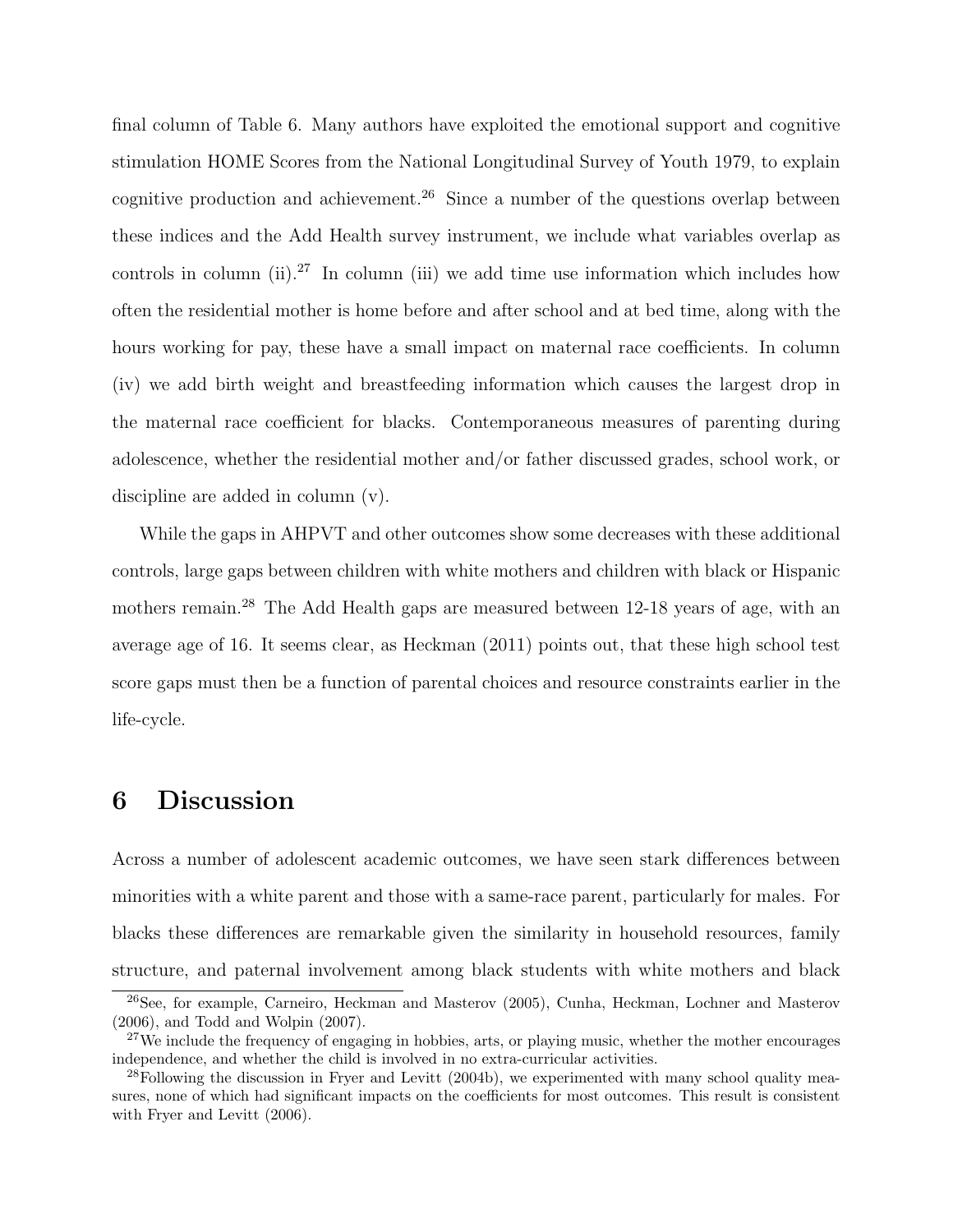students with black mothers. These differences persist later in life, showing up in lower male college completion and wage rates for blacks with black mothers relative to blacks with white mothers even with controls for school fixed effects. At the same time, there are no unexplained differences in either educational or post-high school outcomes between black or Hispanic males with white mothers and whites.

Empirical evidence also suggests that if any group sees gains from additional resources in school, it is minorities, and, in particular, blacks. Krueger and Whitmore (2002) survey the literature on the effects of class size on test scores, finding that small class sizes are more beneficial for minority students and in particular more beneficial for blacks.<sup>29</sup> Neal (1997) shows benefits from attending Catholic schools for urban minorities that do not appear to be present for whites. Howell and Peterson (2002) summarize the literature on school vouchers, finding the benefits are greatest for blacks.

A natural question is then why school resources are more important for blacks than for other groups, and what can reconcile these two findings? Todd and Wolpin (2003) point out that cognitive achievement depends on both investments at home and at school and the two can serve as substitutes.<sup>30</sup> One potential explanation for the disparate effects of school resources across maternal race is the ability of parents to substitute other inputs for poor schools. Namely, the effects on white households of having poor teachers may be undone by the actions of their parents in a way that does not occur in black households. A similar substitution may be going on for black students with white mothers. In the debate between Peterson, Myers and Howell (1998), Peterson and Howell (2004), and Krueger and Zhu (2004a), Krueger and Zhu (2004b) on the effectiveness of vouchers, one of the points of the contention between first set of authors and the last two was how race was coded. Namely, when black is defined as having a black mother, the effects are stronger (and more likely to be statistically significant) than if black is defined as having either a black mother or father.

 $^{29}$ Krueger and Whitmore (2001) show that the small classes resulting from the Tennessee STAR experiment raised the likelihood of taking the SAT or ACT with the effects being strongest for blacks.

<sup>30</sup>See, for example Das, Dercon, Habyarimana, Krishnan, Muralidharan and Sundararaman (2011) and Liu, Mroz and van der Klaauw (2010) .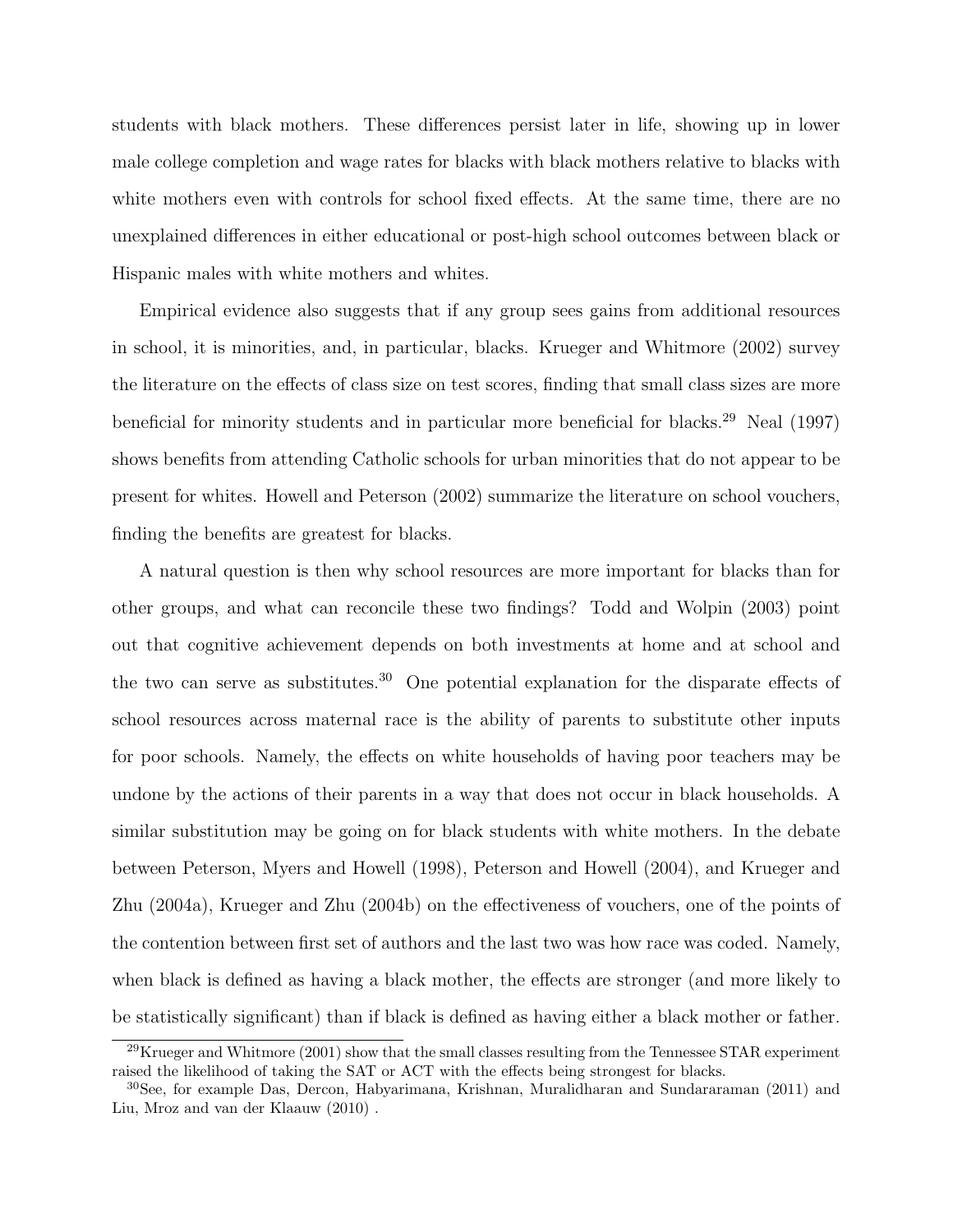That fact that the results seem to be different depending upon whether race is coded as race of the mother or race of the child is suggestive that race of the mother may have an effect on outcomes distinct from its effect through the race of the child. This same pattern is supported by the findings in this paper which points towards differential investment patterns across mothers of different races.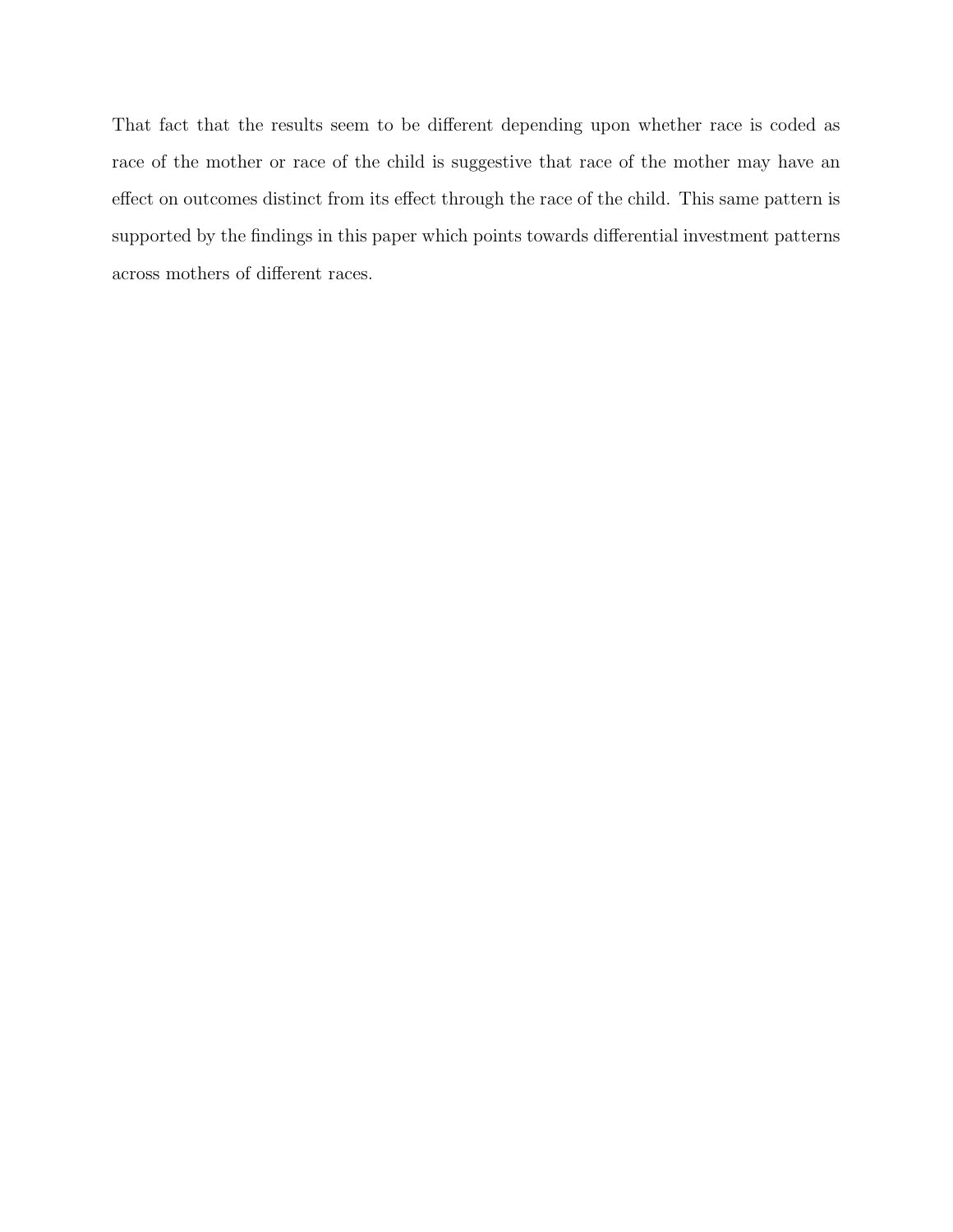## References

- Altonji, Joseph G., Ulrich Doraszelski, and Lewis Segal, "Black/white differences in wealth," Economic Perspectives, 2000, (24), 38–50.
- Austen-Smith, David and Roland G. Fryer, "An Economic Analysis of 'Acting White'," The Quarterly Journal of Economics, May 2005, 120 (2), 551–583.
- Bertrand, Marianne and Sendhil Mullainathan, "Are Emily and Greg More Employable Than Lakisha and Jamal? A Field Experiment on Labor Market Discrimination," American Economic Review, September 2004, 94 (4), 991–1013.
- BLS, "The Employment Situation August 2011," News Release, US Department of Labor 2011.
- , "Usual Weekly Earnings of Wage and Salary Workers Second Quarter 2011," News Release, US Department of Labor, Bureau of Labor Statistics July 2011.
- Carneiro, Pedro, James J. Heckman, and Dimitriy V. Masterov, "Labor Market Discrimination and Racial Differences in Premarket Factors," Journal of Law  $\mathcal C$  Economics, April 2005, 48 (1), 1–39.
- Chua, Amy, Battle Hymn of the Tiger Mother, Penguin Press, 2011.
- Cunha, Flavio, James J. Heckman, Lance Lochner, and Dimitriy V. Masterov, "Interpreting the Evidence on Life Cycle Skill Formation," in Erik Hanushek and F. Welch, eds., Handbook of the Economics of Education, Vol. 1, Elsevier, December 2006, chapter 12, pp. 697–812.
- Currie, Janet and Duncan Thomas, "Race, Children's Cognitive Achievement and the Bell Curve," NBER Working Papers 5240, National Bureau of Economic Research, Inc August 1995.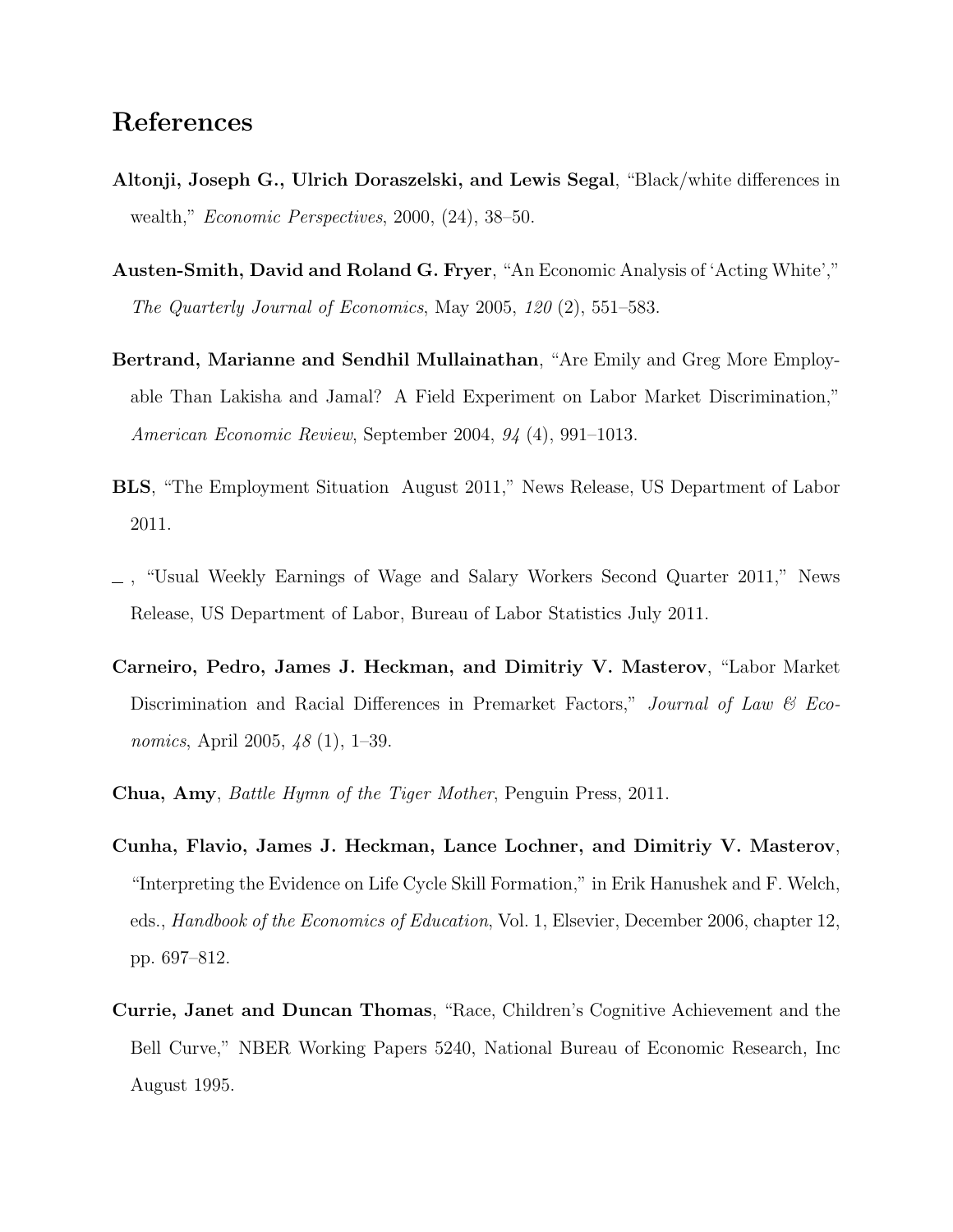- Das, Jishnu, Stefan Dercon, Jame Habyarimana, Pramila Krishnan, Karthik Muralidharan, and Venkatesh Sundararaman, "School Inputs, Household Substitution, and Test Scores," NBER Working Papers 16830, National Bureau of Economic Research, Inc 2011.
- Eide, Eric R., Mark H. Showalter, and Jonathan Stevens, "The Role of Sleep in Accounting for Racial Gaps in Educational Achievement," Working Paper, Brigham Young University June 2010.
- Fadlon, Yariv, "Statistical Discrimination and the Implications of Employer-Employee Racial Matches," Mimeo, Vanderbilt University October 2010.
- Fryer, Roland G., "Guess Who's Been Coming to Dinner? Trends in Interracial Marriage over the 20th Century," Journal of Economic Perspectives, Spring 2007, 21 (2), 71–90.
- and Steven D. Levitt, "The Causes and Consequences of Distinctively Black Names," The Quarterly Journal of Economics, August 2004, 119 (3), 767–805.
- and  $\Box$ , "Understanding the Black-White Test Score Gap in the First Two Years of School," The Review of Economics and Statistics, 06 2004, 86 (2), 447–464.
- $\Box$  and  $\Box$ , "Testing for Racial Differences in the Mental Ability of Young Children," NBER Working Papers 12066, National Bureau of Economic Research, Inc March 2006.
- $\overline{\phantom{a}}$ , Lisa Kahn, Steven D. Levitt, and Jorg L. Spenkuch, "The Plight of Mixed Race Adolescents," MPRA Paper 23099, Munich Personal RePEc Archive June 2010.
- Grogger, Jeffrey, "Speech Patterns and Racial Wage Inequality," Working Paper 08.13, Harris School 2009.
- Harris, David R. and Justin L. Thomas, "The Educational Costs of Being Multiracial: Evidence from a National Survey of Adolescents," PSC Research Report 02-521, Popu-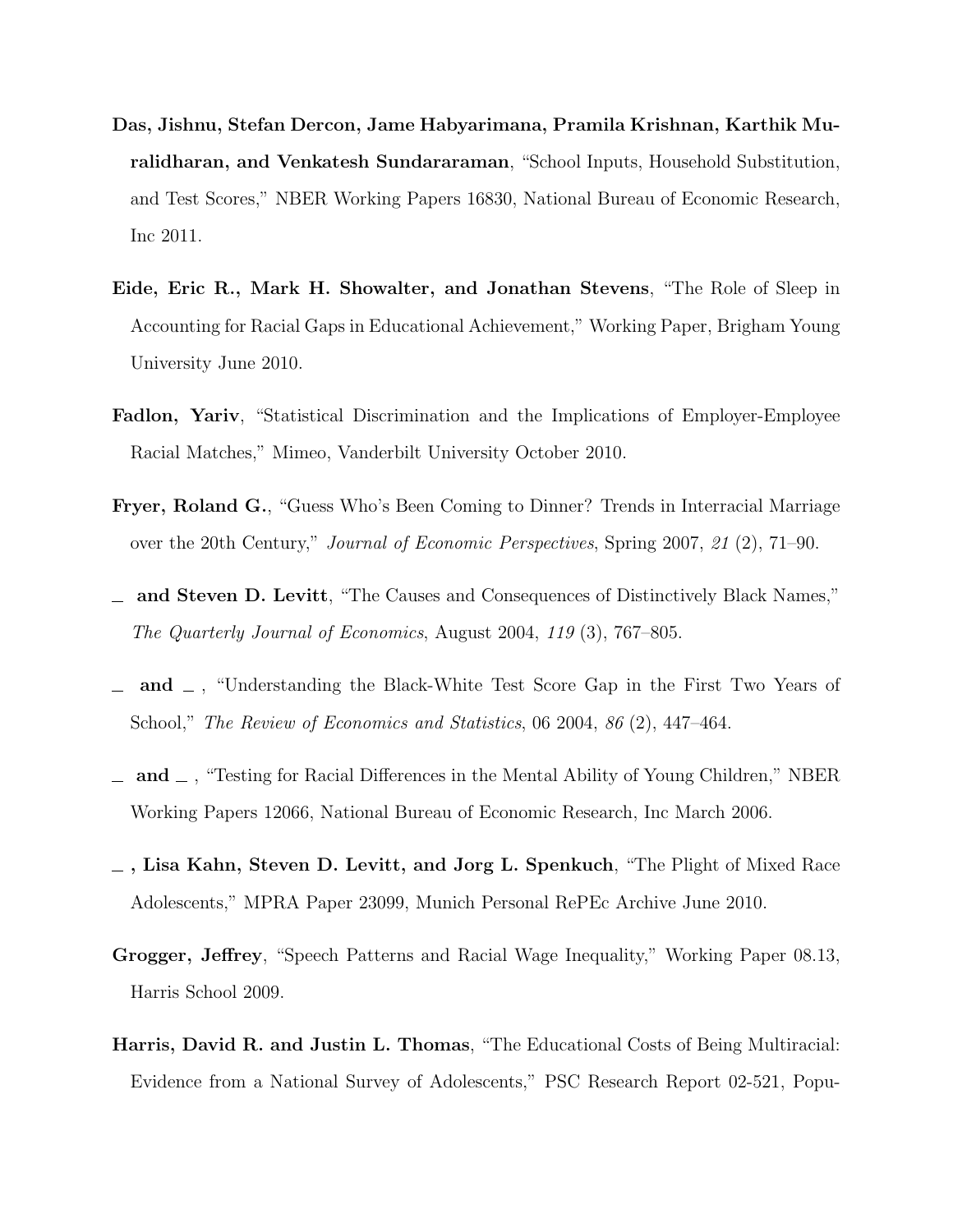lation Studies Center at the Institute for Social Research, The University of Michigan August 2002.

- Heckman, James J., "Lessons from the Bell Curve," Journal of Political Economy, October 1995, 103 (5), 1091–1120.
- , "Detecting Discrimination," Journal of Economic Perspectives, Spring 1998, 12 (2), 101– 16.
- , "The American Family in Black and White: A Post-Racial Strategy for Improving Skills to Promote Equality," IZA Discussion Papers 5495, Institute for the Study of Labor (IZA) February 2011.
- Herrnstein, Richard and Charles Murray, The Bell Curve, Free Press, 1994.
- Howell, William G. and Paul E. Peterson, "Voucher Programs and the Effect of Ethnicity on Test Scores," in John E. Chubb and Tom Loveless, eds., Bridging the Achievement Gap, Brookings Institution Press, 2002, pp. 47–73.
- Krueger, Alan B and Diane M Whitmore, "The Effect of Attending a Small Class in the Early Grades on College-Test Taking and Middle School Test Results: Evidence from Project STAR," Economic Journal, January 2001, 111 (468), 1–28.
- and  $\Box$ , "Would Smaller Classes Help Close the Black-White Achievement Gap?," in John E. Chubb and Tom Loveless, eds., *Bridging the Achievement Gap*, Brookings Institution Press, 2002, pp. 11–46.
- Krueger, Alan B. and Pei Zhu, "Another Look at the New York City School Voucher Experiment," American Behavioral Scientist, 2004, 47 (5), 658–698.
- and  $\Box$ , "Inefficiency, Subsample Selection Bias, and Nonrobustness: A Response to Paul E. Peterson and William G. Howell," American Behavioral Scientist, 2004, 47 (5), 718–728.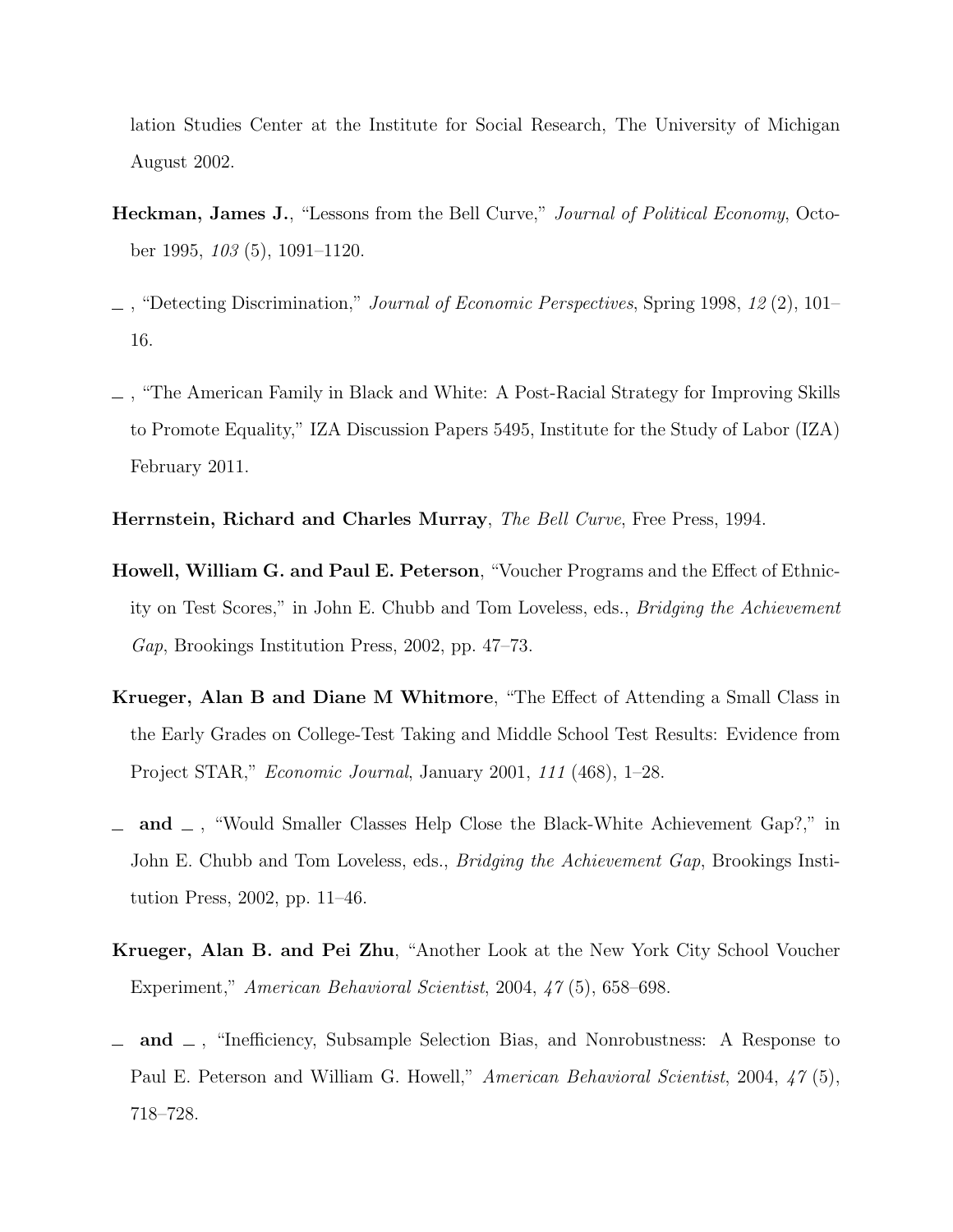- Lang, Kevin and Jee-Yeon K. Lehmann, "Racial Discrimination in the Labor Market: Theory and Empirics," Mimeo, Boston University March 2010.
- Liu, Haiyong, Thomas A. Mroz, and Wilbert van der Klaauw, "Maternal Employment, Migration, and Child Development," Journal of Econometrics, 2010, 156 (1), 212–228.
- Neal, Derek, "The Effects of Catholic Secondary Schooling on Educational Achievement," Journal of Labor Economics, January 1997, 15 (1), 98–123.
- , "Why Has Black-White Skill Convergence Stopped?," in Erik Hanushek and F. Welch, eds., Erik Hanushek and F. Welch, eds., Vol. 1 of Handbook of the Economics of Education, Elsevier, December 2006, chapter 9, pp. 511–576.
- Neal, Derek A and William R Johnson, "The Role of Premarket Factors in Black-White Wage Differences," Journal of Political Economy, October 1996, 104 (5), 869–95.
- Oreopoulos, Philip, "Why Do Skilled Immigrants Struggle in the Labor Market? A Field Experiment with Six Thousand Resumes," Working Paper 15036, NBER June 2009.
- Peterson, Paul E. and William G. Howell, "Efficiency, Bias, and Classification Schemes: A Response to Alan B. Krueger and Pei Zhu," American Behavioral Scientist, 2004, 47  $(5), 699-717.$
- Peterson, Paul E, David Myers, and William G Howell, "An Evaluation of the New York City School Choice Scholarships Program: The First Year.," Research Report PEPG-98-12, The Program on Education Policy and Governance 1998.
- Rangel, Marcos A., "Is Parental Love Colorblind? Allocation of Resources within Mixed Families," Working Paper Series 07.14, Harris School June 2007.
- Roth, Wendy D., "The End of the One-Drop Rule? Labeling of Multiracial Children in Black Intermarriages," Sociological Forum, Mar 2005, 20 (1), 71–90.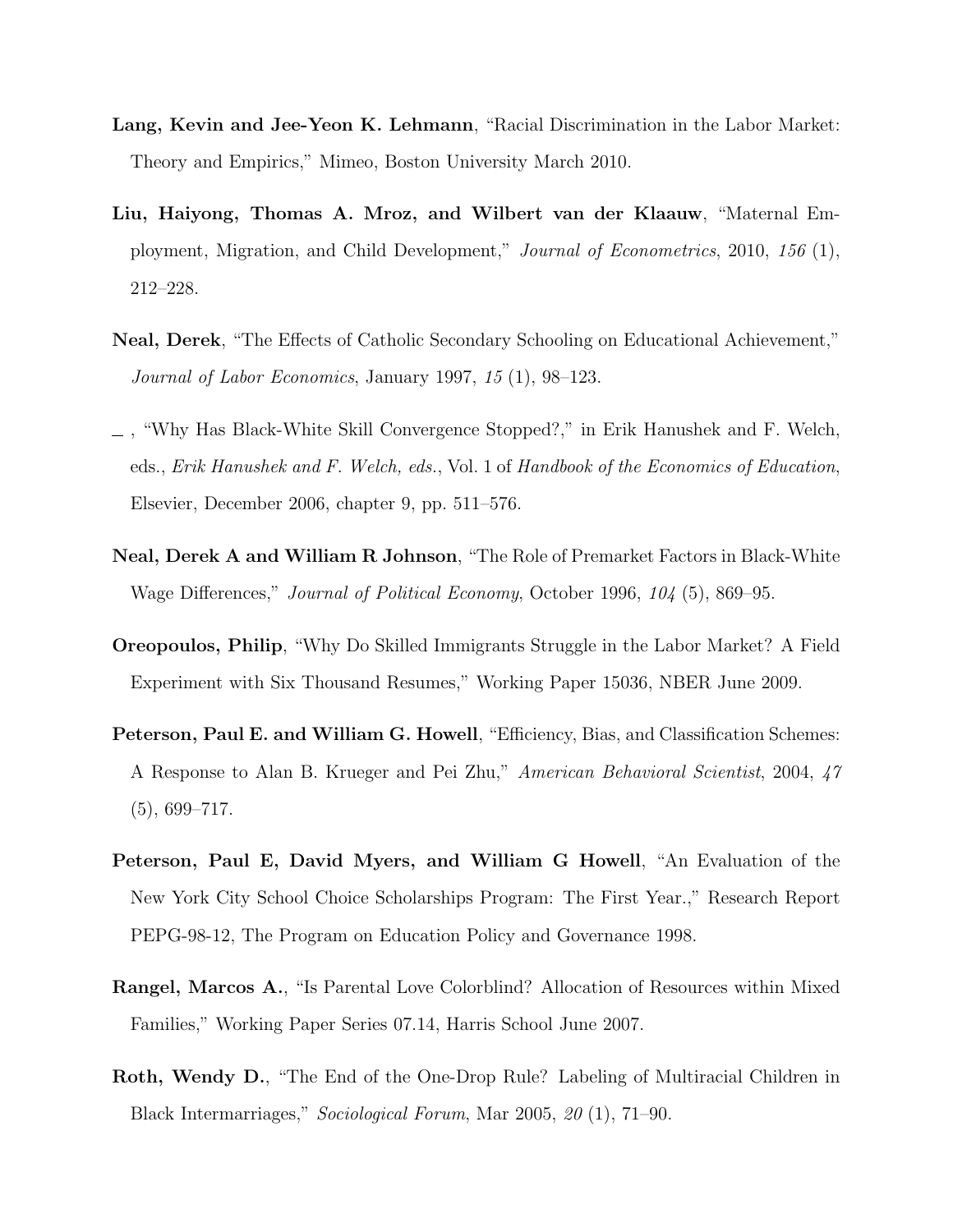- Ruebeck, Christopher S., Susan L. Averett, and Howard N. Bodenhorn, "Acting White or Acting Black: Mixed-Race Adolescents' Identity and Behavior," B.E. Journal of Economic Analysis and Policy, 2009, 9 (1 (Contributions)).
- Ruggles, Steven, J. Trent Alexander, Katie Genadek, Ronald Goeken, Matthew B. Schroeder, , and Matthew Sobek, "Integrated Public Use Microdata Series: Version 5.0 [Machine-readable database]," Technical Report, Minneapolis: University of Minnesota 2010.
- Todd, Petra E. and Kenneth I. Wolpin, "On the Specification and Estimation of the Production Function for Cognitive Achievement," Economic Journal, February 2003, 113 (485), F3–F33.
- $\Box$  and  $\Box$ , "The Production of Cognitive Achievement in Children: Home, School, and Racial Test Score Gaps," Journal of Human Capital, 2007, 1 (1), 91–136.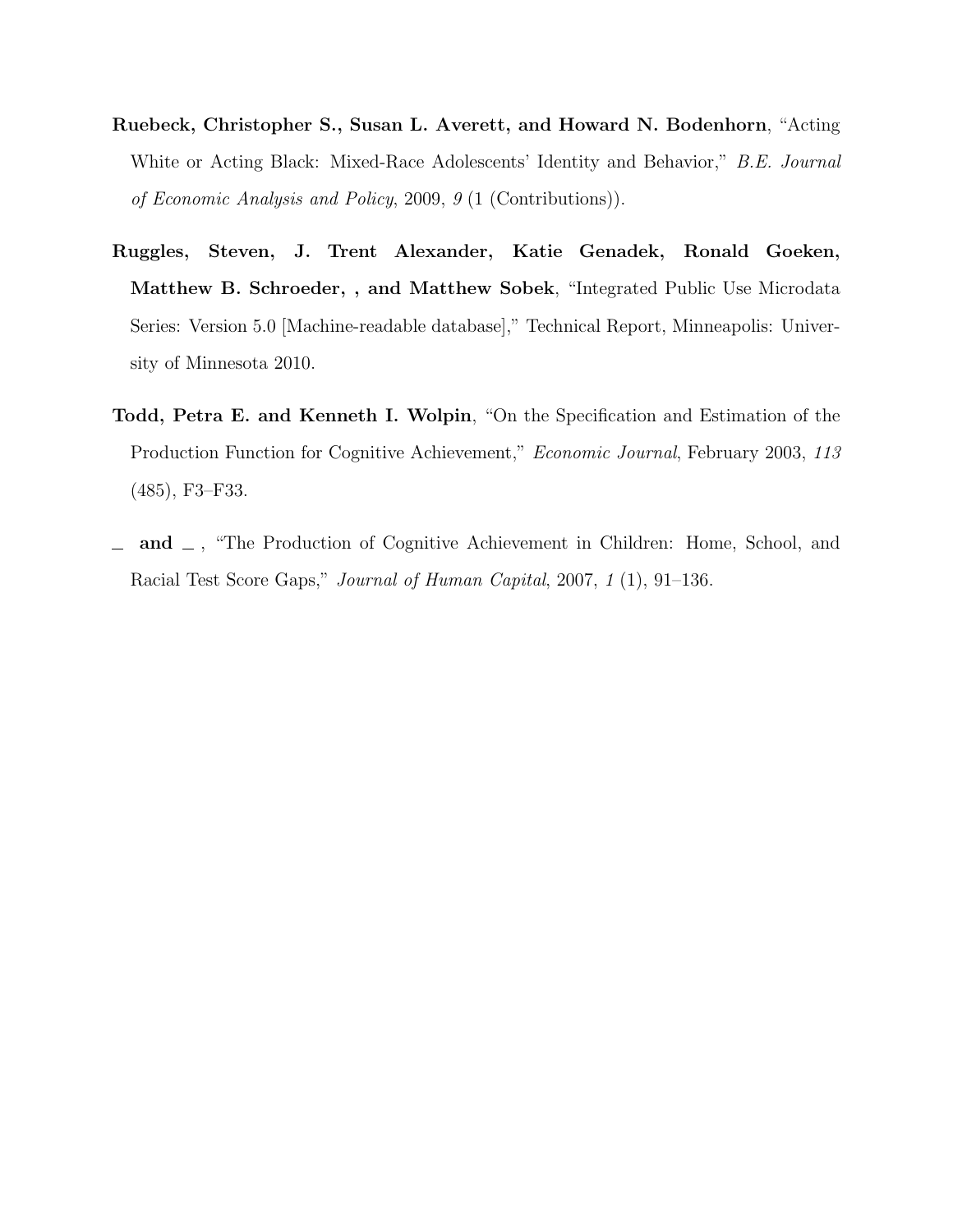### Tables

|              |       |       | Maternal Race |       |         |       |
|--------------|-------|-------|---------------|-------|---------|-------|
| Race         | White | Black | Hispanic      | Other | Missing | Total |
| White        | 8844  | 15    | 86            | 94    | 1849    | 1088  |
| <b>Black</b> | 144   | 3348  | 37            | 60    | 1080    | 4669  |
| Hispanic     | 355   | 41    | 2253          | 61    | 815     | 3525  |
| Other        | 86    | 6     | 21            | 799   | 538     | 1450  |
| Missing      | 52    | 20    | 22            | 59    | 87      | 240   |
| Total        | 9481  | 3430  | 2419          | 1073  | 4369    | 20772 |

 $\underline{\text{Table 1: Cross Tabulation of Student Race and Material Race}^a}$ 

 $\overline{\phantom{a}^a\text{Both races}}$  are self-reported in separate survey instruments.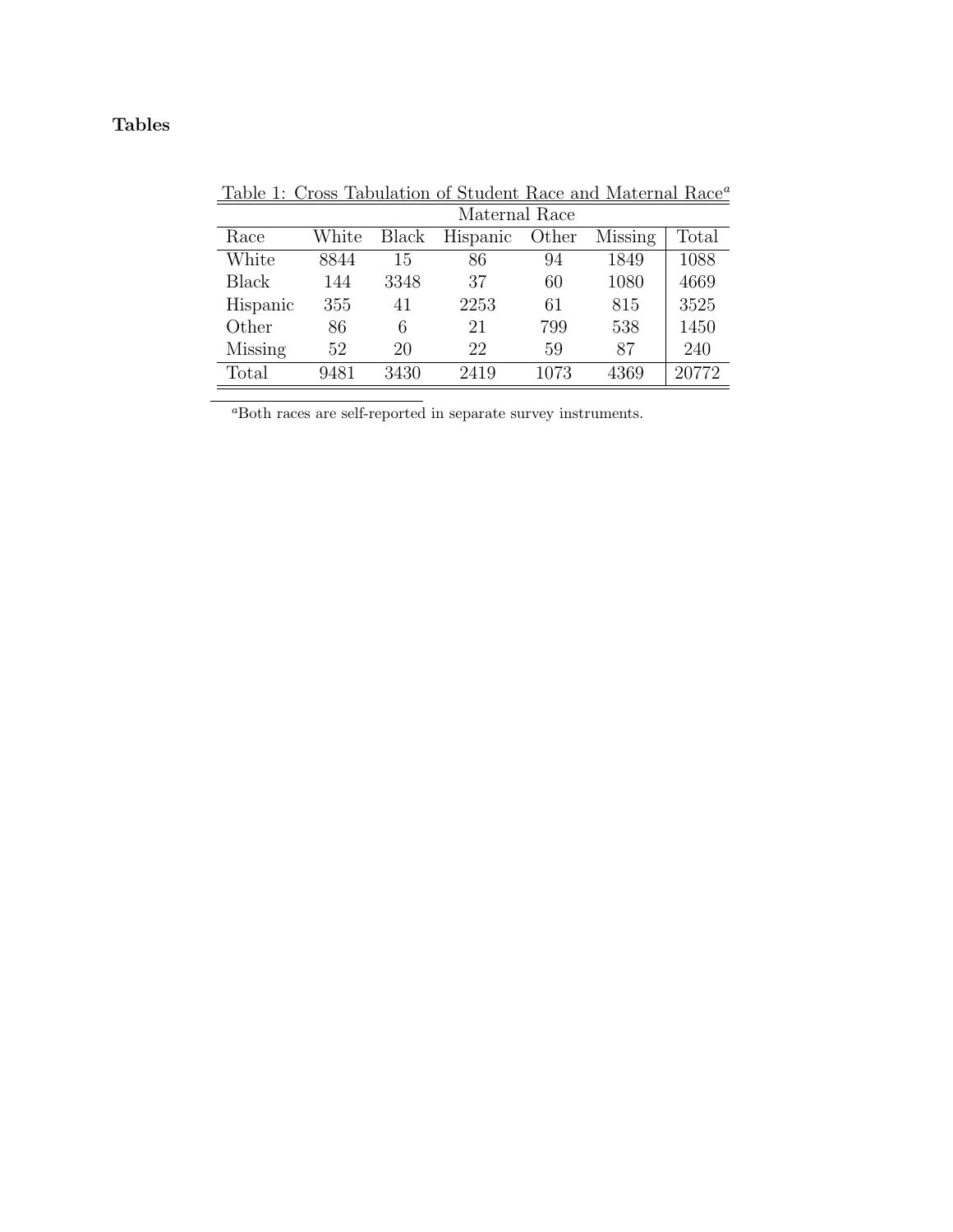|                    |          |            |                      | Group                 |               |                      |
|--------------------|----------|------------|----------------------|-----------------------|---------------|----------------------|
|                    | White    | Black with | Black with           | Hispanic with         | Hispanic with |                      |
|                    | Students | white mom  | black mom            | white mom             | Hispanic mom  | All                  |
| Income $(\$1000)$  | 50.3     | $33.0*$    | $30.0*$              | 48.5†                 | $29.5*$       | $45.2*$              |
|                    | (1.9)    | (4.5)      | (2.2)                | (5.4)                 | (1.4)         | (1.7)                |
|                    | [8016]   | $[120]$    | [2488]               | [285]                 | [1708]        | [14019]              |
| On welfare         | 0.064    | 0.211      | $0.194*$             | $0.112\dagger$        | $0.179*$      | $0.097*$             |
|                    | (0.008)  | (0.093)    | (0.016)              | (0.031)               | (0.021)       | (0.009)              |
|                    | $[8918]$ | $[131]$    | [2912]               | $[318]$               | [2066]        | [16003]              |
| Single parent      | 0.220    | $0.621*$   | $0.558*$             | 0.255                 | $0.284*$      | $0.282*$             |
|                    | (0.009)  | (0.052)    | (0.020)              | (0.033)               | (0.029)       | (0.012)              |
|                    | [8940]   | $[132]$    | [2918]               | $[319]$               | [2074]        | [16057]              |
| Mother's age       | 41.3     | 39.6       | 41.4                 | 40.7                  | $40.6*$       | 41.3                 |
|                    | (0.2)    | (1.2)      | (0.4)                | (0.5)                 | (0.3)         | (0.2)                |
|                    | [8061]   | $[123]$    | [2835]               | $[312]$               | $[2012]$      | $[14429]$            |
| Mother's schooling | 13.31    | 13.47      | 12.94                | $12.71*$ †            | $11.00*$      | $13.02*$             |
|                    | (0.106)  | (0.392)    | (0.183)              | (0.285)               | (0.201)       | (0.103)              |
|                    | [9077]   | $[117]$    | [2681]               | [291]                 | $[1862]$      | $[16865]$            |
| Biological Mother  | 0.897    | 0.870      | $0.871*$             | $0.851\dagger$        | $0.934*$      | $0.888*$             |
|                    | (0.005)  | (0.041)    | (0.010)              | (0.033)               | (0.007)       | (0.005)              |
|                    | [9010]   | $[130]$    | $[2893]$             | $[315]$               | [2048]        | [16163]              |
| Household Size     | 3.324    | 3.455      | $3.619*$             | $3.687*$ <sup>†</sup> | $4.193*$      | $3.481*$             |
|                    | (0.047)  | (0.181)    | (0.081)              | (0.149)               | (0.033)       | (0.035)              |
|                    | [8318]   | $[132]$    | $[2933]$             | $[319]$               | [2080]        | [14955]              |
| Number Siblings    | 1.296    | 1.422      | $1.482*$             | $1.506*$ <sup>†</sup> | 1.868*        | $1.394*$             |
|                    | (0.033)  | (0.191)    | (0.065)              | (0.097)               | (0.086)       | (0.027)              |
|                    | [8318]   | $[132]$    | $\left[ 2933\right]$ | $[319]$               | [2080]        | $\left[14955\right]$ |

Table 2: Mean Mother's Characteristics<sup>a</sup>

<sup>a</sup>Standard errors for means in parentheses, sample sizes in brackets. \* denotes significantly different from the whitestudent mean at the 5% level. † denotes significantly different from the own-minority group mean (black or Hispanic) at the 5% level. Means all measured in Parent Survey at Wave I. Household size is co-residents at Wave I and siblings includes all non-biological siblings co-residing.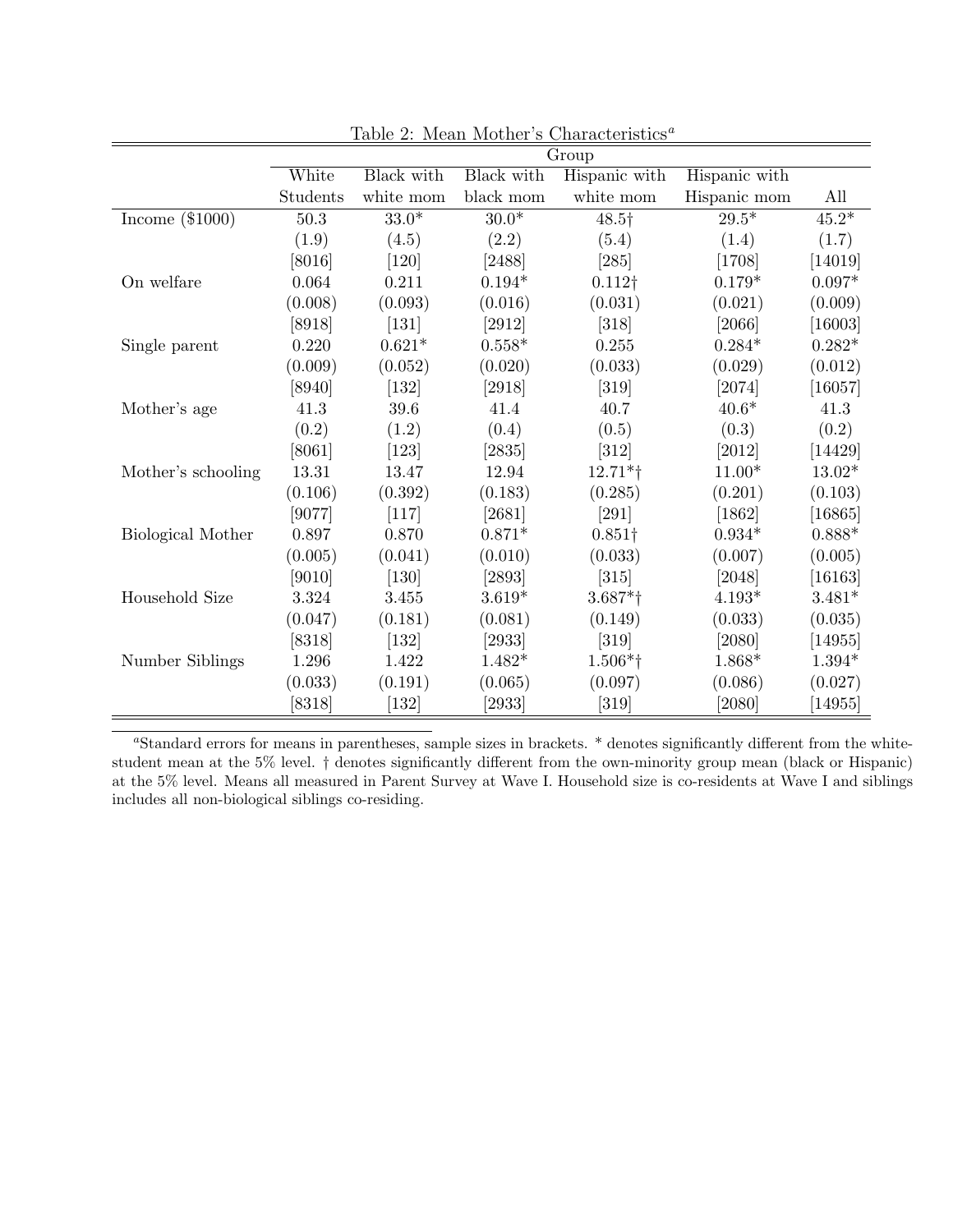|                      |                      |                    | Group               |                       |                     |           |
|----------------------|----------------------|--------------------|---------------------|-----------------------|---------------------|-----------|
|                      | White                | Black with         | Black with          | Hisp. with            | Hisp. with          |           |
| Biological Dad       | Students             | white mom          | black mom           | white mom             | Hisp. mom           | All       |
| Know anything about? | 0.945                | 0.928              | $0.849*$            | $0.875*$              | $0.878*$            | 0.922     |
|                      | (0.005)              | (0.039)            | (0.012)             | (0.027)               | (0.016)             | (0.005)   |
|                      | $\left[10029\right]$ | $[132]$            | $\left[2933\right]$ | [319]                 | $[2080]$            | [18865]   |
| Currently live with? | 0.667                | $0.225*$           | $0.323*$            | $0.485*$ <sup>†</sup> | $0.598*$            | 0.606     |
|                      | (0.010)              | (0.056)            | (0.022)             | (0.043)               | (0.031)             | (0.013)   |
|                      | [9686]               | $\left[131\right]$ | $[2924]$            | [316]                 | $\left[2056\right]$ | [18070]   |
| Ever live with?      | 0.926                | $0.731*$           | $0.670*$            | $0.828*$              | $0.870*$            | 0.883     |
|                      | (0.005)              | (0.058)            | (0.017)             | (0.031)               | (0.014)             | (0.007)   |
|                      | [9496]               | [130]              | [2876]              | [313]                 | $[2028]$            | [17396]   |
| Speak with weekly?   | 0.789                | $0.384*$           | $0.559*$            | $0.683*$ <sup>†</sup> | 0.769               | 0.753     |
|                      | (0.008)              | (0.097)            | (0.010)             | (0.043)               | (0.020)             | (0.009)   |
|                      | [9006]               | $[110]$            | $[2342]$            | [256]                 | $[1780]$            | $[16374]$ |
| Schooling            | 13.57                | 13.23              | $12.95*$            | 13.18†                | $11.97*$            | $13.36*$  |
|                      | (0.118)              | (0.461)            | (0.136)             | (0.323)               | (0.175)             | (0.102)   |
|                      | [8997]               | [109]              | $[2284]$            | [264]                 | [1685]              | $[15970]$ |
| Child support        | 126.33               | $68.57*$           | $58.48*$            | 101.97                | $48.46*$            | 99.37     |
|                      | (5.64)               | (22.82)            | (4.93)              | (29.15)               | (7.27)              | (4.98)    |
|                      | [3107]               | [89]               | 1783                | $\left[164\right]$    | [781]               | [6594]    |

Table 3: Mean Father Characteristics<sup>a</sup>

<sup>a</sup>Standard errors for means in parentheses, sample sizes in brackets. \* denotes significantly different from the white-student mean at the 5% level. † denotes significantly different from the own-minority group mean (black or Hispanic) at the 5% level. All variables measured at Wave I. Child support is the monthly payment.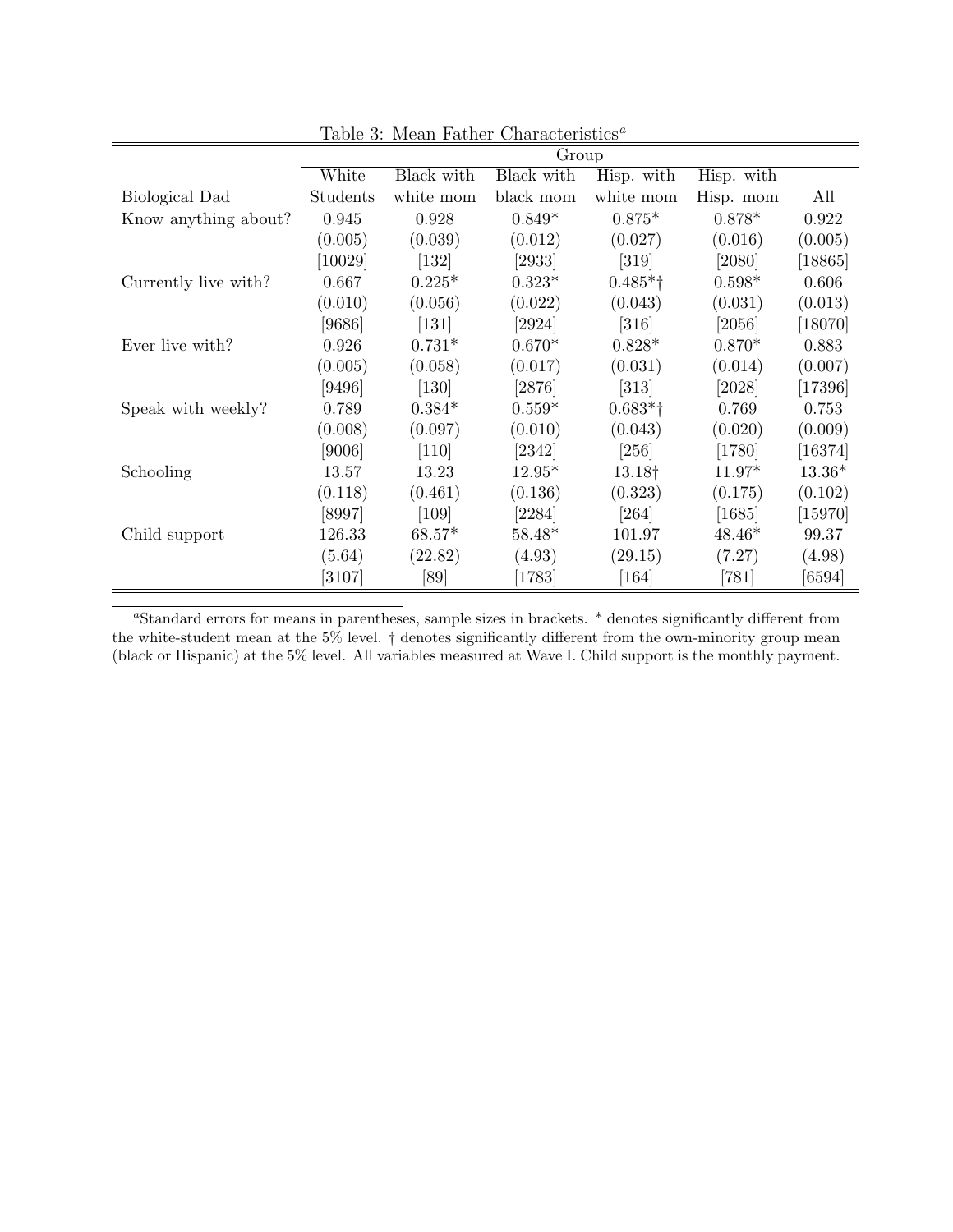|                     |          |                               | Group               |                       |            |                      |
|---------------------|----------|-------------------------------|---------------------|-----------------------|------------|----------------------|
|                     | White    | Black with                    | Black with          | Hisp. with            | Hisp. with |                      |
| <b>Block Group</b>  | Students | white mom                     | black mom           | white mom             | Hisp. mom  | All                  |
| % Population White  | 0.921    | $0.739*$ <sup>+</sup>         | $0.368*$            | $0.835*$ <sup>†</sup> | $0.671*$   | $0.802*$             |
|                     | (0.008)  | (0.035)                       | (0.029)             | (0.021)               | (0.033)    | (0.020)              |
|                     | $[8238]$ | $[132]$                       | [2906]              | $[318]$               | [2072]     | [14835]              |
| % Population Black  | 0.048    | $0.202*$ †                    | $0.596*$            | 0.065                 | 0.100      | $0.136*$             |
|                     | (0.006)  | (0.032)                       | (0.031)             | (0.017)               | (0.014)    | (0.017)              |
|                     | $[8238]$ | [132]                         | [2906]              | [318]                 | [2072]     | $\left[14835\right]$ |
| $\% < 1989$ Poverty | 0.108    | $0.151\dagger$                | $0.269*$            | $0.126\dagger$        | $0.200*$   | $0.142*$             |
|                     | (0.008)  | (0.028)                       | (0.015)             | (0.013)               | (0.015)    | (0.009)              |
|                     | [8238]   | $[132]$                       | $\left[2906\right]$ | [318]                 | $[2072]$   | [14834]              |
|                     |          |                               |                     |                       |            |                      |
| School Level        |          |                               |                     |                       |            |                      |
| % Students Black    | 0.098    | $0.264*$ <sup>†</sup>         | $0.555*$            | 0.136                 | 0.166      | $0.176*$             |
|                     | (0.013)  | (0.054)                       | (0.048)             | (0.024)               | (0.022)    | (0.022)              |
|                     | [8044]   | $\left[131\right]$            | [2896]              | [308]                 | [2010]     | $[14550]$            |
| Average Income      | 48.4     | 42.6†                         | $35.3*$             | 45.7 <sup>†</sup>     | 36.5       | 45.3                 |
|                     | (1.807)  | (4.390)                       | (2.212)             | (2.567)               | (2.158)    | (1.674)              |
|                     | $[7445]$ | $[120]$                       | [2488]              | [285]                 | $[1708]$   | [13029]              |
| Average AHPVT       | 102.5    | 99.9 <sup>+</sup>             | $94.7*$             | $99.3*$ <sup>†</sup>  | $94.2*$    | $100.3*$             |
|                     | (0.494)  | (2.173)                       | (1.300)             | (1.738)               | (1.231)    | (0.680)              |
|                     | [7987]   | $\left\lceil 127\right\rceil$ | [2794]              | [306]                 | [1995]     | $\left[14321\right]$ |

Table 4: Mean Location Characteristics<sup>a</sup>

<sup>a</sup>Standard errors for means in parentheses, sample sizes in brackets. \* denotes significantly different from the white-student mean at the 5% level. † denotes significantly different from the own-minority group mean (black or Hispanic) at the 5% level. All variables measured at Wave I. Block group means are from the 1990 Census.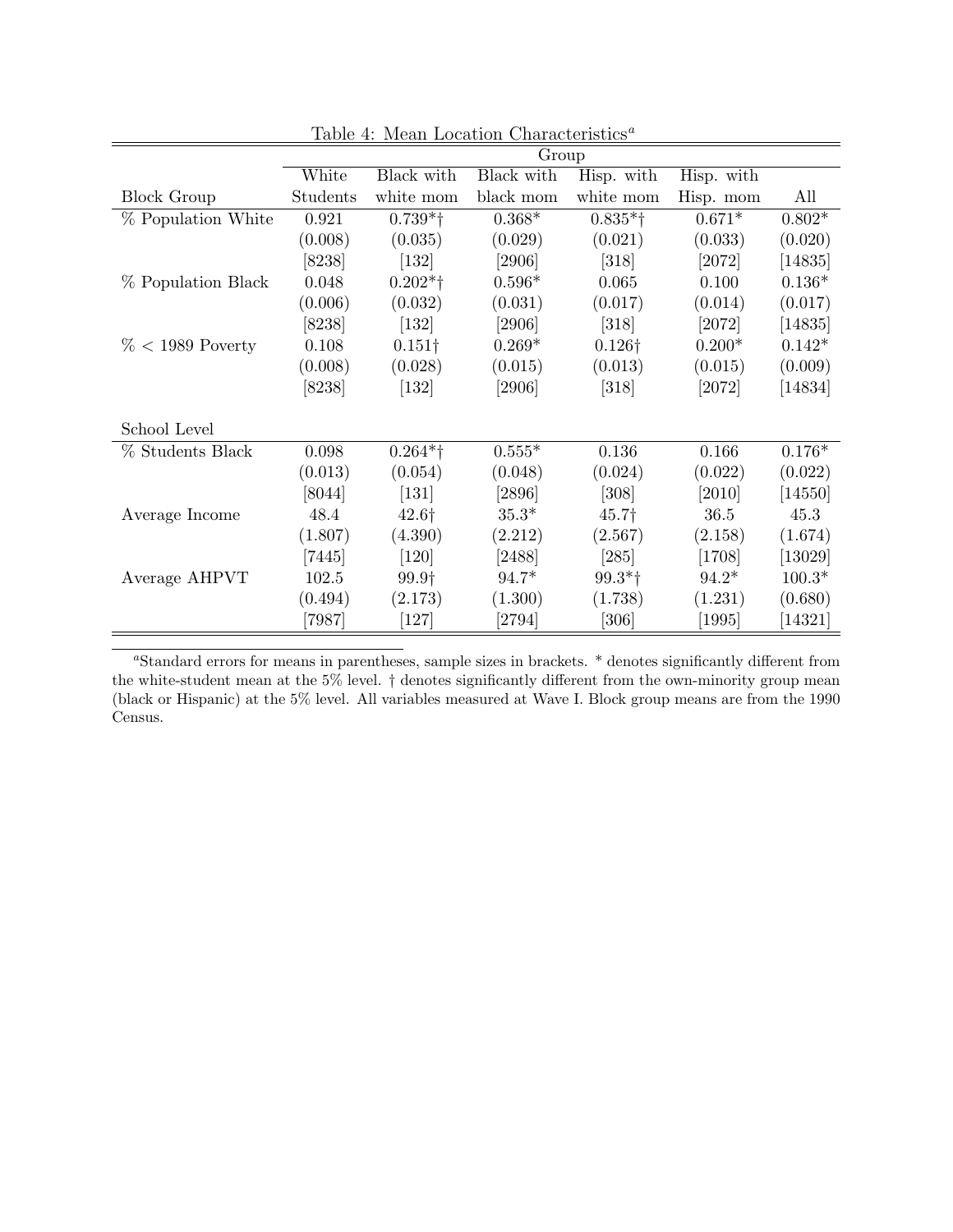|                  |                      |                     | Table 5: Mean Outcomes <sup>a</sup> |               |               |          |
|------------------|----------------------|---------------------|-------------------------------------|---------------|---------------|----------|
|                  |                      |                     |                                     | Group         |               |          |
|                  | White                | Black with          | Black with                          | Hispanic with | Hispanic with |          |
| Wave I           | Students             | white mom           | black mom                           | white mom     | Hispanic mom  | All      |
| <b>AHPVT</b>     | 104.6                | 101.6†              | $91.9*$                             | 102.1†        | $90.5*$       | $100.7*$ |
|                  | (0.5)                | (2.9)               | (1.1)                               | (1.7)         | (1.1)         | (0.7)    |
|                  | [9590]               | $[127]$             | [2794]                              | $[306]$       | [1995]        | [18001]  |
|                  |                      |                     |                                     |               |               |          |
| Wave III         |                      |                     |                                     |               |               |          |
| Overall GPA      | 2.72                 | $2.54$ <sup>+</sup> | $2.16*$                             | $2.54*$ †     | $2.36*$       | 2.59     |
|                  | (0.01)               | (0.12)              | (0.03)                              | (0.08)        | (0.04)        | (0.01)   |
|                  | [24953]              | $[289]$             | [6445]                              | [690]         | [4536]        | 44545    |
| Math GPA         | 2.36                 | 2.15 <sup>†</sup>   | $1.79*$                             | $2.18*$ †     | $1.93*$       | 2.23     |
|                  | (0.01)               | (0.12)              | (0.03)                              | (0.09)        | (0.04)        | (0.01)   |
|                  | [21455]              | $[260]$             | [5783]                              | $[590]$       | [3927]        | [38931]  |
| Science GPA      | 2.49                 | $2.15*$             | $1.88*$                             | $2.26*$       | $2.06*$       | $2.35\,$ |
|                  | (0.02)               | (0.16)              | (0.04)                              | (0.09)        | (0.04)        | (0.01)   |
|                  | [19610]              | $[231]$             | [5212]                              | $[523]$       | [3263]        | [34728]  |
| Wave IV          |                      |                     |                                     |               |               |          |
| Finished College | 0.30                 | $0.35\dagger$       | $0.16*$                             | 0.27          | $0.15*$       | 0.27     |
|                  | (0.02)               | (0.09)              | (0.03)                              | (0.06)        | (0.02)        | (0.03)   |
|                  | $\left[ 3882\right]$ | [52]                | [947]                               | $[114]$       | $[772]$       | $[6929]$ |
| Wages            | 19.63                | 20.07†              | $15.87*$                            | 17.39         | 18.41         | 19.11    |
|                  | (0.40)               | (2.09)              | (0.70)                              | (1.34)        | (0.78)        | (0.38)   |
|                  | $\left[3604\right]$  | [43]                | $[780]$                             | $[100]$       | $[652]$       | $[6231]$ |
| FT Employment    | 0.944                | 0.886               | $0.881*$                            | 0.877         | 0.932         | $0.931*$ |
|                  | (0.009)              | (0.073)             | (0.029)                             | (0.076)       | (0.024)       | (0.009)  |
|                  | $[3882]$             | [52]                | $[948]$                             | $[114]$       | $[722]$       | $[6930]$ |

<sup>a</sup>Standard errors for means in parentheses, sample sizes in brackets. \* denotes significantly different from the white-student mean at the 5% level. † denotes significantly different from the own-minority group mean (black or Hispanic) at the 5% level. AHPVT is measured at Wave I; GPA is measured from transcripts at Wave III; completed education measured at Wave IV for males. The unit of observation for the GPA outcome is the individual-year; these standard errors are clustered at the individual level. Wages and fulltime employment come from male respondents at Wave IV.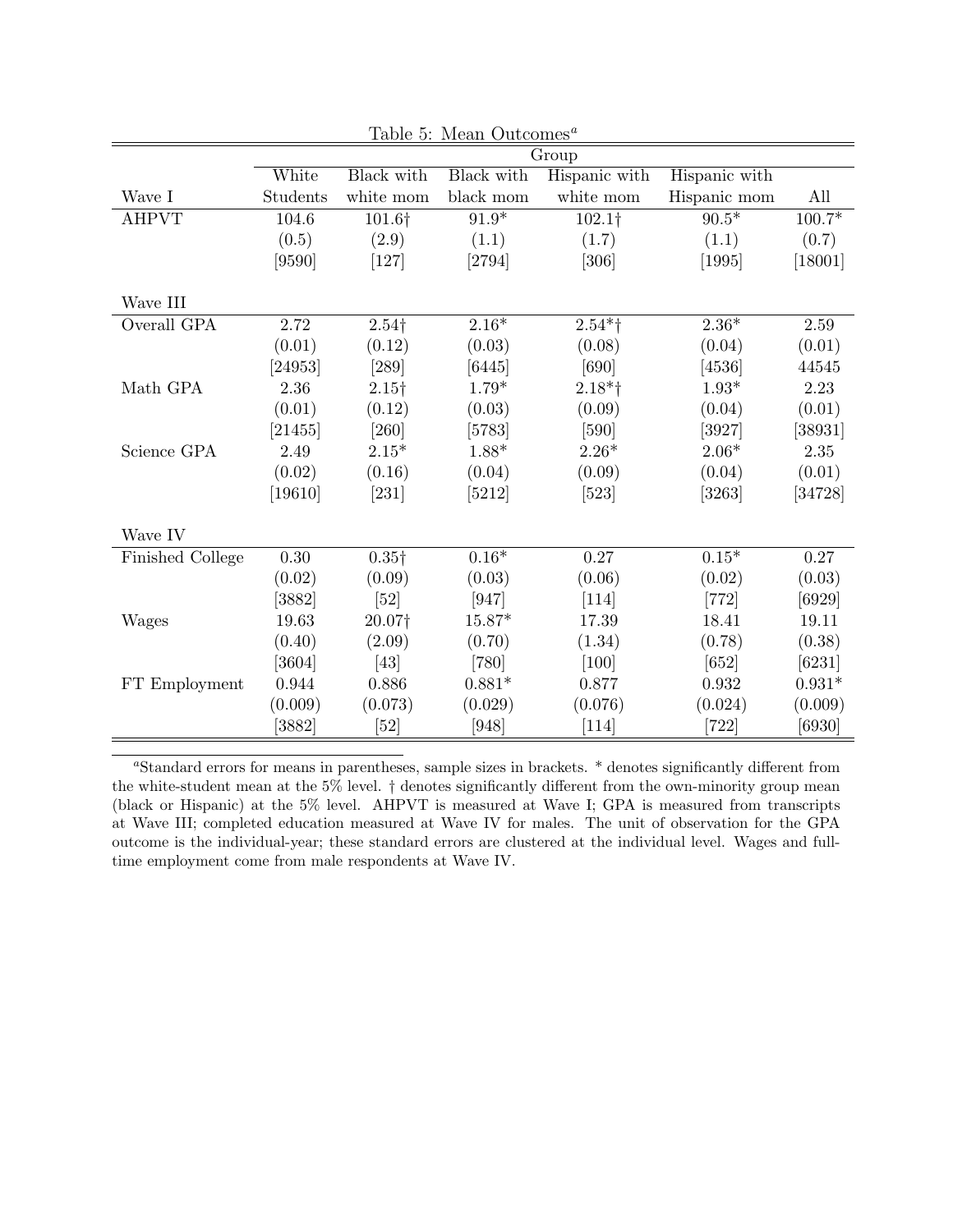|              |               |                    |           | Boys     |          |           |                         |
|--------------|---------------|--------------------|-----------|----------|----------|-----------|-------------------------|
|              | $\mathbf{ii}$ | $\hat{\mathbf{u}}$ | (iii)     | (iv)     | V)       | $\dot{v}$ | $\overline{\text{vii}}$ |
| Black        | $-12.825$     | $-1.306$           | $-0.559$  | $-0.555$ | $-2.327$ | $-7.631$  |                         |
|              | (1.106)       | (2.298)            | (2.091)   | (1.857)  | (1.623)  | (0.810)   |                         |
| Black mom    |               | $-12.319$          | $-11.095$ | $-9.819$ | $-6.303$ |           | $-8.475$                |
|              |               | (2.650)            | (2.246)   | (1.974)  | (1.886)  |           | (0.914)                 |
| Hispanic     | $-12.282$     | $-4.456$           | $-1.988$  | $-1.288$ | $-0.639$ | $-4.997$  |                         |
|              | (1.236)       | (1.375)            | (1.292)   | (1.307)  | (1.088)  | (0.907)   |                         |
| Hispanic mom |               | $-9.527$           | $-7.646$  | $-7.364$ | $-6.608$ |           | $-7.116$                |
|              |               | (1.695)            | (1.523)   | (1.686)  | (1.536)  |           | (1.188)                 |
| $R^2$        | 0.145         | 0.161              | 0.267     | 0.306    | 0.399    | 0.394     | 0.399                   |
| F-test       |               | 23.19              | 24.76     | 20.75    | 12.64    |           | 49.17                   |
| p-value      |               | 0.000              | 0.000     | 0.000    | 0.000    |           | 0.000                   |
|              |               |                    |           |          |          |           |                         |

Table 6: Add Health PV Test Score Regressions<sup>a</sup>

|                           |              |                        |          | Girls    |          |          |          |
|---------------------------|--------------|------------------------|----------|----------|----------|----------|----------|
|                           | $\rm(i)$     | $\rm ii)$              | (iii)    | (iv)     | V)       | (vi)     | (vii)    |
| <b>Black</b>              | $-11.813$    | $-2.651$               | $-0.682$ | $-0.600$ | $-1.233$ | $-6.087$ |          |
|                           | (1.148)      | (3.468)                | (2.532)  | (2.539)  | (1.643)  | (0.945)  |          |
| Black mom                 |              | $-9.598$               | $-9.298$ | $-8.294$ | $-5.631$ |          | $-6.810$ |
|                           |              | (3.565)                | (2.635)  | (2.597)  | (1.707)  |          | (0.964)  |
| Hispanic                  | $-11.787$    | $-4.150$               | $-2.786$ | $-2.132$ | 0.370    | $-3.963$ |          |
|                           | (0.987)      | (1.477)                | (1.416)  | (1.396)  | (1.585)  | (1.226)  |          |
| Hispanic mom              |              | $-9.501$               | $-7.142$ | $-6.684$ | $-6.821$ |          | $-6.512$ |
|                           |              | (1.757)                | (1.597)  | (1.549)  | (1.494)  |          | (1.139)  |
| $\overline{\mathrm{R}^2}$ | 0.126        | 0.139                  | 0.235    | 0.274    | 0.383    | 0.378    | 0.383    |
| F-test                    |              | 14.51                  | 11.76    | 10.56    | 12.77    |          | 27.99    |
| p-value                   |              | 0.000                  | 0.000    | 0.000    | 0.000    |          | 0.000    |
| Mother Char.'s            | $\mathbf{n}$ | $\mathbf{n}$           | yes      | yes      | yes      | yes      | yes      |
| Father Char.'s            | $\mathbf{n}$ | $\mathbf{n}$           | no       | yes      | yes      | yes      | yes      |
| School FE                 | no           | $\mathbf{n}\mathbf{o}$ | no       | no       | yes      | yes      | yes      |

<sup>a</sup>Dependent variable is the normalized Add Health version of the Peabody Picture Vocabulary Test. Sample size is 6288 for boys and 6913 for girls. F-test tests if model should include two maternal race indicators: black and Hispanic. All regressions include child age. White and white mom are omitted. Mother characteristics include income, on welfare, single parent, mother's age, mother's education, and biological mother. Biological father's characteristics are indicators for: child know's anything about, child lives with, child ever lived with, child speaks to weekly, HS diploma, some college, college degree, no child support requirement, missing race, missing education, and monthly child support payment. Missing indicators are used for non-race variables.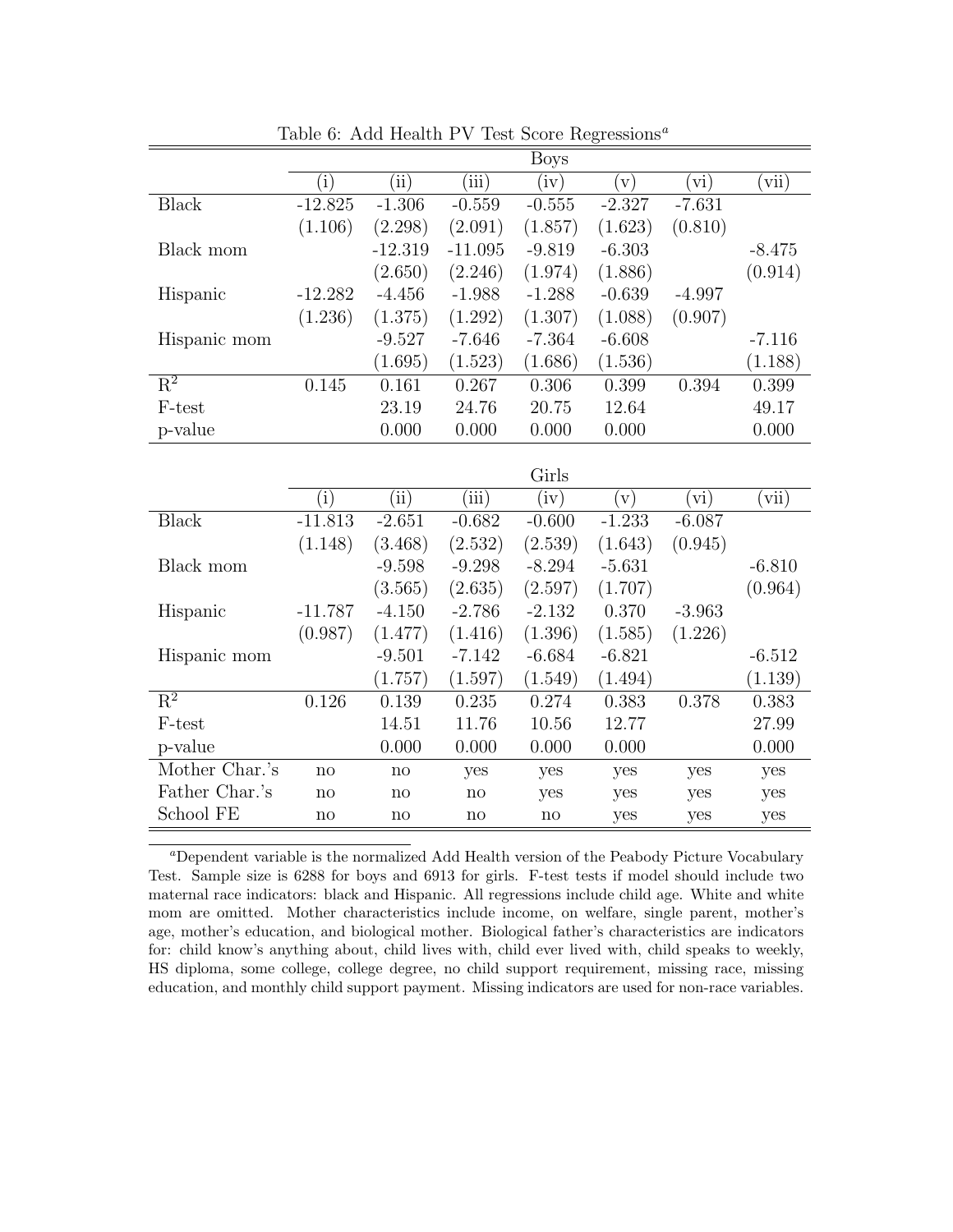|              |          |          |          | <b>Boys</b> |               |                 |          |
|--------------|----------|----------|----------|-------------|---------------|-----------------|----------|
|              | $\rm(i)$ | (iii)    | (iii)    | (iv)        | $\mathbf{v})$ | (vi)            | (vii)    |
| <b>Black</b> | $-0.409$ | $-0.006$ | 0.066    | 0.139       | 0.187         | $-0.161$        |          |
|              | (0.051)  | (0.107)  | (0.103)  | (0.100)     | (0.104)       | (0.069)         |          |
| Black mom    |          | $-0.438$ | $-0.415$ | $-0.499$    | $-0.419$      |                 | $-0.245$ |
|              |          | (0.113)  | (0.108)  | (0.111)     | (0.114)       |                 | (0.074)  |
| Hispanic     | $-0.228$ | $-0.114$ | $-0.091$ | $-0.087$    | 0.001         | $-0.129$        |          |
|              | (0.056)  | (0.099)  | (0.094)  | (0.087)     | (0.084)       | (0.067)         |          |
| Hispanic mom |          | $-0.132$ | $-0.085$ | $-0.180$    | $-0.190$      |                 | $-0.185$ |
|              |          | (0.103)  | (0.100)  | (0.095)     | (0.091)       |                 | (0.072)  |
| $R^2$        | 0.142    | 0.144    | 0.163    | 0.175       | 0.231         | 0.229           | 0.231    |
| F-stat       |          | 7.63     | 7.31     | 10.73       | 7.96          |                 | 7.40     |
| P-value      |          | 0.001    | 0.001    | 0.0000      | 0.000         |                 | 0.001    |
|              |          |          |          |             |               |                 |          |
|              |          |          |          | Girls       |               |                 |          |
|              | $\rm(i)$ | (ii)     | (iii)    | (iv)        | V)            | $\mathbf{v}$ i) | (vii)    |
| <b>Black</b> | $-0.491$ | $-0.167$ | $-0.150$ | $-0.132$    | $-0.135$      | $-0.201$        |          |
|              | (0.040)  | (0.182)  | (0.171)  | (0.169)     | (0.153)       | (0.052)         |          |
| Black mom    |          | $-0.337$ | $-0.263$ | $-0.259$    | $-0.072$      |                 | $-0.198$ |
|              |          | (0.186)  | (0.175)  | (0.176)     | (0.156)       |                 | (0.053)  |
| Hispanic     | $-0.390$ | $-0.225$ | $-0.203$ | $-0.194$    | $-0.164$      | $-0.115$        |          |
|              | (0.052)  | (0.000)  | (0.001)  | (0.001)     | (0.097)       | (0.050)         |          |

Table 7: Pooled Math GPA Regressions<sup> $a$ </sup>

|                           |                        |                        |          | Girls                  |          |                 |          |
|---------------------------|------------------------|------------------------|----------|------------------------|----------|-----------------|----------|
|                           | $\left( 1\right)$      | $\rm ii)$              | (iii)    | (iv)                   | V)       | $\mathbf{v}$ i) | vii)     |
| <b>Black</b>              | $-0.491$               | $-0.167$               | $-0.150$ | $-0.132$               | $-0.135$ | $-0.201$        |          |
|                           | (0.040)                | (0.182)                | (0.171)  | (0.169)                | (0.153)  | (0.052)         |          |
| Black mom                 |                        | $-0.337$               | $-0.263$ | $-0.259$               | $-0.072$ |                 | $-0.198$ |
|                           |                        | (0.186)                | (0.175)  | (0.176)                | (0.156)  |                 | (0.053)  |
| Hispanic                  | $-0.390$               | $-0.225$               | $-0.203$ | $-0.194$               | $-0.164$ | $-0.115$        |          |
|                           | (0.052)                | (0.099)                | (0.094)  | (0.091)                | (0.087)  | (0.059)         |          |
| Hispanic mom              |                        | $-0.195$               | $-0.096$ | $-0.040$               | 0.073    |                 | $-0.072$ |
|                           |                        | (0.107)                | (0.101)  | (0.100)                | (0.097)  |                 | (0.067)  |
| $\overline{\mathrm{R}^2}$ | 0.145                  | 0.146                  | 0.170    | 0.183                  | 0.234    | 0.234           | 0.234    |
| F-stat                    |                        | 2.87                   | 1.34     | 1.09                   | 0.49     |                 | 6.89     |
| P-value                   |                        | 0.057                  | 0.262    | 0.338                  | 0.611    |                 | 0.001    |
| Course X Year FE          | yes                    | yes                    | yes      | yes                    | yes      | yes             | yes      |
| Mother Char.'s            | $\mathbf{n}$           | no                     | yes      | yes                    | yes      | yes             | yes      |
| Father Char.'s            | $\mathbf{n}\mathbf{o}$ | $\mathbf{n}\mathbf{o}$ | no       | yes                    | yes      | yes             | yes      |
| School FE                 | no                     | no                     | no       | $\mathbf{n}\mathbf{o}$ | yes      | yes             | yes      |

<sup>a</sup>White and white mom are omitted, child age is included in all regressions. Sample size is 13101 boys' course-years and 15528 girls' course-years. F-test tests if model should include two maternal race indicators: black and Hispanic. Mother characteristics include income, on welfare, single parent, mother's age, mother's education, and biological mother. Biological father's characteristics are indicators for: child know's anything about, child lives with, child ever lived with, child speaks to weekly, HS diploma, some college, college degree, no child support requirement, missing race, missing education, and monthly child support payment. Missing indicators are used for non-race variables.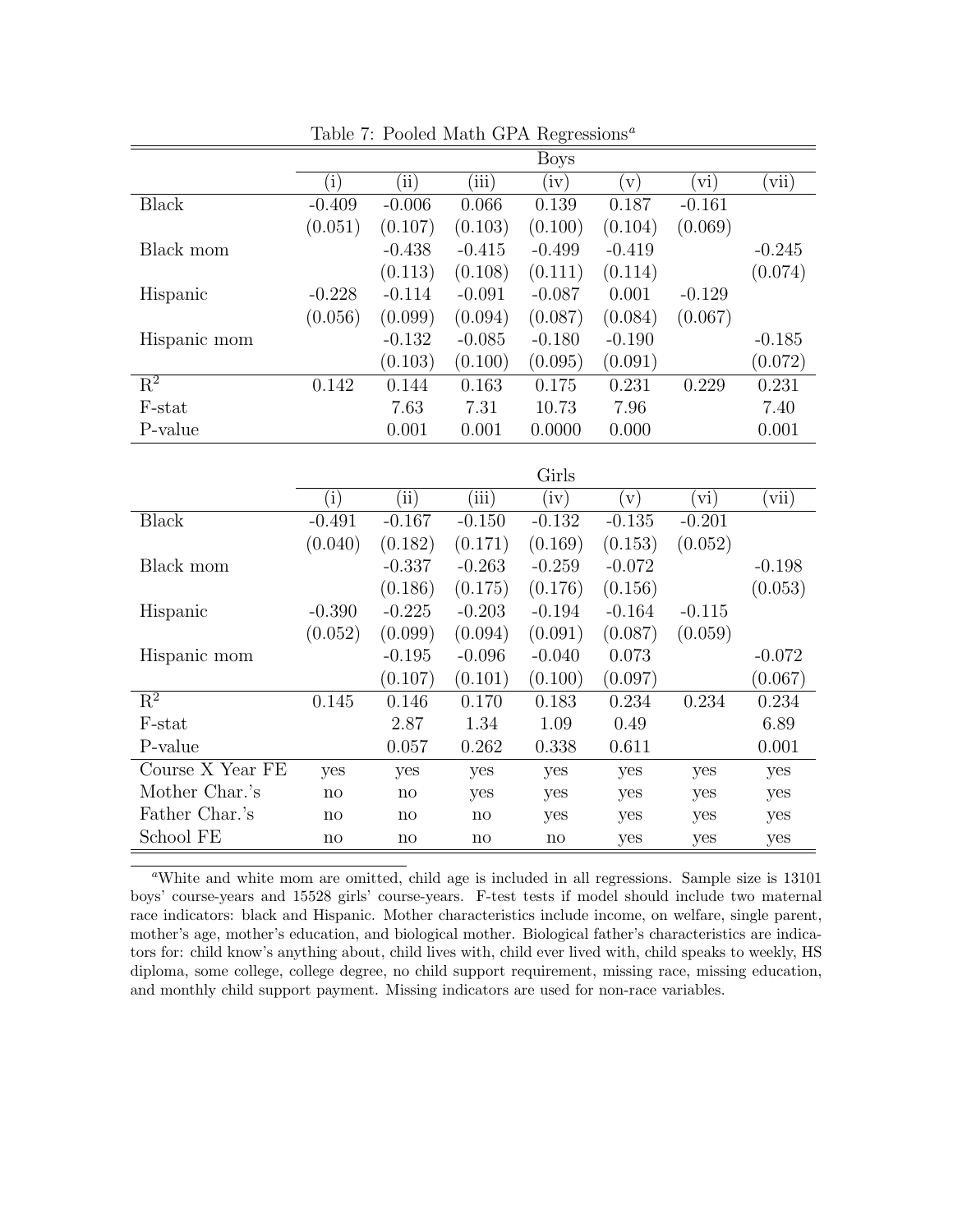|                |             | Overall GPA |             | Science GPA |
|----------------|-------------|-------------|-------------|-------------|
|                | <b>Boys</b> | Girls       | <b>Boys</b> | Girls       |
| <b>Black</b>   | 0.063       | $-0.120$    | $-0.032$    | $-0.261$    |
|                | (0.083)     | (0.126)     | (0.112)     | (0.199)     |
| Black mom      | $-0.251$    | $-0.034$    | $-0.337$    | 0.041       |
|                | (0.092)     | (0.128)     | (0.127)     | (0.201)     |
| Hispanic       | 0.046       | $-0.151$    | 0.041       | $-0.268$    |
|                | (0.072)     | (0.063)     | (0.087)     | (0.109)     |
| Hispanic mom   | $-0.155$    | 0.054       | $-0.214$    | 0.050       |
|                | (0.074)     | (0.074)     | (0.093)     | (0.127)     |
| N              | 14898       | 17817       | 11663       | 14086       |
| $\mathbf{R}^2$ | 0.348       | 0.359       | 0.243       | 0.216       |
| F-stat         | 5.13        | 0.37        | 4.90        | 0.08        |
| P-value        | 0.0059      | 0.6897      | 0.0075      | 0.9204      |

Table 8: Pooled Overall and Science GPA Regressions<sup>a</sup>

<sup>a</sup>All regressions include child age, mother's characteristics, father's characteristics, and a school fixed effect. Overall GPA regressions include dummies for math level, science level, and year of course taking. Science GPA regressions have a course-by-year fixed effect. White and white mom are omitted. F-test tests if model should include two maternal race indicators, black and Hispanic. Mother characteristics include income, on welfare, single parent, mother's age, mother's education, and biological mother. Biological father's characteristics are indicators for: child knows anything about, child lives with, child ever lived with, child speaks to weekly, HS diploma, some college, college degree, no child support requirement, missing race, missing education, and monthly child support payment. Missing indicators are used for all non-race variables.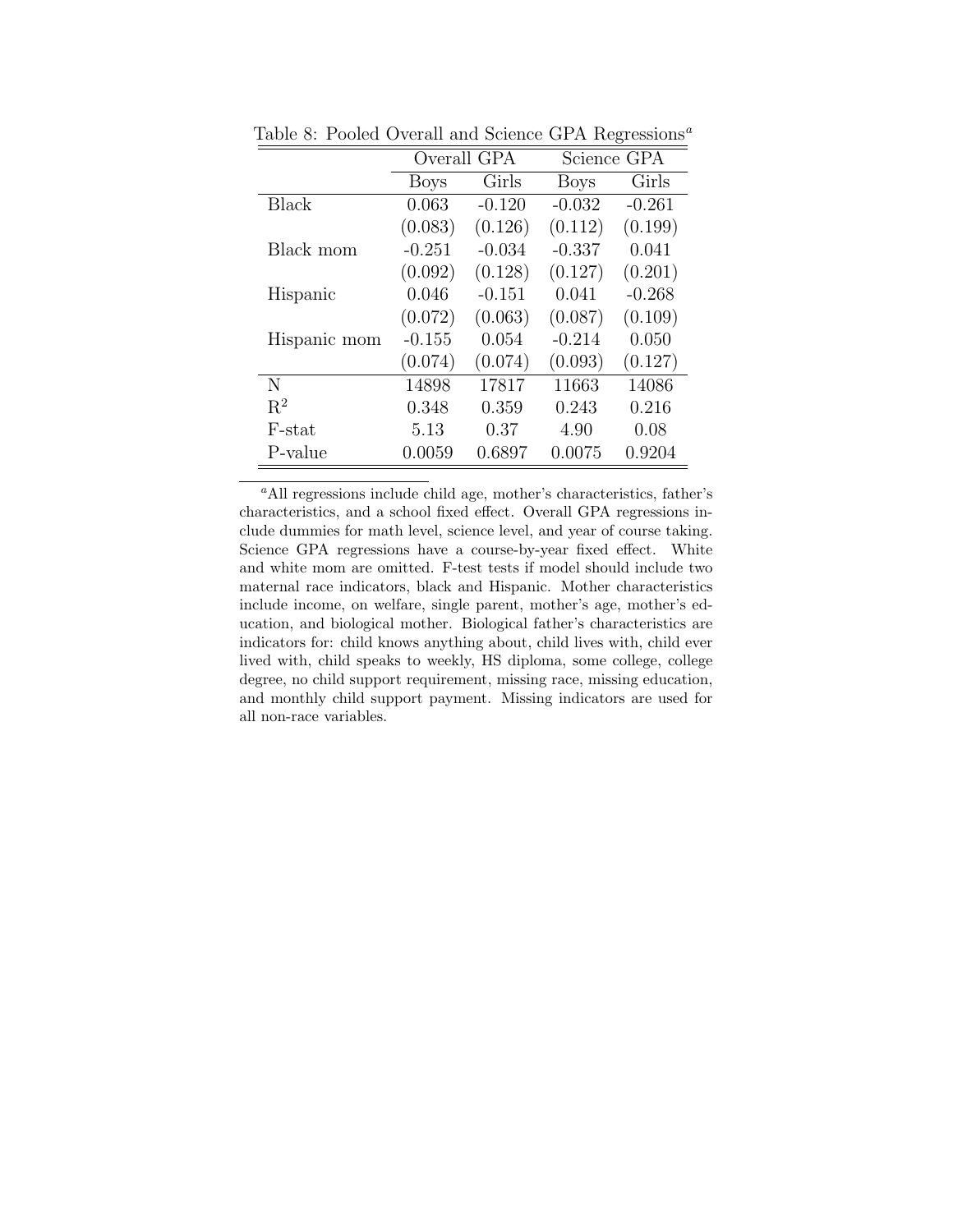|                  |              |                        |                  | Specification          |               |             |                         |
|------------------|--------------|------------------------|------------------|------------------------|---------------|-------------|-------------------------|
|                  | $\rm(i)$     | 'ii)                   | $\overline{iii}$ | (iv)                   | $\mathbf{v})$ | $\rm{vi}$ ) | $\overline{\text{vii}}$ |
| Black            | $-0.358$     | 0.131                  | 0.274            | 0.405                  | 0.249         | $-0.210$    |                         |
|                  | (0.107)      | (0.209)                | (0.234)          | (0.254)                | (0.286)       | (0.105)     |                         |
| <b>Black Mom</b> |              | $-0.532$               | $-0.523$         | $-0.675$               | $-0.563$      |             | $-0.347$                |
|                  |              | (0.221)                | (0.250)          | (0.272)                | (0.319)       |             | (0.124)                 |
| Hispanic         | $-0.424$     | $-0.093$               | 0.179            | 0.285                  | 0.288         | 0.110       |                         |
|                  | (0.096)      | (0.144)                | (0.171)          | (0.181)                | (0.205)       | (0.122)     |                         |
| Hispanic Mom     |              | $-0.411$               | $-0.245$         | $-0.271$               | $-0.255$      |             | $-0.047$                |
|                  |              | (0.156)                | (0.183)          | (0.188)                | (0.209)       |             | (0.120)                 |
| F-test           |              | 5.38                   | 2.63             | 3.43                   | 1.89          |             | 4.01                    |
| p-value          |              | 0.006                  | 0.076            | 0.036                  | 0.155         |             | 0.021                   |
| Mother Char.'s   | $\mathbf{n}$ | $\mathbf{n}$           | yes              | yes                    | yes           | yes         | yes                     |
| Father Char.'s   | $\mathbf{n}$ | $\mathbf{n}$           | no               | yes                    | yes           | yes         | yes                     |
| School FE        | no           | $\mathbf{n}\mathbf{o}$ | no               | $\mathbf{n}\mathbf{o}$ | yes           | yes         | yes                     |

Table 9: Men's College Completion, Probit<sup>a</sup>

<sup>a</sup>Sample size is 4974. F-test tests if model should include two maternal race indicators: black and Hispanic. All regressions include child age. White and white mom are omitted. Mother characteristics include income, on welfare, single parent, mother's age, mother's education, and biological mother, plus missing indicators. Biological father's characteristics are indicators for: child know's anything about, child lives with, child ever lived with, child speaks to weekly, HS diploma, some college, college degree, no child support requirement, missing race, missing education, and monthly child support payment.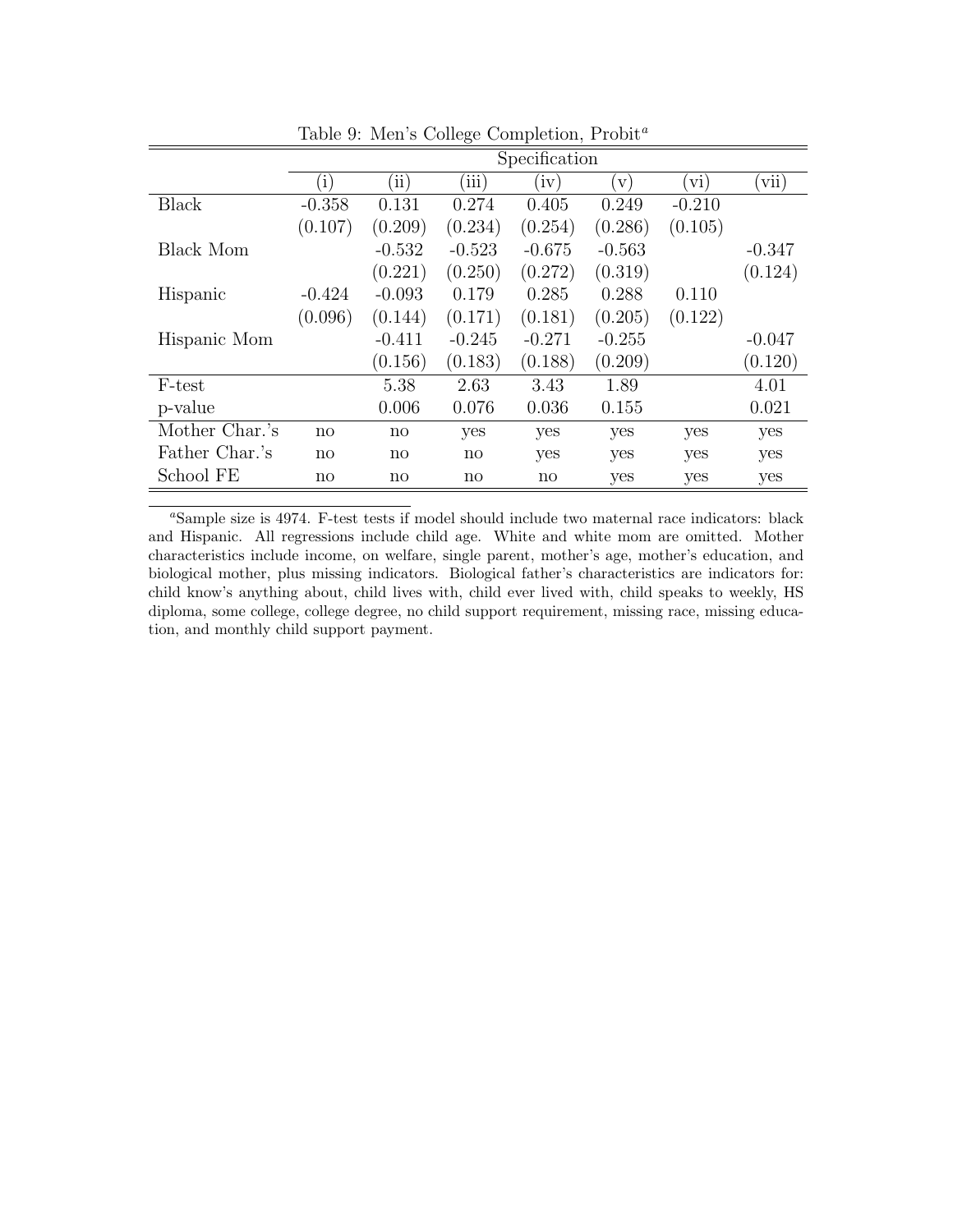|                                                                                                                         | Tanie Iniani Villand Village Instruction |                         |                         |                            |                         |                            |          |                         |
|-------------------------------------------------------------------------------------------------------------------------|------------------------------------------|-------------------------|-------------------------|----------------------------|-------------------------|----------------------------|----------|-------------------------|
|                                                                                                                         |                                          |                         |                         |                            | $S$ pecification        |                            |          |                         |
|                                                                                                                         |                                          | $\widetilde{\Xi}$       | ίij                     | $\left(\mathrm{iv}\right)$ | $\widetilde{\Sigma}$    | $\left[\tilde{\Xi}\right]$ | (iii)    | $\overline{\mathbb{Z}}$ |
| Black                                                                                                                   | $-0.253$                                 | $-0.035$                | 0.018                   | 0.042                      | 0.054                   | 0.028                      | $-0.108$ |                         |
|                                                                                                                         | (0.041)                                  | (0.100)                 | (0.095)                 | (0.095)                    | (0.093)                 | (780.0)                    | (0.061)  |                         |
| Black Mom                                                                                                               |                                          | $-0.234$                | $-0.207$                | $-0.211$                   | $-0.212$                | $-0.157$                   |          | $-0.1314$               |
|                                                                                                                         |                                          | (0.099)                 | (760.0)                 | (0.102)                    | (0.107)                 | (0.096)                    |          | (0.065)                 |
| Hispanic                                                                                                                | $-0.071$                                 | $-0.017$                | 0.061                   | 0.105                      | 0.023                   | 0.006                      | $-0.020$ |                         |
|                                                                                                                         | (0.037)                                  | (0.068)                 | (0.070)                 | (0.068)                    | (790.0)                 | (0.069)                    | (0.042)  |                         |
| Hispanic Mom                                                                                                            |                                          | $-0.064$                | $-0.023$                | $-0.019$                   | $-0.062$                | $-0.035$                   |          | $-0.0312$               |
|                                                                                                                         |                                          | (0.075)                 | (0.076)                 | (0.076)                    | (0.078)                 | (0.079)                    |          | (0.049)                 |
| R <sup>2</sup>                                                                                                          | 0.0278                                   | 0.0292                  | 0.0795                  | 0.0955                     | 0.1659                  | 0.2141                     | 0.2136   | 0.2141                  |
| $_{\rm F-test}$                                                                                                         |                                          | 2.41                    | 2.27                    | 1.96                       | 1.34                    |                            | 2.06     |                         |
| p-value                                                                                                                 |                                          | 0.094                   | 0.107                   | 0.145                      | 0.266                   |                            | 0.132    |                         |
| Mother Char.'s                                                                                                          | $\alpha$                                 | $\overline{\text{no}}$  | yes                     | yes                        | yes                     | yes                        | yes      | yes                     |
| Father Char.'s                                                                                                          | $\frac{1}{2}$                            | $\overline{\mathrm{m}}$ | $\overline{\mathbf{n}}$ | yes                        | yes                     | yes                        | $y$ es   | $y$ es                  |
| School FE                                                                                                               | $\overline{n}$                           | Ωű                      | $\overline{\mathrm{n}}$ | $\overline{\text{no}}$     | yes                     | $y$ es                     | yes      | yes                     |
| PVT, GPA & Completed Ed                                                                                                 | $\overline{\mathbf{a}}$                  | $\overline{\mathrm{n}}$ | $\overline{a}$          | $\overline{a}$             | $\overline{\mathbf{n}}$ | yes                        | yes      | yes                     |
| respondents with positive earnings in the prior calendar or at the current job, measured at Wave 4<br>"Hourly wages for |                                          |                         |                         |                            |                         |                            |          |                         |

Table 10: Male Log-Hourly Wage Regressions<sup>a</sup> Table 10: Male Log-Hourly Wage Regressions $^a$ 

Sample size is 4549. F-test tests if model should include two maternal race indicators: black and Hispanic. All columns control for respondent age. Mother's characteristics include age, education, income, on welfare, and single, and an indicator for<br>non-biological mother. Biological father's characteristics are indicators for: child know's ever lived with, child speaks to weekly, HS diploma, some college, college degree, no child support requirement, missing race, missing race, ensing the monthly child support payment. aHourly wages for respondents with positive earnings in the prior calendar or at the current job, measured at Wave 4. Sample size is 4549. F-test tests if model should include two maternal race indicators: black and Hispanic. All columns control for respondent age. Mother's characteristics include age, education, income, on welfare, and single, and an indicator for non-biological mother. Biological father's characteristics are indicators for: child know's anything about, child lives with, child ever lived with, child speaks to weekly, HS diploma, some college, college degree, no child support requirement, missing race, missing education, and monthly child support payment.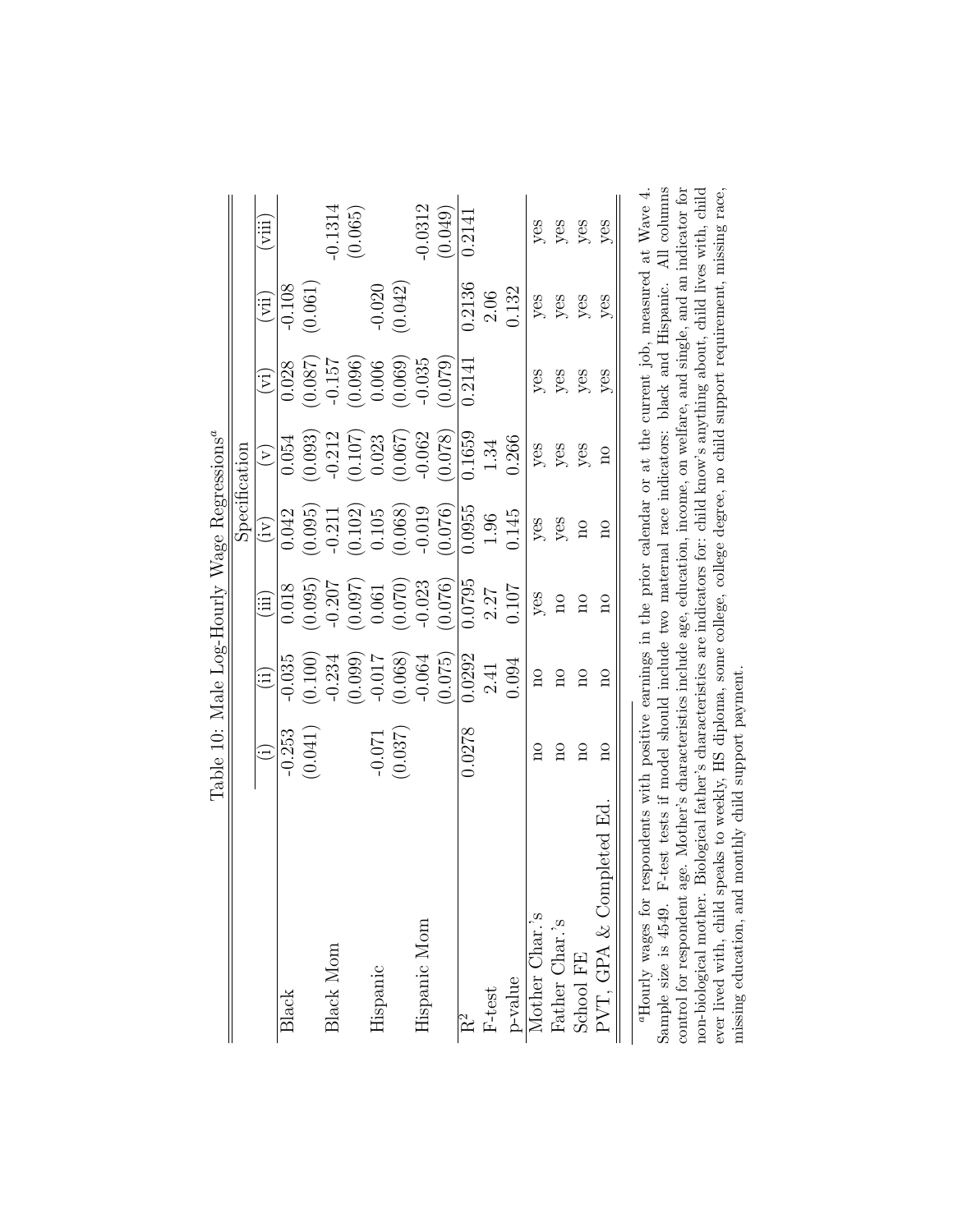|                 |                  | Specification           |           |           |                    |           |  |
|-----------------|------------------|-------------------------|-----------|-----------|--------------------|-----------|--|
| Male Outcome:   |                  | $\overline{(\text{i})}$ | (iii)     | (iii)     | $\bar{{\rm (iv)}}$ | $(\rm v)$ |  |
| AHPVT           | IR Black         | $-13.052$               | $-2.105$  | $-0.731$  | $-0.455$           | $-2.849$  |  |
|                 |                  | (1.109)                 | (3.044)   | (2.796)   | (2.509)            | (2.106)   |  |
|                 | <b>Black Mom</b> |                         | $-11.598$ | $-10.935$ | $-9.703$           | $-5.363$  |  |
|                 |                  |                         | (3.434)   | (3.041)   | (2.632)            | (2.308)   |  |
| Wages           | IR Black         | $-0.264$                | $-0.067$  | 0.015     | 0.015              | 0.025     |  |
|                 |                  | (0.042)                 | (0.117)   | (0.119)   | (0.125)            | (0.124)   |  |
|                 | <b>Black Mom</b> |                         | $-0.207$  | $-0.205$  | $-0.185$           | $-0.215$  |  |
|                 |                  |                         | (0.118)   | (0.119)   | (0.127)            | (0.138)   |  |
| College Grad.   | IR Black         | $-0.376$                | $-0.084$  | 0.087     | 0.152              | 0.064     |  |
|                 |                  | (0.112)                 | (0.269)   | (0.309)   | (0.338)            | (0.376)   |  |
|                 | <b>Black Mom</b> |                         | $-0.312$  | $-0.330$  | $-0.424$           | $-0.364$  |  |
|                 |                  |                         | (0.274)   | (0.324)   | (0.358)            | (0.415)   |  |
| Math GPA        | IR Black         | $-0.413$                | $-0.091$  | 0.036     | 0.110              | 0.251     |  |
|                 |                  | (0.052)                 | (0.125)   | (0.128)   | (0.124)            | (0.139)   |  |
|                 | Black mom        |                         | $-0.345$  | $-0.380$  | $-0.473$           | $-0.470$  |  |
|                 |                  |                         | (0.132)   | (0.133)   | (0.134)            | (0.147)   |  |
| Overall GPA     | IR Black         | $-0.424$                | $-0.140$  | $-0.010$  | 0.061              | 0.168     |  |
|                 |                  | (0.043)                 | (0.104)   | (0.103)   | (0.104)            | (0.100)   |  |
|                 | Black mom        |                         | $-0.303$  | $-0.343$  | $-0.392$           | $-0.332$  |  |
|                 |                  |                         | (0.110)   | (0.108)   | (0.112)            | (0.107)   |  |
| Science GPA     | <b>IR</b> Black  | $-0.621$                | $-0.280$  | $-0.089$  | $-0.010$           | 0.091     |  |
|                 |                  | (0.060)                 | (0.173)   | (0.161)   | (0.159)            | (0.140)   |  |
|                 | Black mom        |                         | $-0.363$  | $-0.400$  | $-0.494$           | $-0.436$  |  |
|                 |                  |                         | (0.179)   | (0.167)   | (0.171)            | (0.153)   |  |
| $AHPVT-Females$ | IR Black         | $-12.053$               | $-7.864$  | $-3.934$  | $-4.272$           | $-1.965$  |  |
|                 |                  | (1.162)                 | (3.424)   | (2.588)   | (2.331)            | (1.653)   |  |
|                 | <b>Black Mom</b> |                         | $-4.337$  | $-6.301$  | $-4.904$           | $-5.048$  |  |
|                 |                  |                         | (3.327)   | (2.614)   | (2.448)            | (1.797)   |  |
| Mother Char.'s  |                  | no                      | no        | yes       | yes                | yes       |  |
| Father Char.'s  |                  | $\mathbf{n}$            | no        | no        | yes                | yes       |  |
| School FE       |                  | no                      | no        | no        | no                 | yes       |  |

Table 11: Robustness Check: Interviewer Reported (IR) Race<sup>a</sup>

a Interviewer assessment that child's race is white or black must agree with self-report. Maternal race is self-reported, results include an indicator for mom's race Hispanic. AHPVT and GPA always include controls for female and age; GPA regressions also include course-byyear indicators. All regressions include child age and wave of survey. Wage and completed education regressions come from Wave IV. Standard errors are clustered at the school level for wage, education and AHPVT results and at the individual level for GPA results. Number of observations for each set of results is: wages, 3757; education 4051; AHPVT, 5618-males, 5652-females; Math GPA, 10729; Overall GPA, 12195; and Science GPA, 9713.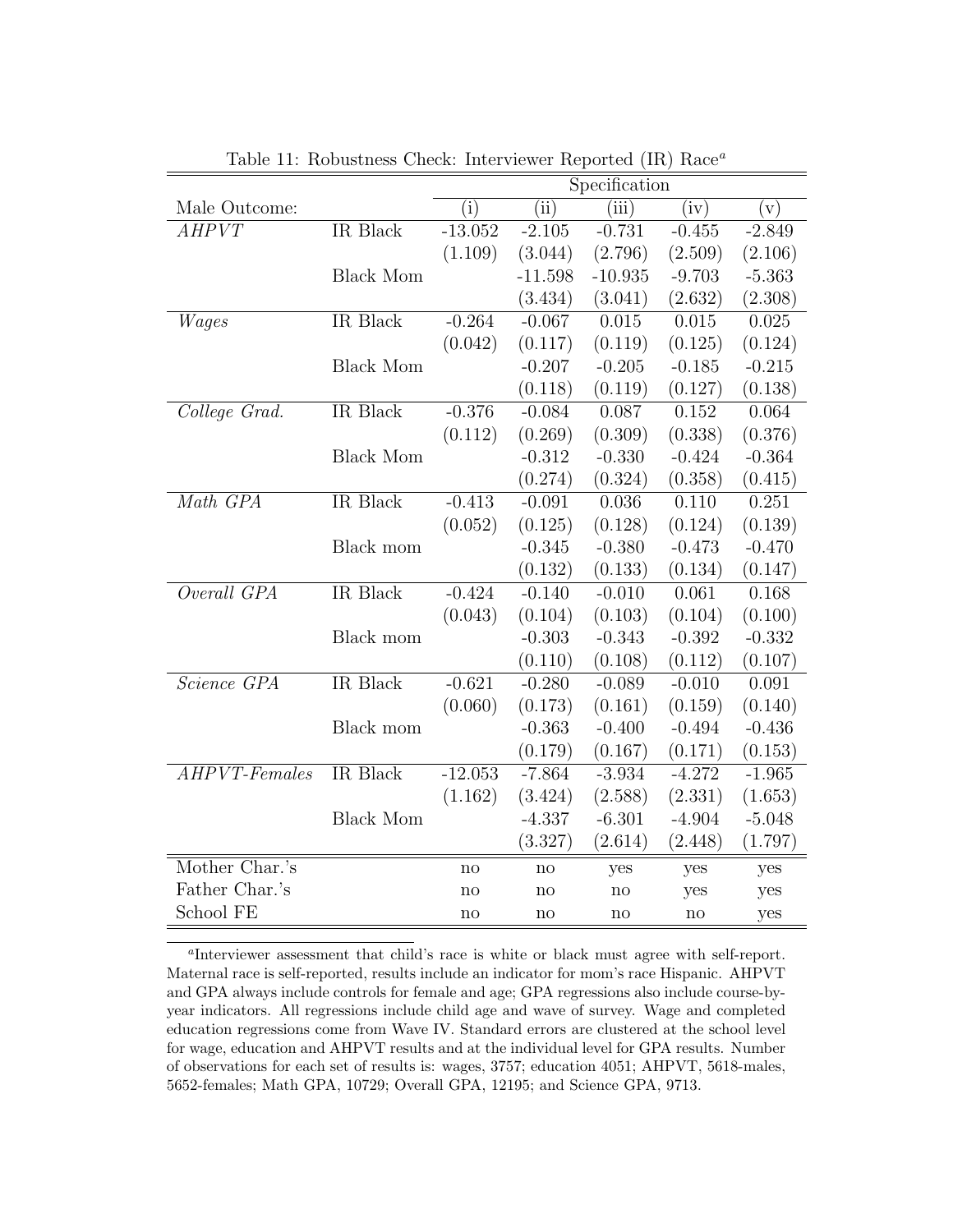|                                   |                  | Only:                            |               |
|-----------------------------------|------------------|----------------------------------|---------------|
| Male Outcome:                     |                  | $Blacks$ and Whites <sup>b</sup> | White Mothers |
| AHPVT                             | <b>Black</b>     | $-1.507$                         | $-1.628$      |
|                                   |                  | (1.910)                          | (1.941)       |
|                                   | <b>Black Mom</b> | $-6.428$                         |               |
|                                   |                  | (2.148)                          |               |
| Wages                             | <b>Black</b>     | 0.059                            | 0.037         |
|                                   |                  | (0.114)                          | (0.111)       |
|                                   | <b>Black Mom</b> | $-0.254$                         |               |
|                                   |                  | (0.135)                          |               |
| College Grad.                     | <b>Black</b>     | 0.150                            | 0.115         |
|                                   |                  | (0.342)                          | (0.326)       |
|                                   | <b>Black Mom</b> | $-0.460$                         |               |
|                                   |                  | (0.377)                          |               |
| Math GPA                          | <b>Black</b>     | 0.240                            | 0.222         |
|                                   |                  | (0.122)                          | (0.125)       |
|                                   | Black mom        | $-0.465$                         |               |
|                                   |                  | (0.135)                          |               |
| Overall GPA                       | <b>Black</b>     | 0.151                            | 0.115         |
|                                   |                  | (0.095)                          | (0.097)       |
|                                   | Black mom        | $-0.314$                         |               |
|                                   |                  | (0.104)                          |               |
| <i>Science GPA</i>                | <b>Black</b>     | 0.013                            | $-0.015$      |
|                                   |                  | (0.141)                          | (0.149)       |
|                                   | Black mom        | $-0.360$                         |               |
|                                   |                  | (0.156)                          |               |
| $\overline{AHPVT\text{-}Females}$ | <b>Black</b>     | $-1.109$                         | $-0.091$      |
|                                   |                  | (1.619)                          | (1.995)       |
|                                   | <b>Black Mom</b> | $-5.808$                         |               |
|                                   |                  | (1.855)                          |               |
| Mother Char.'s                    |                  | yes                              | yes           |
| Father Char.'s                    |                  | yes                              | yes           |
| School FE                         |                  | yes                              | yes           |

Table 12: Robustness Check: Sub-samples<sup> $a$ </sup>

<sup>a</sup>AHPVT and GPA always include controls for female and age; GPA regressions also include course-by-year indicators. All regressions include child age and wave of survey. Wage and completed education regressions come from Wave IV. Standard errors are clustered at the school level for wage, education and AHPVT results and at the individual level for GPA results.

 $\rm^bThe$ se specifications only include blacks with black mothers, whites with white mothers and blacks with white mothers.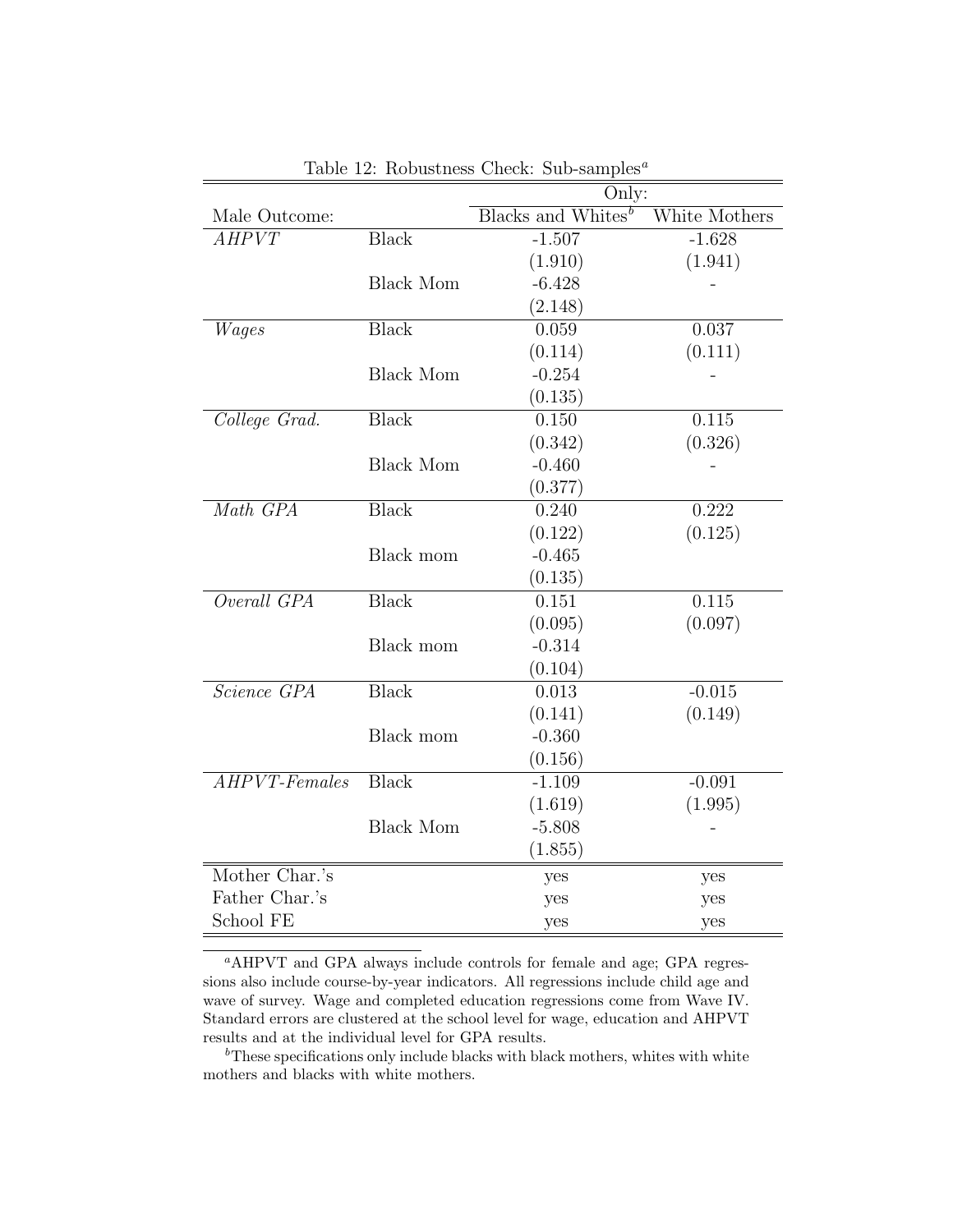|                       |       |             | Skin Tone    |                  |        |
|-----------------------|-------|-------------|--------------|------------------|--------|
| Maternal Race         | White | Light Brown | Medium Brown | Dark Brown/Black | Total  |
| White                 | 6,706 | 337         | 83           | 38               | 7,164  |
| <b>Black</b>          | 10    | 311         | 772          | 1,383            | 2,476  |
| Hispanic              | 824   | 625         | 200          | 72               | 1,721  |
| Total                 | 7,540 | 1,273       | 1,055        | 1,493            | 11,361 |
|                       |       |             |              |                  |        |
| <b>Black Students</b> |       |             |              |                  |        |
| <b>Black Mom</b>      | 6     | 295         | 767          | 1356             | 2,424  |
| $\%$                  | 0.3   | 12.2        | 31.6         | 55.9             | 100.0  |
| Non-Black Mom         | 14    | 48          | 32           | 26               | 120    |
| $\%$                  | 11.7  | 40.0        | 26.7         | 21.7             | 100.0  |

Table 13: Cross Tabulation of Student's Skin Tone and Maternal Race<sup>a</sup>

 $a$ Skin tone is interviewer reported at Wave III, race is self-reported from Wave I.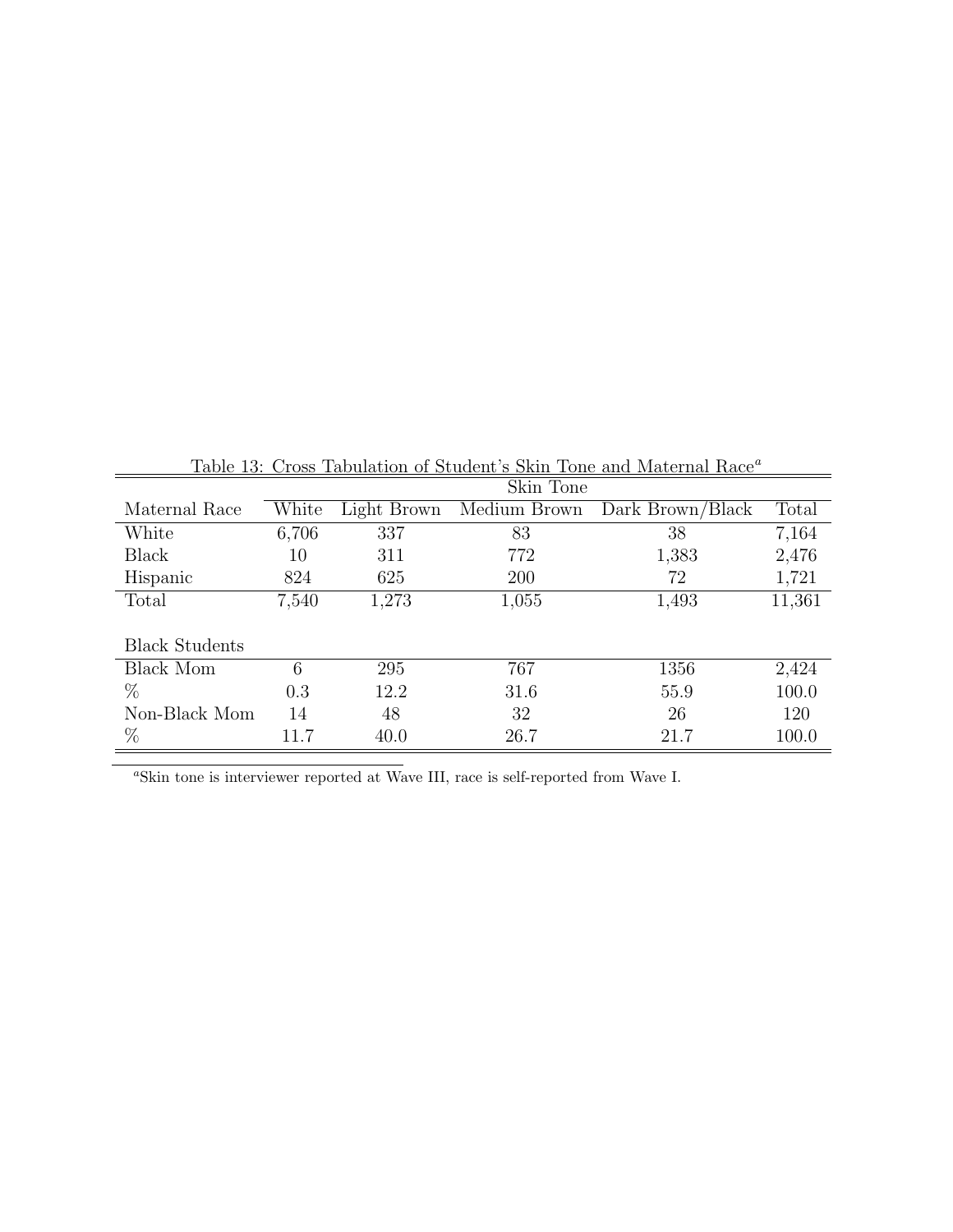|                                                                               |                           | $\widehat{\Xi}$                  | 0.037       | $(0.045)$<br>0.047                                        |              | (0.061)                                                                       | $-0.085$            | (0.061) |               |           |         |              |                                 | 0.217 |                     |         | $y$ es              | $y$ es                  | yes                     | yes                        |
|-------------------------------------------------------------------------------|---------------------------|----------------------------------|-------------|-----------------------------------------------------------|--------------|-------------------------------------------------------------------------------|---------------------|---------|---------------|-----------|---------|--------------|---------------------------------|-------|---------------------|---------|---------------------|-------------------------|-------------------------|----------------------------|
|                                                                               |                           | $\rm \widehat{(\vec{v})}$        | 0.065       |                                                           |              | $\begin{array}{c} (0.047) \\ 0.104 \\ 0.066) \\ (0.066) \\ 0.008 \end{array}$ |                     | (0.068) |               | $-0.144$  | (0.074) | $-0.047$     | (0.050)                         | 0.218 | 2.22                | 0.113   | yes                 | $y$ es                  | yes                     | yes                        |
|                                                                               |                           | $\left(\lambda\right)$           | 0.030       |                                                           |              | $(0.049)$<br>0.084<br>0.069)                                                  | $-0.034$            | (0.079) |               | $-0.152$  | (0.081) | $-0.056$     | (0.051)                         | 0.168 | 2.20                | 0.115   | yes                 | $y$ es                  | yes                     | $\Omega$                   |
|                                                                               | $S$ peci ${\rm f}$ cation | $\left(\mathrm{iv}\right)$       | 0.029       | $\begin{array}{c} (0.048) \\ 0.076 \\ 0.068) \end{array}$ |              |                                                                               | $-0.038$            | (0.081) |               | $-0.165$  |         |              | $(0.076)$<br>0.059<br>$(0.042)$ | 0.097 | 4.34                | 0.015   | yes                 | yes                     | $\overline{\text{no}}$  | $\mathbf{S}$               |
|                                                                               |                           | $\mathop{\mathrm{iii}}\nolimits$ | 0.015       |                                                           |              | $\begin{array}{c} (0.052) \\ 0.072 \\ 0.072 \end{array}$                      | $-0.054$            | (0.083) |               | $-0.173$  | (0.070) | 0.021        | (0.047)                         | 0.082 | 4.41                | 0.014   | yes                 | $\overline{\mathbf{n}}$ | $\overline{\mathrm{m}}$ | $\Omega$                   |
|                                                                               |                           | $\widehat{\mathrm{H}}$           | $-0.011$    | (0.052)                                                   |              | $\begin{array}{c} 0.045 \\ (0.071) \\ -0.080 \end{array}$                     |                     | (0.084) |               | $-0.231$  | (0.074) | $-0.078$     | (0.050)                         | 0.03  | 4.79                | 0.001   | $\overline{\Omega}$ | $\overline{n}$          | $\overline{a}$          | $\overline{\mathrm{n}}$    |
|                                                                               |                           | $\hat{E}$                        | $-0.074$    | (0.045)                                                   | $-0.093$     | (0.049)                                                                       | $-0.292$            | (0.046) |               |           |         |              |                                 | 0.025 |                     |         | $\overline{a}$      | $\overline{\mathrm{n}}$ | $\overline{\mathbf{n}}$ | $\overline{a}$             |
| Table 14: Robustness Check: Male Hourly Wages with IR Skin Color <sup>a</sup> |                           | <b>IR</b> Skin Color             | Light Brown |                                                           | Medium Brown |                                                                               | Dark Brown or Black |         | Maternal Race | Black Mom |         | Hispanic Mom |                                 | $R^2$ | $\rm F\mbox{-}test$ | p-value | Mother Char.'s      | Father Char.'s          | School FE               | PV Test, GPA, Completed Ed |

to weekly, HS diploma, some college, college degree, no child support requirement, missing race, missing education,<br>and monthly child support payment. Sample size is 4719 and differs from wage sample because of those with "Hourly wages are for respondents with positive earnings in the prior calendar year or at the current job. Indicators for the interviewer's race are included, with an indicator for skin color missing. F-test tests if model should include two maternal race indicators: black and Hispanic. Respondent age is included in all columns. Mother's characteristics include age, education, income, on welfare, and single, and an indicator for non-biological mother. Biological father's characteristics are indicators for: child know's anything about, child lives with, child ever lived with, child speaks aHourly wages are for respondents with positive earnings in the prior calendar year or at the current job. Indicators for the interviewer's race are included, with an indicator for skin color missing. F-test tests if model should include two maternal race indicators: black and Hispanic. Respondent age is included in all columns. Mother's characteristics include age, education, income, on welfare, and single, and an indicator for non-biological mother. Biological father's characteristics are indicators for: child know's anything about, child lives with, child ever lived with, child speaks and monthly child support payment. Sample size is 4719 and differs from wage sample because of those with missing to weekly, HS diploma, some college, college degree, no child support requirement, missing race, missing education, H

skin color are dropped.

skin color are dropped.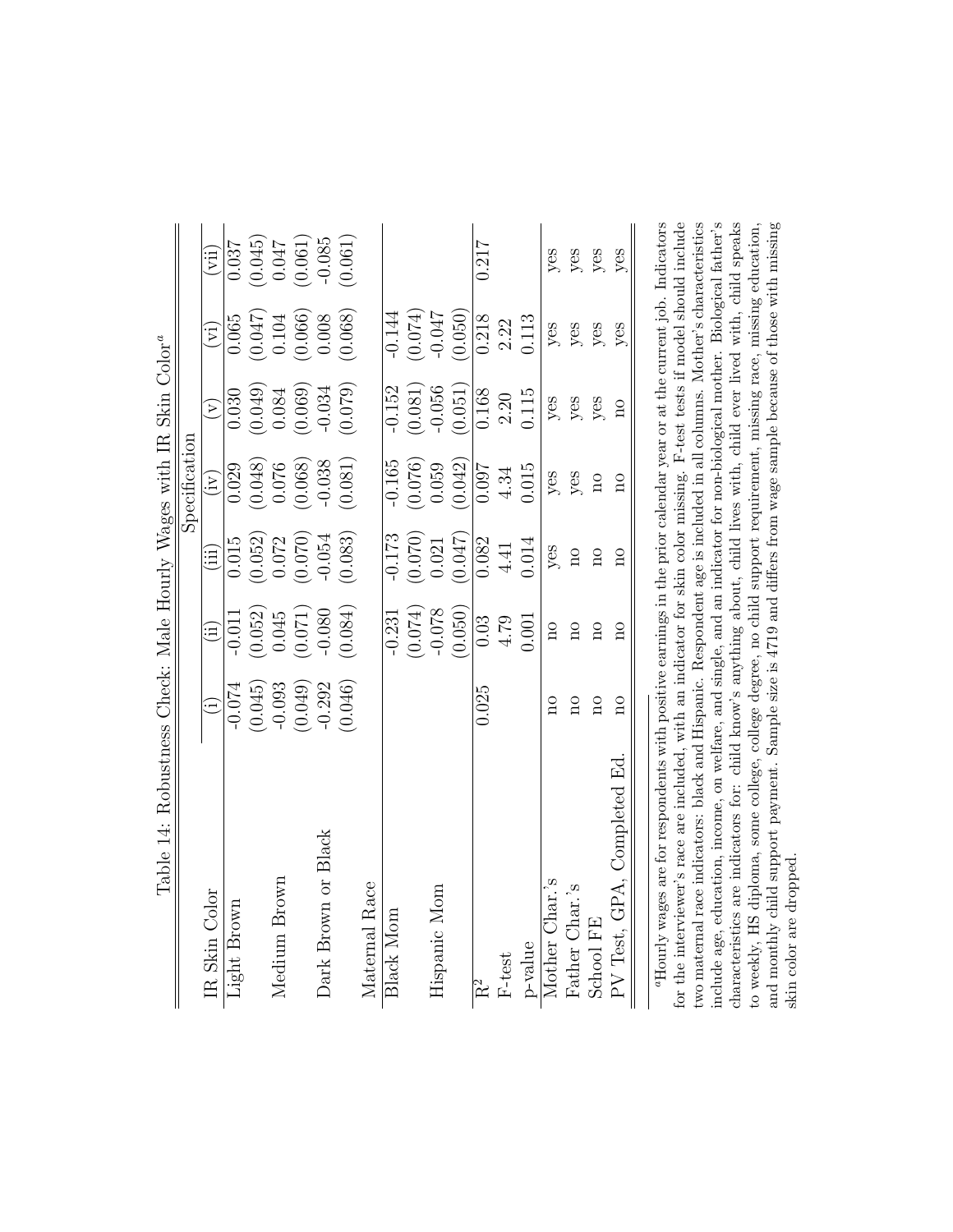|                   |          | $\operatorname{Group}$ |            |               |                     |           |  |
|-------------------|----------|------------------------|------------|---------------|---------------------|-----------|--|
|                   | White    | Black with             | Black with | Hispanic with | Hispanic with       |           |  |
| AH HOME Score     | Students | white mom              | black mom  | white mom     | Hispanic mom        | All       |  |
| Independence      | 0.823    | 0.780 <sup>†</sup>     | $0.892*$   | 0.841         | 0.795               | 0.829     |  |
|                   | (0.005)  | (0.039)                | (0.008)    | (0.028)       | (0.017)             | (0.005)   |  |
|                   | $[8055]$ | $[123]$                | $[2859]$   | [309]         | [2009]              | [14476]   |  |
| Hobby Frequency   | 2.54     | 2.39                   | $2.15*$    | 2.27          | $2.21*$             | $2.46*$   |  |
|                   | (0.036)  | (0.191)                | (0.058)    | (0.136)       | (0.071)             | (0.032)   |  |
|                   | [8317]   | $[132]$                | $[2931]$   | $[319]$       | [2077]              | [14944]   |  |
| <b>Birth</b>      |          |                        |            |               |                     |           |  |
| Birth weight      | 7.47     | 7.50+                  | $6.97*$    | $7.11*$       | 7.34                | $7.36*$   |  |
|                   | (0.023)  | (0.097)                | (0.036)    | (0.159)       | (0.069)             | (0.024)   |  |
|                   | $[7997]$ | $[119]$                | [2678]     | [289]         | $\left[1933\right]$ | [14031]   |  |
| Never Breastfed   | 0.264    | 0.192                  | $0.134*$   | 0.305         | 0.302               | 0.253     |  |
|                   | (0.008)  | (0.054)                | (0.013)    | (0.037)       | (0.022)             | (0.008)   |  |
|                   | $[8055]$ | $[119]$                | $[2766]$   | [294]         | [2006]              | [14290]   |  |
| Mom's Discussions |          |                        |            |               |                     |           |  |
| About grades?     | 0.624    | 0.683                  | 0.615      | 0.584         | 0.606               | 0.623     |  |
|                   | (0.009)  | (0.082)                | (0.013)    | (0.036)       | (0.021)             | (0.008)   |  |
|                   | [8066]   | $[123]$                | [2858]     | [310]         | [2014]              | [14495]   |  |
| About behavior?   | 0.34     | $0.469*$ <sup>†</sup>  | $0.283*$   | 0.392         | 0.330               | 0.333     |  |
|                   | (0.009)  | (0.055)                | (0.015)    | (0.037)       | (0.019)             | (0.007)   |  |
|                   | [8066]   | $[123]$                | $[2858]$   | $[310]$       | $\left[2014\right]$ | $[14495]$ |  |
| About school?     | 0.145    | 0.168                  | 0.134      | 0.176         | 0.118               | 0.140     |  |
|                   | (0.007)  | (0.050)                | (0.013)    | (0.038)       | (0.012)             | (0.006)   |  |
|                   | [8066]   | [123]                  | $[2858]$   | [310]         | [2014]              | $[14495]$ |  |

Table 15: Mean Parenting Channels<sup>a</sup>

<sup>a</sup>Standard errors for means in parentheses, sample sizes in brackets. \* denotes significantly different from the white-student mean at the 5% level.  $\dagger$  denotes significantly different from the own-minority group mean (black or Hispanic) at the 5% level. Means all measured at Wave I. AH HOME questions are similar to NLSY79 HOME score questions, independence is whether the mother encourages independence, agree or stronly agree; hobby frequency includes music, art and reading, weekly. Discussion questions are from the prior 4 weeks.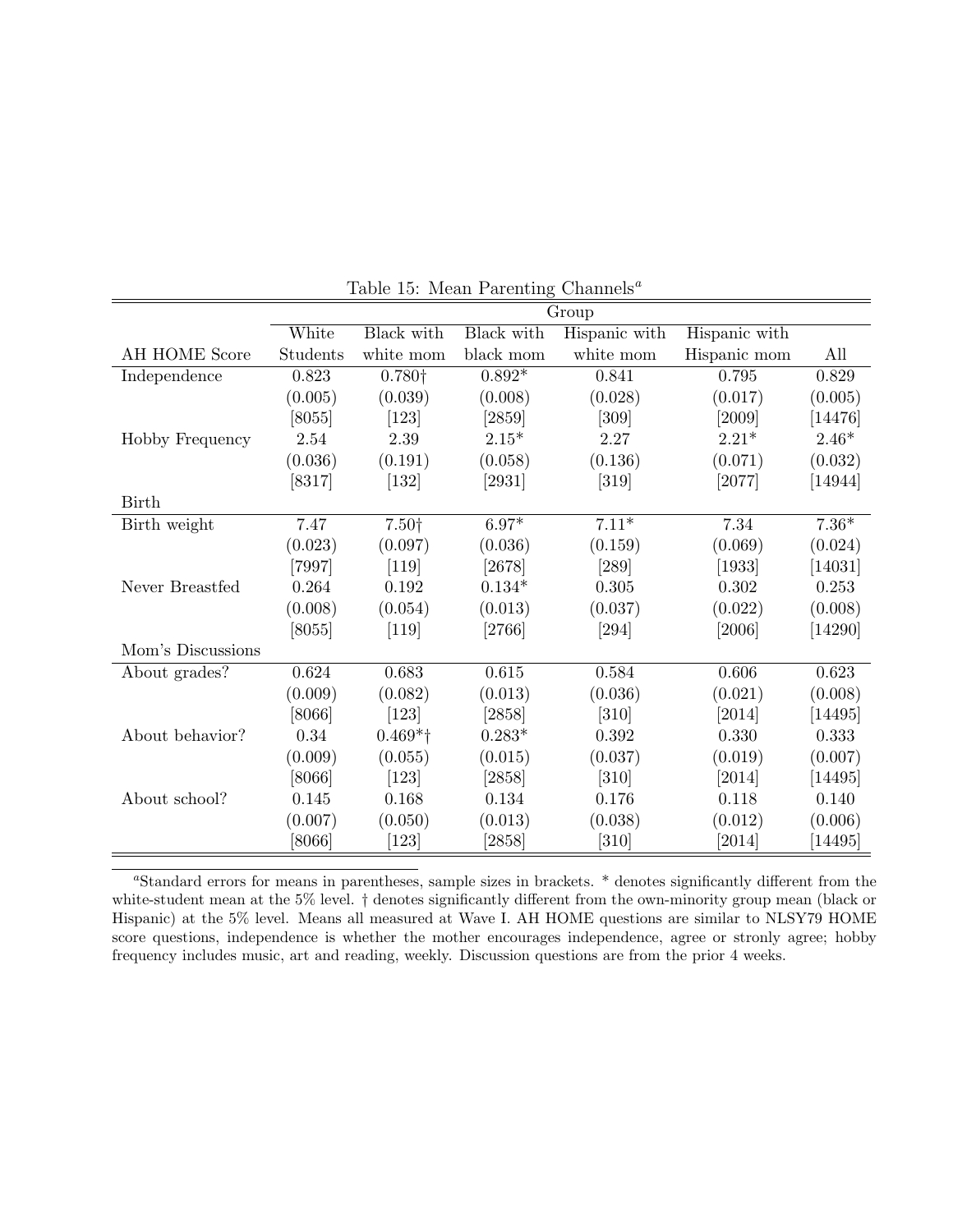|                 |          |                       |                                                                                                                      | Group              |               |          |
|-----------------|----------|-----------------------|----------------------------------------------------------------------------------------------------------------------|--------------------|---------------|----------|
|                 | White    | Black with            | Black with                                                                                                           | Hispanic with      | Hispanic with |          |
| Mom             | Students | white mom             | black $\operatorname*{mom}% \left( X_{0},\mathbf{0}\right) =\operatorname*{dom}(\mathbf{X})\left( \mathbf{0}\right)$ | white mom          | Hispanic mom  | All      |
| Currently works | 0.780    | $0.898*$ <sup>†</sup> | 0.753                                                                                                                | 0.743              | 0.661         | 0.764    |
|                 | (0.012)  | (0.034)               | (0.020)                                                                                                              | (0.039)            | (0.032)       | (0.010)  |
|                 | [8058]   | $[122]$               | [2843]                                                                                                               | $[309]$            | [2010]        | [14464]  |
| Hours worked    | 36.53    | $40.67*$              | 38.08*                                                                                                               | 35.68              | 36.32         | 36.85    |
|                 | (0.282)  | (1.130)               | (0.489)                                                                                                              | (1.000)            | (0.400)       | (0.213)  |
|                 | [6146]   | $[107]$               | [2169]                                                                                                               | $[215]$            | [1325]        | [10846]  |
| Mom home:       |          |                       |                                                                                                                      |                    |               |          |
| Before school   | 0.608    | $0.477*$              | 0.579                                                                                                                | 0.560              | $0.552*$      | 503      |
|                 | (0.011)  | (0.061)               | (0.016)                                                                                                              | (0.044)            | (0.022)       | (0.009)  |
|                 | [8054]   | $[123]$               | [2855]                                                                                                               | $[209]$            | $[2014]$      | [14479]  |
| After school    | 0.249    | $0.087*$ †            | $0.349*$                                                                                                             | $0.270\dagger$     | $0.403*$      | $0.281*$ |
|                 | (0.010)  | (0.029)               | (0.017)                                                                                                              | (0.043)            | (0.023)       | (0.009)  |
|                 | [8051]   | $[123]$               | [2856]                                                                                                               | $[309]$            | [2015]        | [14478]  |
| At bedtime      | 0.746    | 0.835                 | $0.802*$                                                                                                             | $0.782\dagger$     | $0.885*$      | $0.768*$ |
|                 | (0.009)  | (0.046)               | (0.012)                                                                                                              | (0.036)            | (0.010)       | (0.008)  |
|                 | [8064]   | $[123]$               | [2863]                                                                                                               | $[309]$            | [2017]        | [14502]  |
| Child           |          |                       |                                                                                                                      |                    |               |          |
| Hours of Sleep  | 7.931    | 7.752                 | $7.651*$                                                                                                             | 7.888              | 7.901         | 7.877    |
|                 | (0.043)  | (0.238)               | (0.055)                                                                                                              | (0.105)            | (0.092)       | (0.036)  |
|                 | [8303]   | $[132]$               | [2918]                                                                                                               | $[319]$            | [2072]        | [14905]  |
| Hours per week: |          |                       |                                                                                                                      |                    |               |          |
| Radio           | 16.63    | 14.58                 | 16.14                                                                                                                | 18.83 <sup>+</sup> | 15.30         | 16.37    |
|                 | (0.441)  | (3.080)               | (0.891)                                                                                                              | (1.670)            | (0.699)       | (0.382)  |
|                 | [8926]   | $[132]$               | [2923]                                                                                                               | $[319]$            | [2074]        | [14909]  |
| TV              | 14.20    | $17.30*$ <sup>+</sup> | $20.44*$                                                                                                             | 15.66              | $16.74*$      | $15.48*$ |
|                 | (0.355)  | (1.306)               | (0.782)                                                                                                              | (1.429)            | (0.548)       | (0.345)  |
|                 | [8298]   | $[132]$               | [2914]                                                                                                               | $[318]$            | [2072]        | [14895]  |
| Video games     | 2.666    | 3.456                 | $3.56*$                                                                                                              | 2.863              | 2.713         | 2.827    |
|                 | (0.121)  | (0.668)               | (0.265)                                                                                                              | (0.702)            | (0.229)       | (0.111)  |
|                 | [8311]   | $[132]$               | [2927]                                                                                                               | $[319]$            | [2077]        | [14933]  |
| Hobbies         | 1.543    | 1.443                 | $1.306*$                                                                                                             | $1.383*$           | $1.347*$      | $1.492*$ |
|                 | (0.022)  | (0.110)               | (0.034)                                                                                                              | (0.079)            | (0.042)       | (0.019)  |
|                 | $[8317]$ | $[132]$               | [2930]                                                                                                               | [319]              | [2077]        | [14943]  |

Table 16: Mean Parenting Channels: Time  $Use^a$ 

<sup>a</sup>Standard errors for means in parentheses, sample sizes in brackets. \* denotes significantly different from the white-student mean at the 5% level. † denotes significantly different from the own-minority group mean (black or Hispanic) at the 5% level. Means all measured at Wave I. Maternal time use questions are indicators for always home at specificed time. Hours of sleep is the typical hours per night, other activites are measured in hours during the last week.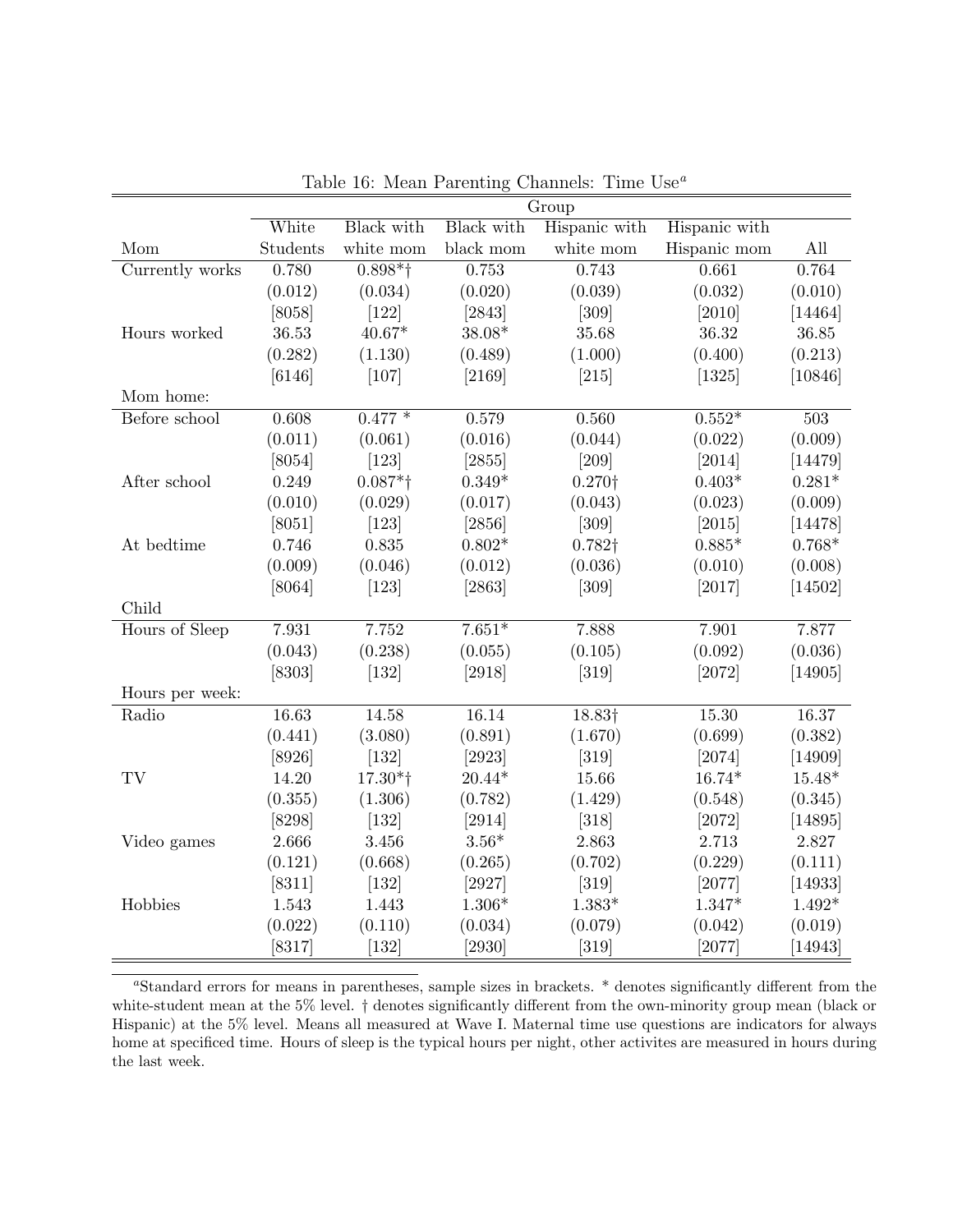|              | <b>Boys</b> |            |          |          |               |          |  |
|--------------|-------------|------------|----------|----------|---------------|----------|--|
|              | $\rm(i)$    | $\rm (ii)$ | (iii)    | (iv)     | $\mathbf{v})$ | (vi)     |  |
| Black        | $-2.327$    | $-2.145$   | $-2.139$ | $-2.201$ | $-2.035$      | $-2.026$ |  |
|              | (1.623)     | (1.587)    | (1.588)  | (1.575)  | (1.602)       | (1.607)  |  |
| Black Mom    | $-6.303$    | $-6.325$   | $-6.079$ | $-6.249$ | $-6.099$      | $-6.158$ |  |
|              | (1.886)     | (1.841)    | (1.849)  | (1.804)  | (1.825)       | (1.844)  |  |
| Hispanic     | $-0.639$    | $-0.539$   | $-0.503$ | $-0.526$ | $-0.513$      | $-0.441$ |  |
|              | (1.088)     | (1.063)    | (1.035)  | (1.008)  | (1.010)       | (1.011)  |  |
| Hispanic Mom | $-6.608$    | $-6.582$   | $-6.162$ | $-6.318$ | $-6.336$      | $-6.484$ |  |
|              | (1.536)     | (1.526)    | (1.500)  | (1.479)  | (1.496)       | (1.503)  |  |
| $R^2$        | 0.399       | 0.410      | 0.421    | 0.430    | 0.434         | 0.437    |  |

Table 17: Robustness Check: AHPVT and Parenting<sup>a</sup>

|                        | Girls        |              |              |              |              |                |  |  |
|------------------------|--------------|--------------|--------------|--------------|--------------|----------------|--|--|
|                        | $\rm(i)$     | $\rm (ii)$   | (iii)        | $\rm(iv)$    | $\rm (v)$    | $\mathbf{vi})$ |  |  |
| <b>Black</b>           | $-1.231$     | $-1.315$     | $-1.175$     | $-1.429$     | $-1.302$     | $-1.225$       |  |  |
|                        | (1.638)      | (1.541)      | (1.499)      | (1.508)      | (1.555)      | (1.523)        |  |  |
| Black Mom              | $-5.634$     | $-5.322$     | $-5.388$     | $-5.653$     | $-5.439$     | $-5.743$       |  |  |
|                        | (1.703)      | (1.619)      | (1.625)      | (1.605)      | (1.623)      | (1.570)        |  |  |
| Hispanic               | 0.367        | 0.163        | 0.218        | 0.138        | $-0.029$     | 0.118          |  |  |
|                        | (1.588)      | (1.420)      | (1.399)      | (1.372)      | (1.418)      | (1.383)        |  |  |
| Hispanic Mom           | $-6.820$     | $-6.508$     | $-6.253$     | $-6.330$     | $-6.102$     | $-6.308$       |  |  |
|                        | (1.495)      | (1.503)      | (1.523)      | (1.504)      | (1.548)      | (1.522)        |  |  |
| $\mathbf{R}^2$         | 0.383        | 0.409        | 0.418        | 0.425        | 0.430        | 0.433          |  |  |
| Mother Char.           | yes          | yes          | yes          | yes          | yes          | yes            |  |  |
| Father Char.           | yes          | yes          | yes          | yes          | yes          | yes            |  |  |
| School FE              | yes          | yes          | yes          | yes          | yes          | yes            |  |  |
| AH Home Score controls | $\mathbf{n}$ | yes          | yes          | yes          | yes          | yes            |  |  |
| Time use-Mom           | $\mathbf{n}$ | no           | yes          | yes          | yes          | yes            |  |  |
| Time use-Child         | $\mathbf{n}$ | $\mathbf{n}$ | $\mathbf{n}$ | yes          | yes          | yes            |  |  |
| Birth Mechanisms       | $\mathbf{n}$ | $\mathbf{n}$ | $\mathbf{n}$ | $\mathbf{n}$ | yes          | yes            |  |  |
| Parenting Discussions  | $\mathbf{n}$ | no           | $\mathbf{n}$ | $\mathbf{n}$ | $\mathbf{n}$ | yes            |  |  |

<sup>a</sup>Sample size for boys is 6288, for girls 6913. Standard controls used are mother's characteristics and father's characteristics. Add Health HOME score controls are discussed in the appendix. Mother's time use: mother works for pay, hours mother works for pay, mother home before school (6 categories), mother home after school (6 categories), mother home at bed time (5 categories); child time use is hours of sleep in a typical night, hours per week spent with radio, TV, video games and hobbies; birth mechanisms: birth weight and breastfeeding (3 categories); and parenting interactions: in prior month residential mother and/or father had discussions with child regarding: behavior problems, grades, or school projects/homework. School quality if the school fixed effect from a regression of AHPVT on school indicators for the entire same-gender sample.